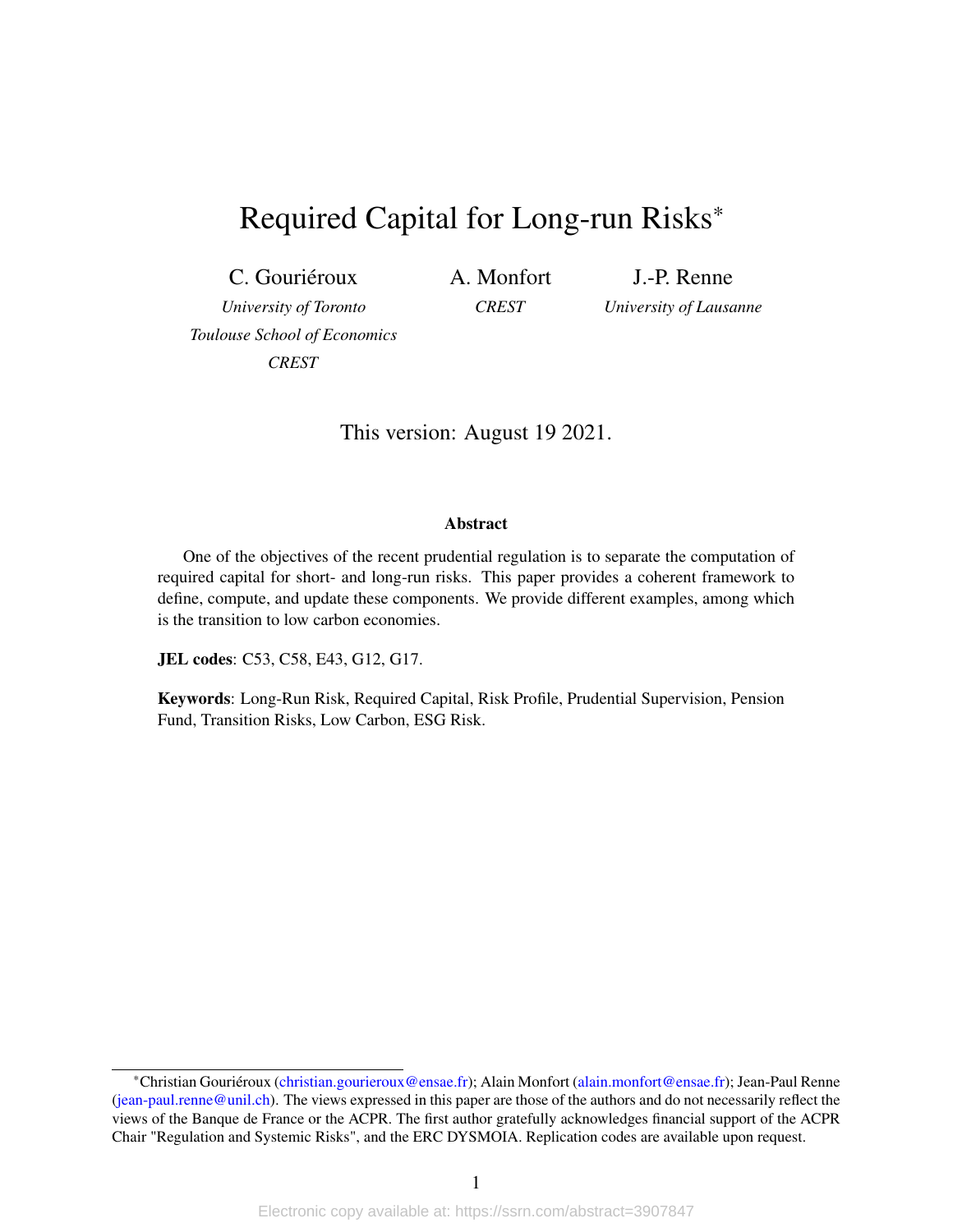## 1 Introduction

An important objective of the recent prudential regulation is to separate the computation of required capital for short- and long-run risks (see, e.g. [European Banking Authority,](#page-37-0) [2019\)](#page-37-0). While the notion of long-run risks is not clearly defined, it encompasses several situations: the long-term holding of illiquid assets; the risk of a restructuration of a production process, for instance due to new rules on carbon issuing; the risk associated with depollution costs when dismantling a nuclear power plant in 2040; more generally the Environmental, Social and Governance (ESG) risks, or the pension savings with guaranted capital paid at the retirement age.

The standard approach to compute required capital in Basel 3 is based on a computation of a Value-at-Risk (VaR), or an Expected Shortfall (ES), at a short horizon—typically one year—and a critical level  $\alpha = 5\%$ , say (see Appendix [1](#page-0-0) for a discussion of the VaR).<sup>1</sup> This approach might be directly extended to a long horizon, but this extension is not relevant for two reasons.<sup>[2](#page-0-0)</sup> The first reason is that the risk to be covered by the required capital is usually large,  $3$  and the standard prudential approach—based for instance on short term VaR—assumes that it has to be covered at all dates before this risk is realized. This implies a large cost of required capital and a lack of investment against long term risks. Typically, this approach is not compatible with the transition to low carbon emissions and climate change adjustment. Thus, "imposing liquidity requirements would likely produce a reallocation of investments towards liquid shorter-term assets, while low carbon initiatives (for instance) require long term credit" [\(Campiglio,](#page-36-0) [2016,](#page-36-0) Section 5). The second reason is that long-run risks are usually not traded on financial markets, not well measured, and therefore largely unhedgeable. They have been widely neglected in the past and are not reflected in historical data. This implies that the conditional distributions of these risks are difficult to approximate as required in the standard VaR approach.

This paper introduces operational definitions of required capital which are more appropriate for a long term risk potentially realized at a given large maturity. For prudential supervision, this has to be done at the "individual" level (corporate, bank, or contract for pension saving), not at the macro level. The main idea is to define a progressive profile of required capital up to this maturity, and to avoid asking for a perfect hedge at all intermediate dates. This profile involves four ingredients: (i) the updating frequency, (ii) a regulatory discount rate, (iii) a design for the

<sup>&</sup>lt;sup>1</sup>The horizon is of 3 to 5 years for the stress tests.

<sup>2</sup>See e.g. [Dietz et al.](#page-37-1) [\(2016\)](#page-37-1) for a climate Value-at-Risk based on an Integrated Assessment Model (IAM).

<sup>&</sup>lt;sup>3</sup>For instance, the costs of demantling the French nuclear power plant park is assessed to be between  $\in$ 70bn and  $\in$ 100bn.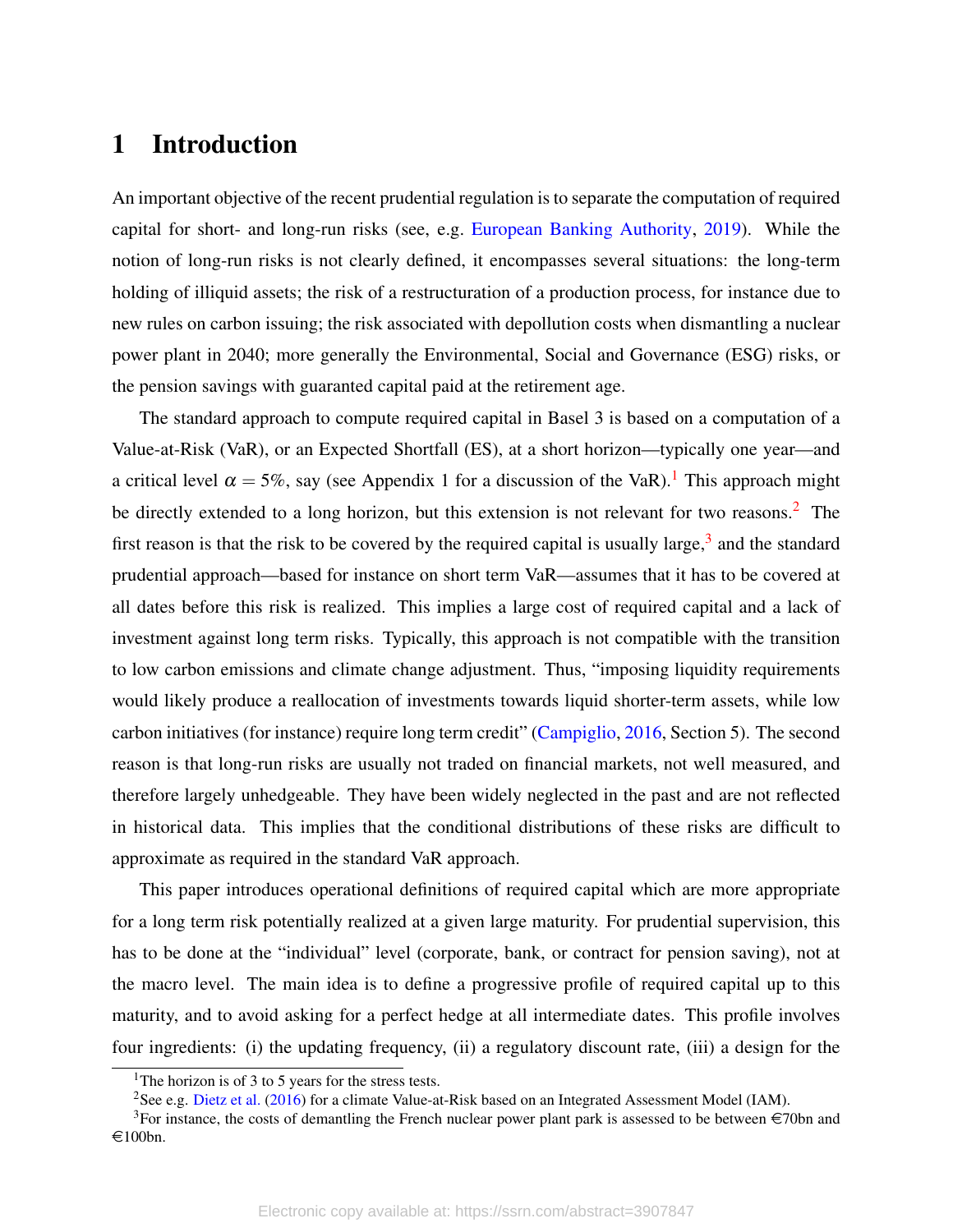evolution of the reserves (which can be used to manage the interest of investors in long term risks), and (iv) a benchmark profile for the underlying risk, that is not market based.

The profile of the required capital is introduced in Section [2.](#page-2-0) We first consider the case of deterministic loss or profit at maturity and discuss the reserve evolution design as well as the discounting. Then, we extend the analysis to a stochastic asset value. In Section [3,](#page-10-0) we explain how to treat jointly short- and long-run risk factors. We examine in particular the long-run transition risks between two economies, the transition pertaining to the production process. Illustrations are provided in Section [4.](#page-22-0) Section [5](#page-25-0) concludes. The discussion is completed by appendices: the first appendix reviews the standard Value-at-Risk approach (Appendix [A\)](#page-29-0); the second derives the long-run approximation of the distribution of cumulated profit (Appendix [B\)](#page-31-0).

## <span id="page-2-0"></span>2 The Design of Required Capital

Let us denote by *t* the first date at which the potential long-run risk is considered and *T* the maturity, i.e. the final date at which the risk is completely realized. The maturity *T* is fixed in the analysis. The intermediate dates are denoted  $t + h, h = 0, \ldots, H$ , where  $H = T - t$  is the initial time-tomaturity. This initial time-to-maturity is large, typically between 10 and 50 years. This horizon is often beyond the traditional horizons of most actors, imposing a cost on future generations that the current generation may not endure. That includes the horizon of the central banks and supervisors, who are bound by their mandates  $(Carney, 2015)$  $(Carney, 2015)$  $(Carney, 2015)$ .<sup>[4](#page-0-0)</sup> In this section, we consider that there is a potential loss at maturity, denoted  $X_{t+H} = X_T$ , and that this loss has to be hedged by a sequence of Required Capital Calls  $RCC_{t+h}$ ,  $h = 1, \ldots, H$ . In Section [3,](#page-10-0) we will also consider the case where  $X_{t+H}$  is a gain, more precisely a cumulated profit. This case could be covered by keeping the definition of  $X_{t+H}$  as a loss, the gain being  $-X_{t+H}$ , and the  $-RCC_{t+h}$ ,  $h = 1, \ldots, H$ , being possibilities of investment. Alternatively, we can also define  $X_{t+H}$  as a gain, and in this case the  $RCC_{t+h}$  would directly be the possibilities of investment. The latter sign convention will be used in Sections [3.2,](#page-12-0) [3.3,](#page-14-0) and [4.](#page-22-0)

<sup>&</sup>lt;sup>4</sup>See also [Goodhart](#page-37-2) [\(2010\)](#page-37-2), [Batten et al.](#page-36-2) [\(2016\)](#page-36-2), [Campiglio et al.](#page-36-3) [\(2018\)](#page-36-3), [Dikau and Volz](#page-37-3) [\(2021\)](#page-37-3), [Bolton et al.](#page-36-4) [\(2020\)](#page-36-4) for discussions of the proactivity and mandates of such institutions.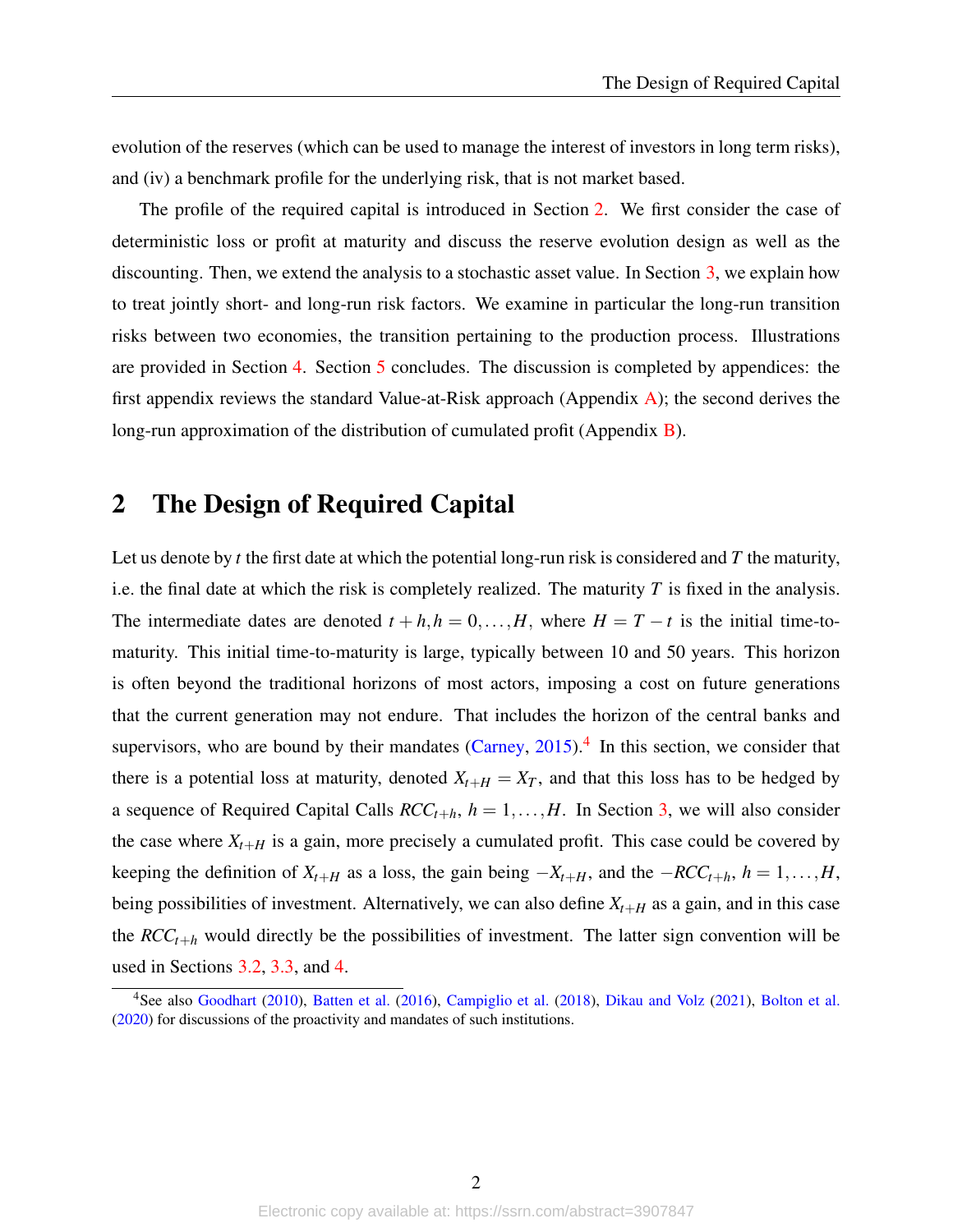### 2.1 Deterministic Loss at Maturity

Let us consider the case of a deterministic amount  $X_{t+H}$ . Depending on the case under consideration, this amount has different interpretations: it is a reimbursement *in fine* in the case of a pension saving scheme with guaranteed capital; it is a cumulated sum of losses in the context of portfolios of contracts with different maturity dates; it reflects cumulated flows of expenses for the dismantling of nuclear power plants; it may also correspond to cumulated flows of negative profits, as will be the case in our carbon transition example (Subsection [3.3\)](#page-14-0).

This final amount  $X_{t+H}$  is constituted progressively, by cumulating a sequence of "regular" payments", or Required Capital Call:  $RCC_{t+h}$ ,  $h = 1, \ldots, H$ .

Without discounting, several types of profile of  $RCC_{t+h}$  can be considered. Let us focus on exponential profiles:

$$
RCC_{t+h} = \mu(t, H)\delta^{h-1},
$$

where  $\delta$  is positive. The monthly payments are constant if  $\delta = 1$ , increasing (respectively, decreasing), if  $\delta > 1$  (resp.  $\delta < 1$ ). The limiting cases  $\delta = 0$  (resp.  $\delta = \infty$ ) correspond to a required capital fixed constant equal to  $X_{t+H}$ , therefore to a total protection demanded since date  $t+1$  (resp. to zero protection up to  $t + H - 1$ , and a complete protection at  $t + H$ ). Increasing profile implies less effort of reimbursment (or reserve constitution) in the short run. The importance of such profile is easily understood for the application to pension saving with guaranteed capital paid at retirement age: the fund receives regular payments by the individual and can invest them in more or less risky assets. By fixing  $\delta > 1$ , the supervision is imposing a minimal proportion invested in a (non remunerated) riskfree asset, and this proportion increases when getting closer to the maturity date to protect the future pensioner. This prudential instrument is in fact, if not in name, a form of credit guidance to monitor the credit allocation between short and long-run risks.<sup>[5](#page-0-0)</sup>

In order to get the amount  $X_{t+H}$  at maturity, we need  $RC_{t+H} = X_{t+H}$ . Therefore, since

$$
RC_{t+H} = \sum_{h=1}^{H} RCC_{t+h} = \mu(t, H) \frac{1 - \delta^H}{1 - \delta},
$$

<sup>&</sup>lt;sup>5</sup>See [Bezemer et al.](#page-36-5) [\(2018\)](#page-36-5) for a discussion of credit guidance policies. Largely abandoned in the 1980's with the argument that they can distort the efficient allocation of resources, they are put in place to develop priority sectors and help innovation. Relatedly, a growing literature investigates how monetary policy, through the choice of eligible collateral and/or asset purchase programs (Quantitative Easing) can affect the relative costs of green/brown investments [see, e.g., [Matikainen et al.](#page-38-0) [\(2017\)](#page-38-0), [de Grauwe](#page-37-4) [\(2019\)](#page-37-4), and [Papoutsi et al.](#page-38-1) [\(2020\)](#page-38-1)].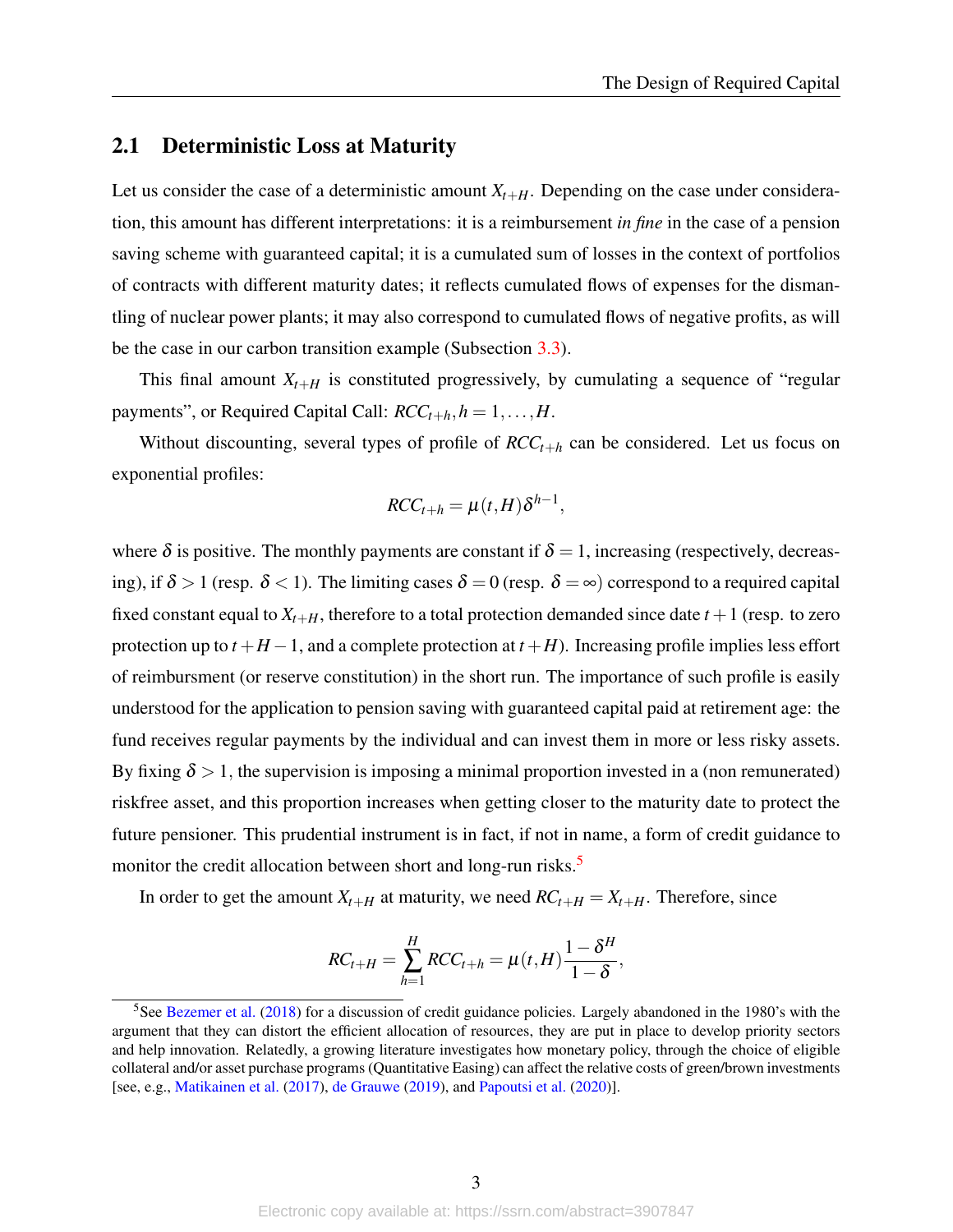$\Box$ 

we need

$$
\mu(t,H) = X_{t+H} \frac{1-\delta}{1-\delta^H} \quad \text{for} \quad \delta \neq 1, \quad \text{and} \quad \mu(t,H) = X_{t+H}/H, \quad \text{if} \quad \delta = 1. \tag{2.1}
$$

In the standard supervision, there is no remuneration of the reserves of corporates or banks under supervision. Indeed reserves are deposits that private banks and insurance companies hold at the central bank. Therefore the total required capital at  $t + h$  is:

<span id="page-4-1"></span>
$$
RC_{t+h} = \sum_{k=1}^{h} RCC_{t+k} = X_{t+H} \frac{1 - \delta^h}{1 - \delta^H},
$$
\n(2.2)

<span id="page-4-0"></span>and the remaining balance is:

$$
B_{t+h} = X_{t+H} - RC_{t+h}.
$$
\n(2.3)

These formulas can be rewritten as updating formulas.

<span id="page-4-2"></span>Lemma 1. *Under deterministic loss, no discounting, the exponential profile is such that:*

$$
RCC_{t+h} = RC_{t+h} - RC_{t+h-1} = \frac{1-\delta}{1-\delta^{H-h+1}}(X_{t+H} - RC_{t+h-1}), \quad h = 1,...,H,
$$
  
= 
$$
\frac{1-\delta}{1-\delta^{H-h+1}}B_{t+h-1},
$$

*with*  $RC_t = 0$  *and*  $B_{t+h-1}$  *is given by* [\(2.3\)](#page-4-0)*.* 

*Proof.* We have, by  $(2.2)$ :

$$
\frac{1-\delta}{1-\delta^{H-h+1}}(X_{t+H}-RC_{t+h-1}) = \frac{1-\delta}{1-\delta^{H-h+1}}(X_{t+H}-X_{t+H}\frac{1-\delta^{h-1}}{1-\delta^{H}})
$$
  
\n
$$
= X_{t+H}\frac{1-\delta}{1-\delta^{H-h+1}}\frac{\delta^{h-1}-\delta^{H}}{1-\delta^{H}} = X_{t+H}\frac{1-\delta}{1-\delta^{H}}\delta^{h-1}
$$
  
\n
$$
= RCC_{t+h} = RC_{t+h} - RC_{t+h-1},
$$

which gives the result.

Lemma [1](#page-4-2) shows that the required capital call at date  $t + h$  is proportional to the remaining balance with a proportionality coefficient depending on the residual maturity *H* −*h* and on the rate δ.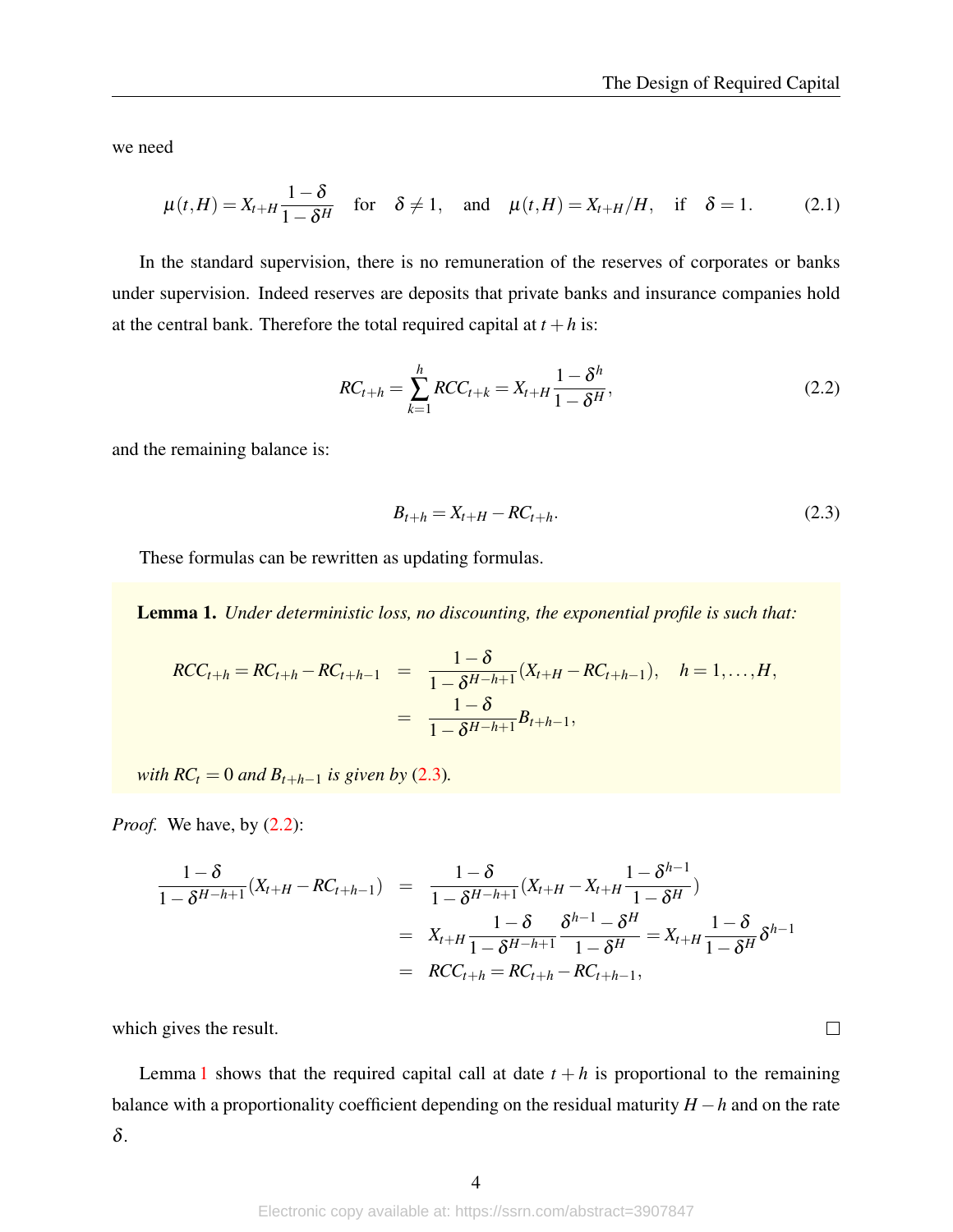Possible evolutions of  $RC_{t+h}$  and  $RCC_{t+h}$ , for different values of  $\delta$ , are illustrated in Fig-ure [1.](#page-6-0) Panel b shows that the  $RCC_{t+h}$  are monotonously decreasing (resp. increasing) when  $\delta$  < 1 (resp.  $\delta > 1$ ).

Other recursive formulas can also be derived such as:

$$
RC_{t+h} - \delta RC_{t+h-1} = X_{t+H} \frac{1-\delta}{1-\delta^H}, \quad h = 1, ..., H.
$$
 (2.4)

The adaptive formula in Lemma [1](#page-4-2) is valid when there is no discounting. Let us now explain how to include a regulatory discounting. For expository purpose, let us consider an initial credit amount  $\overline{X}_t$  and a regulatory rate, such that  $X_{t+H} = \overline{X}_t(1+r)^H$ . This regulatory rate is a supervisory instrument. It is not equal in general to the (long-run) market rate, to some model based rate adjusted for climate change or low carbon transition [\(Pindyck,](#page-39-0) [2013;](#page-39-0) [Stern,](#page-39-1) [2016\)](#page-39-1), or to a ceiling rate. The formula in Lemma [1](#page-4-2) is easily adjusted by considering the "discounted" loss:

<span id="page-5-1"></span>Definition 1. *Under deterministic loss and regulatory discounting, the exponentially weighted profile is such that:*

<span id="page-5-0"></span>
$$
RCC_{t+h} = RC_{t+h} - RC_{t+h-1} = \frac{1-\delta}{1-\delta^{H-h+1}} \left[ \frac{X_{t+H}}{(1+r)^{H-h}} - RC_{t+h-1} \right], \text{ for } \delta \neq 1,
$$
  
= 
$$
\frac{1}{H-h+1} \left[ \frac{X_{t+H}}{(1+r)^{H-h}} - RC_{t+h-1} \right], \text{ if } \delta = 1, (2.5)
$$

*with*  $RC<sub>t</sub> = 0$ *.* 

Formula [\(2.5\)](#page-5-0) considers an objective  $X_{t+H}/(1+r)^{H-h}$  at date  $t+h$  and the residual exponential profiles associated with this objective. At date  $t + h + 1$ , the objective is updated. The recursive equation [\(2.5\)](#page-5-0) is easily be solved recursively. Figure [2](#page-7-0) shows how the objective of the profile is updated with *h*.

Different discounting and remuneration schemes could be adopted.

### <span id="page-5-2"></span>2.2 Stochastic Loss at Maturity

The updating formula [\(2.5\)](#page-5-0) is the basis of an extension when the loss at maturity ( $X_{t+H}$ ) is stochastic. This is for instance the case when  $X_{t+H}$  corresponds to the cost of restructuration, of depollution, or to a short-sell investment in an illiquid stock (without dividends).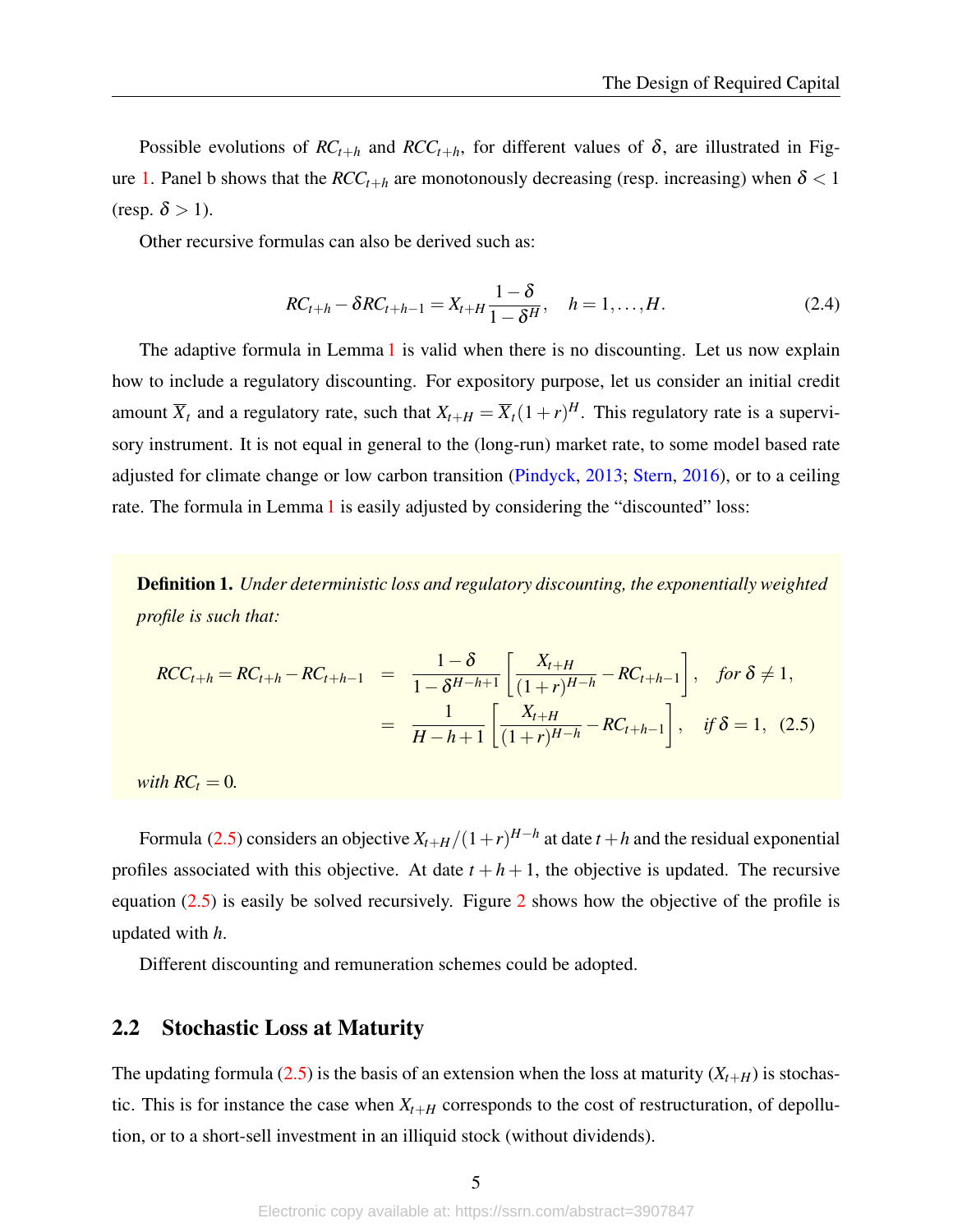<span id="page-6-0"></span>

Panel (a). Required Capital (RC<sub>h</sub>)

*Notes*: This figure illustrates the updating formula given by Lemma [1.](#page-4-2) The initial date *t* is set to 0, and *H* is set to 100. The loss at maturity (*XH*) is taken equal to 1. Panels (a) and (b) respectively display *RC<sup>h</sup>* and *RCCh*.

Figure 1: Influence of  $\delta$  on the evolutions of  $RC_h$  and  $RCC_h$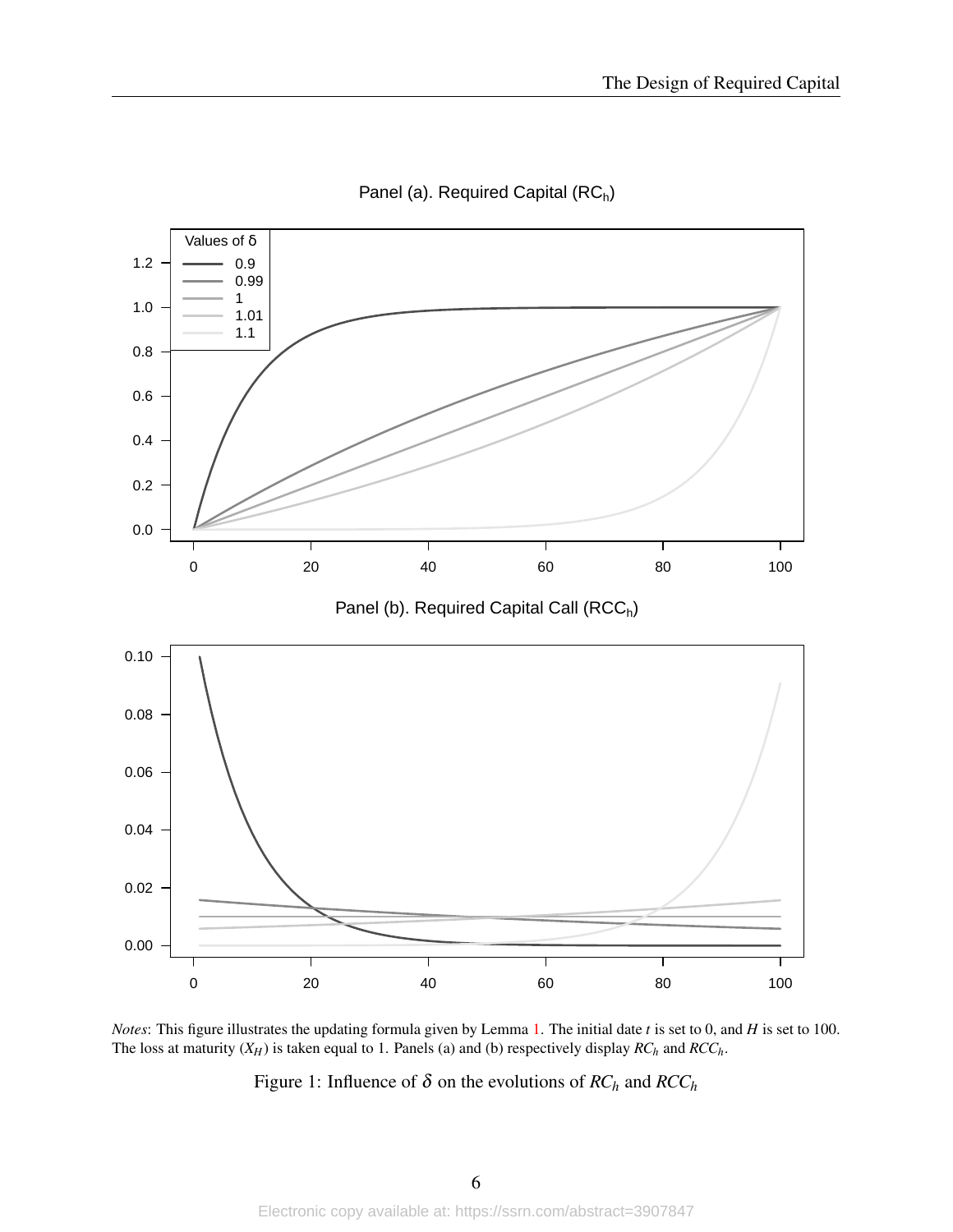<span id="page-7-0"></span>

Panel (a). Required Capital (RC<sub>h</sub>)

*Notes*: Panel (a) illustrates the influence of discounting (see Definition [1\)](#page-5-1) on *RCh*. The initial date *t* is set to 0, and *H* is set to 100. The loss at maturity  $(X_H)$  is taken equal to 1. Panel (b) displays the updated target, that is  $X_H/(1+r)^{H-h}$ .

Figure 2: Discounting of the target and required capital profiles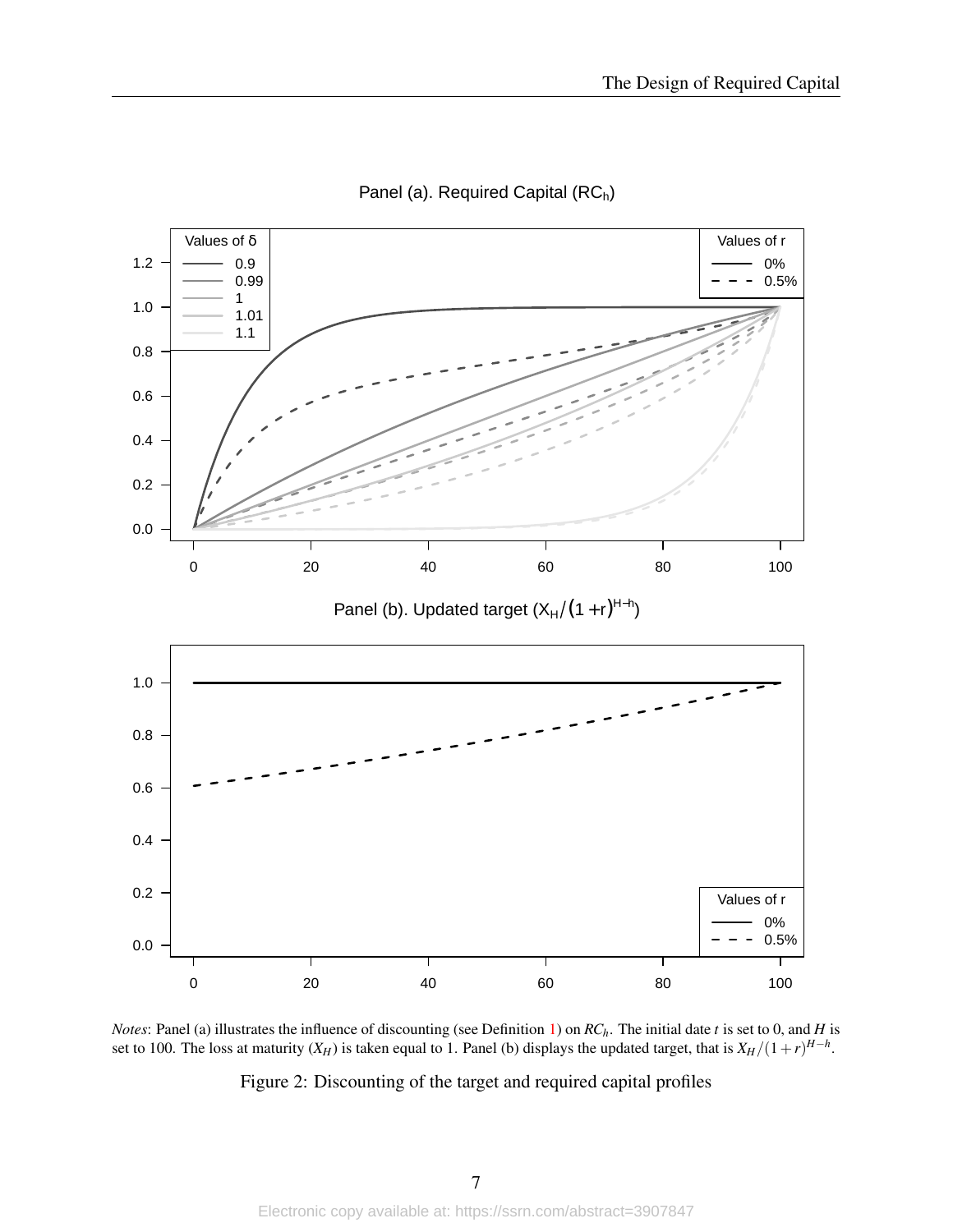At each date  $t + h$ , we need a "valuation"  $X_{t-1}^*$  $\int_{t+h,t+H}^{t}$  of  $X_{t+H}$ .

Definition 2. *Under stochastic loss, regulatory discounting and sequence of valuations X* ∗  $t_{t+h,t+H}$ ,  $h = 1, \ldots, H$ , with  $X_{t+H,t+H}^* = X_{t+H}$ , the profile of required capital is such that:

<span id="page-8-0"></span>
$$
RC_{t+h} - RC_{t+h-1} = \frac{1-\delta}{1-\delta^{H-h+1}} \left[ \frac{X_{t+h,t+H}^*}{(1+r)^{H-h}} - RC_{t+h-1} \right],
$$
 (2.6)

*with*  $RC<sub>t</sub> = 0$ *.* 

This profile is perfectly defined once the supervisor has selected: (i) the regulatory (long-run) discount rate *r*; (ii) the rate  $\delta$  of the exponential design of *RCC*; (iii) the sequence of benchmark "valuations" *X* ∗  $t_{t+h,t+H}^*$ ,  $h = 1, \ldots, H$ , of the risk at maturity.

Two remarks are in order. The first one is that the updating formula [\(2.6\)](#page-8-0) does not ensure an increasing required capital. If necessary, we obtain an increasing pattern of *RCt*+*<sup>h</sup>* by transforming it into:

<span id="page-8-1"></span>
$$
RC_{t+h} - RC_{t+h-1} = \frac{1-\delta}{1-\delta^{H-h+1}} \left[ \frac{X_{t+h,t+H}^*}{(1+r)^{H-h}} - RC_{t+h-1} \right]^+, \quad h = 1, \dots, H-1.
$$
 (2.7)

with  $RC<sub>t</sub> = 0$ , and  $X<sup>+</sup> = max(X,0)$ . This modification is in line with the standard formula for margin call in the definition of futures.<sup>[6](#page-0-0)</sup>

A second remark pertains to the remuneration of the required capital. Usually, the amount of required capital is put into a special account, managed by an independent authority. In general, it is not remunerated, or is weakly remunerated for the institution under supervision. The authority central bank or agency—may invest this amount in the riskfree assets proposed on financial markets, and use the interest to contribute to the financing of supervision. Again, the general approach presented here could be adjusted in order to reflect alternative remuneration strategies. In particular, it may depend on the sign of *RC*—a negative *RC* corresponding to a profit.

To make the *RC* profiles [\(2.6](#page-8-0) or [2.7\)](#page-8-1) operational, the sequence of benchmark valuations has to be specified. Different valuation schemes can be selected and chosen depending on the type of long-run risk.

<sup>&</sup>lt;sup>6</sup>Note that the *RCC*'s are not margin calls, since, the required capital  $RC_{t+h}$  is not sufficient to be totally protected against a complete default on  $X_{t+H}$  at an intermediate date  $t + h$ .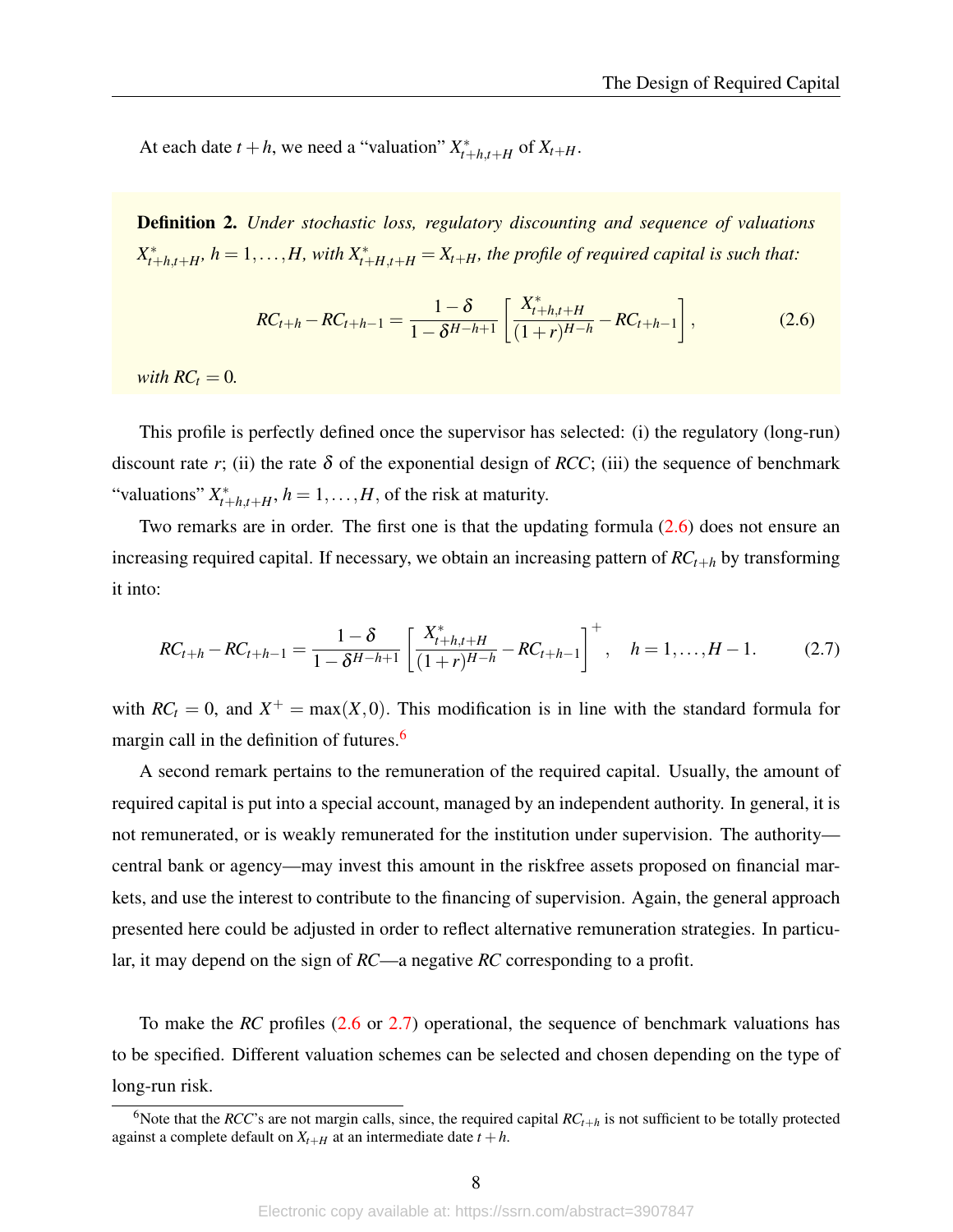<span id="page-9-1"></span>(i) Mean-variance scheme. In this context, we set:

$$
X_{t+h,t+H}^* = \mathbb{E}_{t+h} X_{t+H} + \frac{A}{2} \mathbb{V} a r_{t+h} X_{t+H},
$$
\n(2.8)

where  $\mathbb{E}_{t}(X_{t+H})$  (resp.  $\mathbb{V}ar_{t}(X_{t+H})$ ) is an expected loss (resp. a loss variance), and *A* is the (absolute) risk aversion of the supervisor. This scheme is appropriate for the example of depollution cost, for which the costs and their uncertainties have to be regularly updated. They can decrease if new depollution techniques are introduced, increase if there are more severe constraints on the depollution level to be reached.

(ii) Certainty equivalent scheme. This approach demands a predictive distribution of the loss and a utility function  $\mathcal{U}$ . We then have:

<span id="page-9-0"></span>
$$
X_{t+h,t+H}^* = \mathcal{U}^{-1}[\mathbb{E}_{t+h}\mathcal{U}(X_{t+H})].
$$
 (2.9)

In the context of a CARA utility function, that is  $-\exp(AX)$  when *X* is a loss, we get:

$$
X_{t+h,t+H}^* = \frac{1}{A} \log \mathbb{E}_{t+h} \exp(AX_{t+H}),
$$
\n(2.10)

where  $A > 0$ , is the absolute risk aversion of the supervisor.

If the conditional distribution of  $X_{t+H}$  is Gaussian, formula [\(2.10\)](#page-9-0) reduces to the meanvariance scheme  $(2.8)$ .

If *X* is a gain, the CARA function is  $-\exp(-AX)$ , and the quantity  $X_{t-}^*$  $t_{t+h,t+H}$  becomes  $-\frac{1}{4}$  $\frac{1}{A}$  log  $\mathbb{E}_{t+h}$  exp( $-AX_{t+H}$ ), that is  $\mathbb{E}_{t+h}(X_{t+H}) - \frac{A}{2} \mathbb{V}ar_{t+h}(X_{t+H})$  in the Gaussian case.

(iii) **Risk-Neutral scheme**. The valuation is defined as:

$$
X_{t+h,t+H}^* = \mathbb{E}_{t+h}^{\mathcal{Q}}(X_{t+H}),
$$
\n(2.11)

where *Q* is a distribution adjusted for risk, or risk-neutral distribution (under a zero riskfree rate). This valuation is the standard pricing formula when the "asset" corresponding to the loss (equal to  $X_{t+H}$  on date  $t+H$ ) can be regularly traded between t and  $t+H$  on competitive and highly-liquid markets. This is not the case for the long-run risks we are interested in.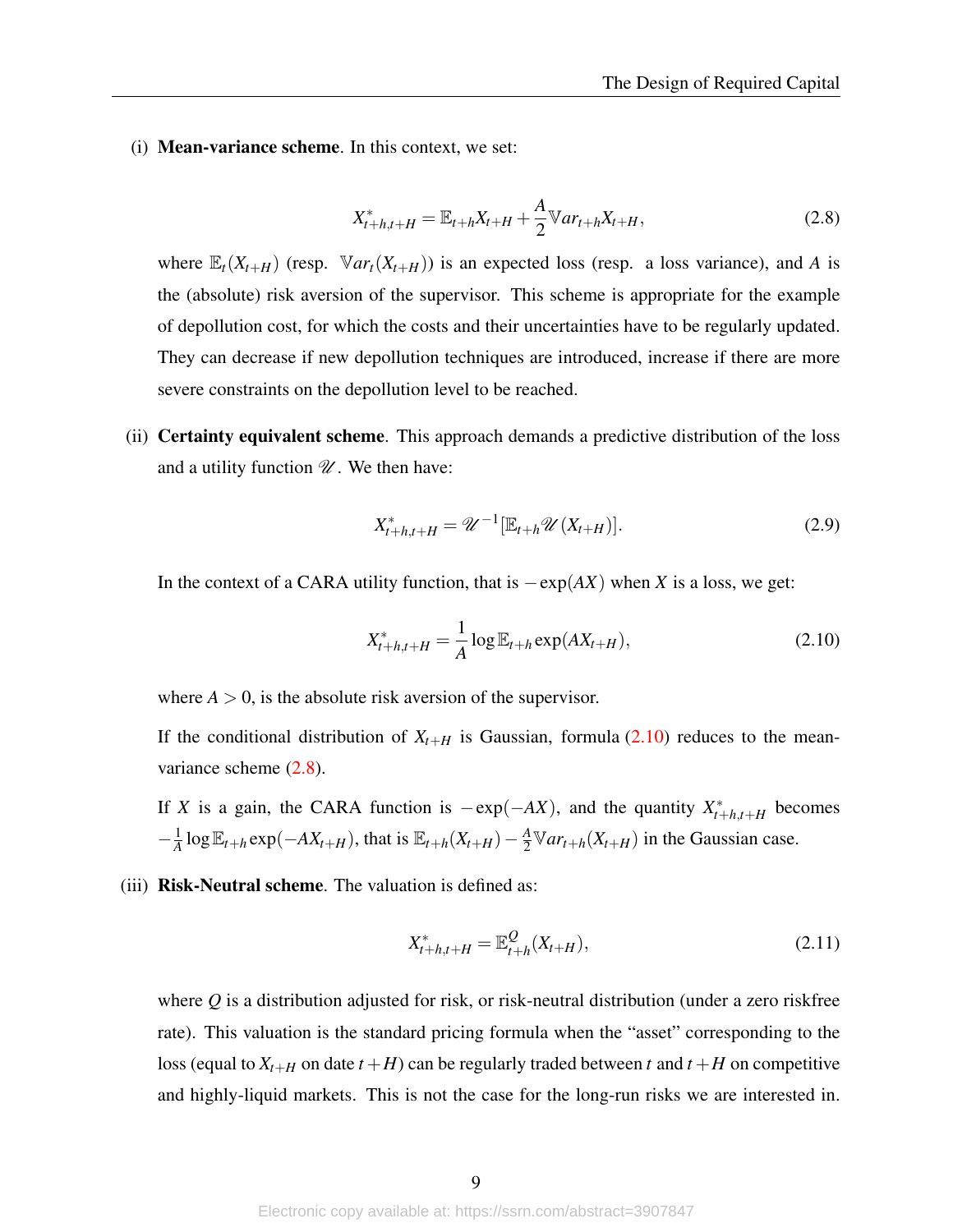Indeed, this approach implies the linearity of the valuation formula, that is:

$$
\mathbb{E}_{t+h}^{\mathcal{Q}}(\lambda X_{t+H}) = \lambda \mathbb{E}_{t+h}^{\mathcal{Q}}(X_{t+H}), \quad \text{for any } \lambda > 0.
$$

This major assumption also underlies the definition of coherent risk measures (see [Artzner](#page-36-6) [et al.,](#page-36-6) [1999\)](#page-36-6).

Consider the depollution cost. Is the cost of depollution for ten nuclear power plants equal to ten times the cost of depollution of a single plant? Likely not, since marginal costs may be decreasing (because of the economy of scale), or symmetrically increasing if there is some rationing in the number of specialized workers available at the same time. The same remark applies, if  $X_{t+H}$  represents the payment of a large short sell in an illiquid financial asset. The liquidation of this asset will likely be accompanied by penalties.

## <span id="page-10-0"></span>3 Long-run Transition Risks

Let us now discuss how to treat jointly the short- and long-run risks included in a portfolio and/or a balance sheet. We first propose an additive treatment of these risks. Then we consider the case where the portfolio allocation and/or the lines of the balance sheet depend jointly of short- and long-run risk factors in a nonlinear way [see the remark on nonlinearity in [European Banking Au](#page-37-5)[thority](#page-37-5) [\(2020\)](#page-37-5), point 93, and the literature on evolutionary models and complex dynamic systems, in particular [Monasterolo et al.](#page-38-2) [\(2019\)](#page-38-2), [Cahen-Fourot et al.](#page-36-7) [\(2020\)](#page-36-7)]. Finally, we consider the case where there is a long-run transition between two situations. A typical example is the transition between the current economy and a low-carbon one, this transition entailing a modification of the production process of the firms. Whereas the first two cases are based on pure reduced-form predictive models, the last case is more structural.

## 3.1 Additive Short and Long-run Risks

Let us consider the example of a pension scheme managed by a generation of contracts with the same maturity *T*. Between *t* and  $t + H = T$ , a pension fund regularly receives premiums from the individuals and can use them to invest in two types of assets: illiquid and more liquid ones. The later ones can be used to feed the RC account.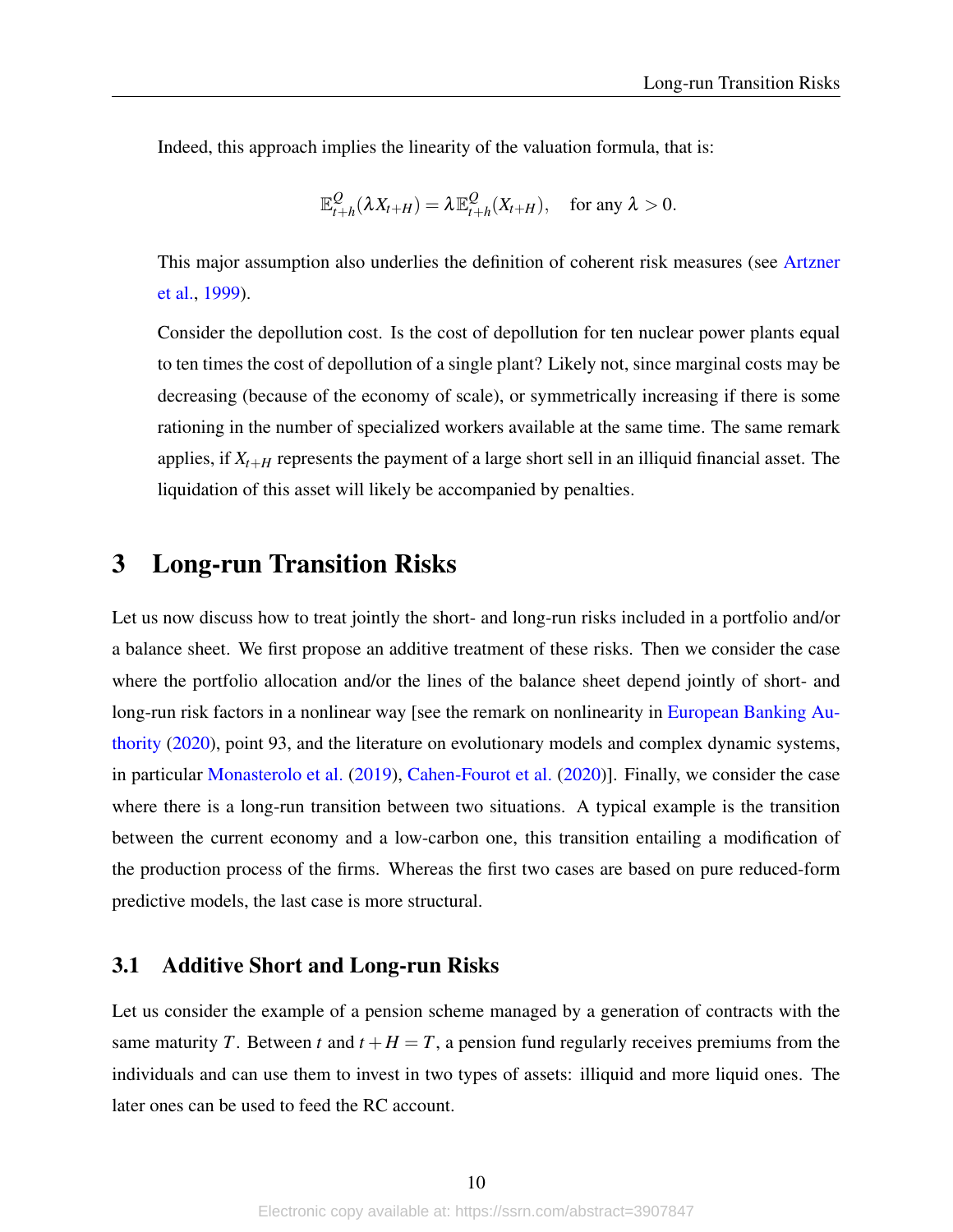<span id="page-11-0"></span>

| At $t + h$ before the call |                        |                                             | At $t + h$ after the call |
|----------------------------|------------------------|---------------------------------------------|---------------------------|
| Asset                      | Liability              | Asset                                       | Liability                 |
| $A_{t+h}$<br>$RC_{t+h-1}$  | $X_{t+H}$<br>$l_{t+h}$ | $\bar{A}_{t+h}$<br>$RC_{t+h}$<br>$rc_{t+h}$ | $X_{t+H}$<br>$l_{t+h}$    |
| $a_{t+h}$                  |                        | $a_{t+h}^*$                                 |                           |
| $A_{t+h}$                  | $L_{t+h}$              | $A_{t+h}$                                   | $L_{t+h}$                 |

Figure 3: Balance Sheets at  $t + h$ 

Figure [3](#page-11-0) represents the balance sheets of this closed fund at date  $t + h$ , before and after the capital calls. As usual we distinguish the frozen, i.e. totally illiquid, components of the balance sheets. These are the amount of guarantees  $X_{t+H}$  on the liability side, as well as the amount of future premiums  $\overline{A}_{t+h}$  and the RC at the beginning of period  $t+h$  on the asset side. The unfrozen components are denoted  $a_{t+h}$  and  $l_{t+h}$  on the asset and liability sides, respectively. For instance,  $l_{t+h}$  includes the management costs, such as salaries, whereas  $a_{t+h}$  includes financial asset holdings in more or less liquid assets. These are simplified balance sheets, assuming that there is no death of contractors before  $t + H$ , and that the individual contracts are not partly sold on a secundary market as insurance linked security (ILS).<sup>[7](#page-0-0)</sup>

In this special application the amount of premiums payed in cash at  $t + h$  is  $\overline{A}_{t+h} - \overline{A}_{t+h-1}$ . At the beginning of the period and if  $\delta > 1$ , these premiums can likely be sufficient to cover the capital calls. But this is no longer the case close to maturity, when some illiquid financial assets in  $a_{t+h}$  have to be sold to satisfy the capital requirement.

<span id="page-11-1"></span>At date  $t + h$ , the unfrozen value  $W_{t+h} = a_{t+h} - l_{t+h}$  has to be sufficiently large to satisfy the next call for long-run risk. Therefore a short-run required capital at  $t + h - 1$ , denoted by  $rc_{t+h-1}(\alpha)$ , can be based on a level- $\alpha$  conditional VaR at horizon 1, such that:

$$
\mathbb{P}_{t+h-1}[W_{t+h} + rc_{t+h-1}(\alpha) > RCC_{t+h}] = 1 - \alpha,
$$
\n(3.1)

where  $RCC_{t+h}$  is the long-run call defined in Section [2](#page-2-0) and  $\mathbb{P}_{t+h-1}$  denotes the probability conditional on the information available at date  $t + h - 1$ . Then, the total RC at date  $t + h$  is the sum of the short-run RC (i.e.  $rc_{t+h}$ ), and the long-run RC (i.e.  $RC_{t+h}$ ), whereas the total call is:  $RC_{t+h} - RC_{t+h-1} + rc_{t+h} = RCC_{t+h} + rc_{t+h}.$ 

<sup>&</sup>lt;sup>7</sup>For expository purpose, we do not discount  $X_{t+H}$  and the future sequence of premiums. This is usually done by actuarial techniques, using a contractual interest rate.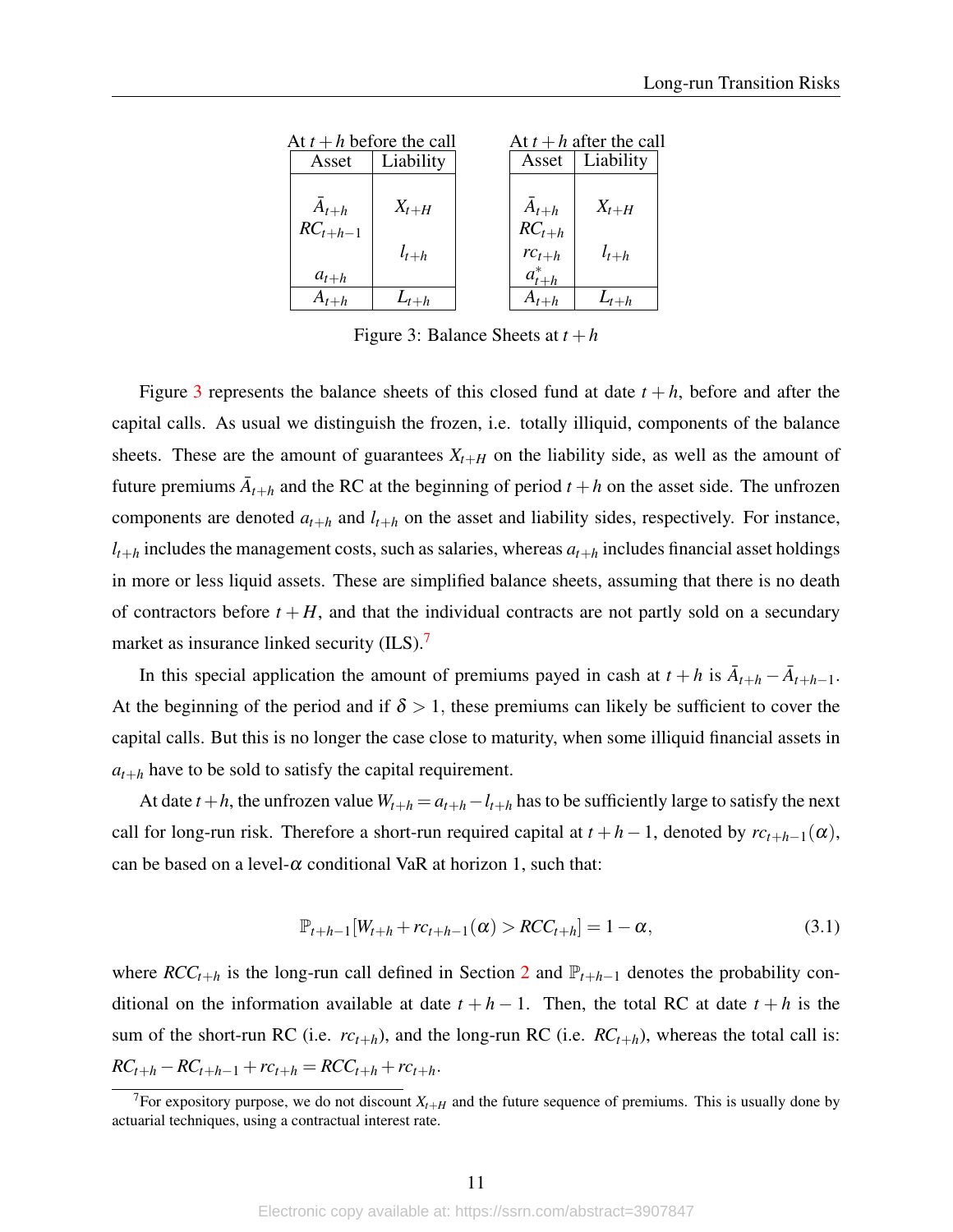### <span id="page-12-0"></span>3.2 Mixing Short and Long-run Factors

The portfolios of banks and insurance companies include assets whose values are driven by both short and long-run factors. To distinguish them, we can consider that short-run factors are highly volatile and mean reverting, i.e. without effects in the long run, whereas the long-run factors have highly persistent effects, but their changes are almost invisible in the short run. Climate change stands as a key example (see, e.g., [IPCC,](#page-38-3) [2014;](#page-38-3) [Carney,](#page-36-1) [2015;](#page-36-1) [Campiglio et al.,](#page-36-3) [2018;](#page-36-3) [Nordhaus,](#page-38-4) [2019,](#page-38-4) for the challenges associated with climate change). Consequences of a low carbon policy are not visible at the daily frequency, but can become visible at a year frequency.

Climate-related factors have an effect on corporate results. They can increase the production costs and/or diminish the demand of the products. As a consequence, this may increase the probability of default and then diminish the value of the loans and of the stocks (see [Industrial and](#page-38-5) [Commercial Bank of China,](#page-38-5) [2016;](#page-38-5) [Boermans and Galema,](#page-36-8) [2017;](#page-36-8) [Thomä et al.,](#page-39-2) [2017;](#page-39-2) [Devulder](#page-37-6) [and Lisack,](#page-37-6) [2020\)](#page-37-6). At the limit a technology with a less damaging impact on the environment can replace a technology that is more damaging, hence making it obsolete. Climate change has also different geographical impacts (reflecting different beta's of climate change, see [Kahn et al.,](#page-38-6) [2019\)](#page-38-6), and this heterogeneity has also to be taken into account, for instance for sovereign's bond portfolios (see [Battiston et al.,](#page-36-9) [2019\)](#page-36-9).

Let us now consider an entity (corporate, bank, or portfolio) with a result, or profit,  $P_{t+h}$  at date  $t + h$ . Let us assume that this result depends on a short-run factor and a long-run one, these factors being respectively denoted by  $y_{s,t+h}$  and  $y_{l,t+h}$ :

<span id="page-12-2"></span><span id="page-12-1"></span>
$$
P_{t+h} = g(y_{s,t+h}, y_{l,t+h}),
$$
\n(3.2)

where *g* may be nonlinear.

The cumulated result on the period is:

$$
CP_{t+H} = \sum_{h=1}^{H} P_{t+h} = \sum_{h=1}^{H} g(y_{s,t+h}, y_{l,t+h}).
$$
\n(3.3)

We expect the short-run factor to be highly volatile, but with a weak serial correlation, and the long-run factor to vary gradually, without significant visible impact in the short run.

Let us first consider the situation where the gradual evolution is around an "equilibrium" value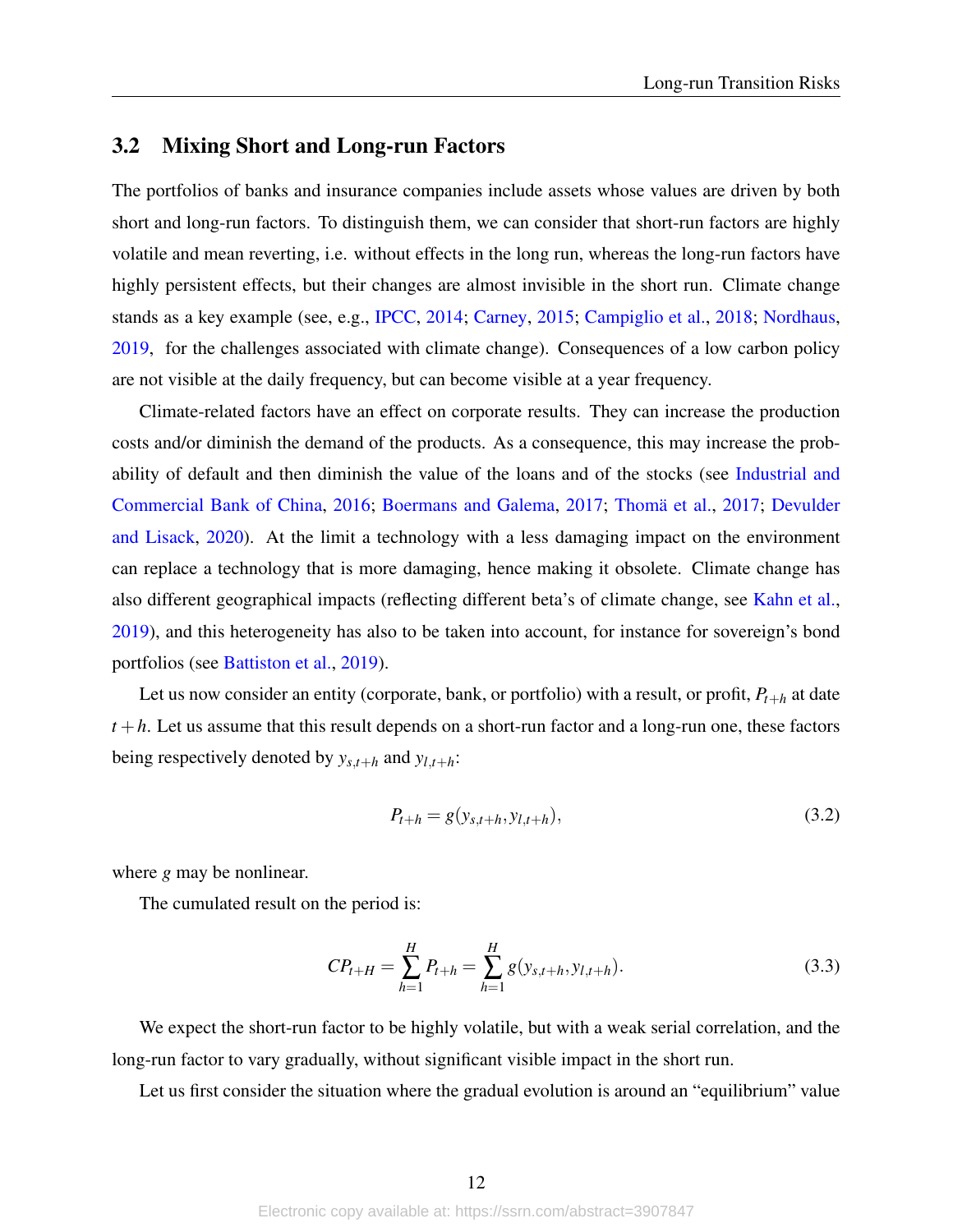*y* ∗  $\chi^*$ . The expression [\(3.3\)](#page-12-1) can then be replaced with its first-order expansion with respect to  $y_l$ :

$$
CP_{t+H} \simeq \sum_{h=1}^{H} g(y_{s,t+h}; y_l^*) + \sum_{h=1}^{H} (y_{l,t+h} - y_l^*) \frac{\partial g}{\partial y_l}(y_{s,t+h}; y_l^*).
$$
 (3.4)

Let us now discuss the stochastic behaviour of  $CP_{t+H}$  for large *H*, when the short- and longrun factors are independent, process (*ys*,*t*) being a strong white noise and (*ylt*) an Ultra Long-Run (ULR) component deduced from an Ornstein-Uhlenbeck process:

$$
d\tilde{y}(\tau) = -k\tilde{y}(\tau)d\tau + \sqrt{2k} \, dW(\tau), \quad k > 0,\tag{3.5}
$$

by a time deformation (see [Gouriéroux and Jasiak,](#page-37-7) [2020\)](#page-37-7):

<span id="page-13-3"></span>
$$
y_{l,t} = \tilde{y}(t/H). \tag{3.6}
$$

<span id="page-13-0"></span>The ULR Component satisfies a discretized stationary Gaussian autoregressive process of order 1:

<span id="page-13-1"></span>
$$
y_{l,t} = \rho_H y_{l,t-1} + \sqrt{1 - \rho_H^2} \, \varepsilon_{l,t},\tag{3.7}
$$

where  $(\varepsilon_{l,t})$  is a Gaussian standard noise and  $\rho_H = \exp(-k/H) < 1$ . When *H* is large (tends to infinity),  $\rho_H$  tends to 1, and the trajectory of the ULR component is such that  $y_{l,t} = y_{l,t-1}, \forall t$ . Thus, [\(3.7\)](#page-13-0) provides a stationary dynamics, close to a constant trajectory whose level is stochastic. Indeed the marginal distribution of  $y_{l,t}$  is standard Gaussian and then independent of *H*.

We derive, in Appendix [B.1,](#page-31-1) the limiting behaviour of *CPt*+*H*:

$$
\frac{1}{H}CP_{t+H} \simeq \mathbb{E}[g(y_{s,t};y_l^*)] + \mathbb{E}\left[\frac{\partial g}{\partial y_l}(y_{s,t};y_l^*)\right] \left(\int_0^1 \tilde{y}(u)du - y_l^*\right). \tag{3.8}
$$

A similar analysis can be performed without applying a first-order expansion around an equilibrium value. Let us denote by  $f$  the density of the noise  $y_{s,t}$ , and by  $G$  the function defined by:

<span id="page-13-2"></span>
$$
G(y_l) = \int g(y_s, y_l) f(y_s) dy_s.
$$
\n(3.9)

Then we get (see Appendix  $\bf{B}$ ):

$$
\frac{1}{H}CP_{t+H} \simeq \int_0^1 G(\tilde{y}_u) du.
$$
\n(3.10)

Electronic copy available at: https://ssrn.com/abstract=3907847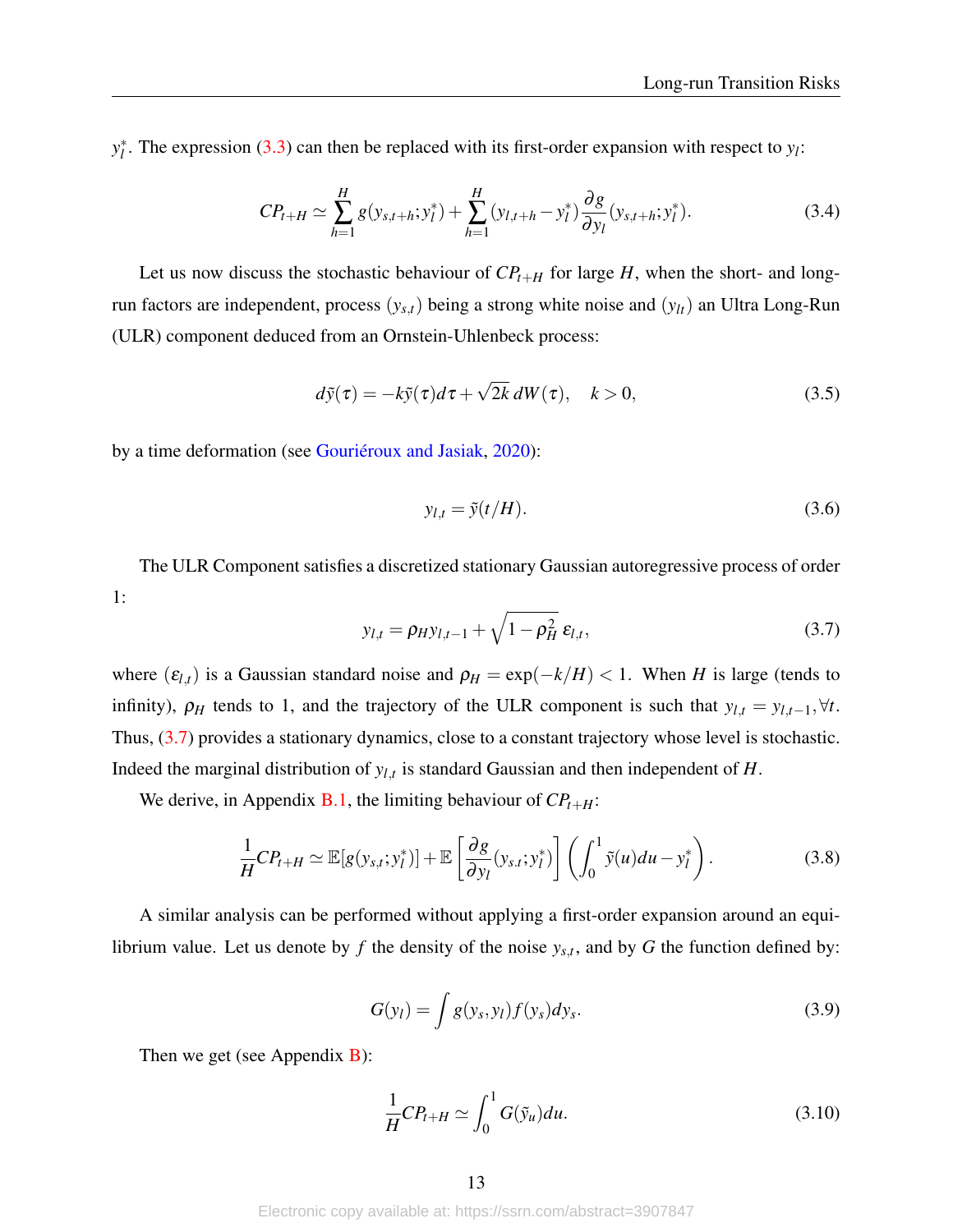We see, from formulas [\(3.8\)](#page-13-1) or [\(3.10\)](#page-13-2), that, for large  $H$ ,  $CP_{t+H}$  is stochastic by the longrun component  $\tilde{y}$  only. It depends on the short-run component through its stationary, i.e., long-run, distribution. Therefore, we can apply the approach of Section [2](#page-2-0) with  $X_{t+H} = -CP_{t+H}$ , or  $X_{t+H} = CP_{t+H}$  by changing the sign convention, to derive the sequence of  $RCC_{t+h}$ ,  $h = 1, \ldots, H$ . Then, at date  $t + h - 1$ , the short-run required capital *rc* can be fixed as in [\(3.1\)](#page-11-1) by:

$$
\mathbb{P}_{t+h-1}[g(y_{s,t+h}, y_t^*) + rc_{t+h-1}(\alpha) > RCC_{t+h}] = 1 - \alpha.
$$

The approach above is usually applied to different corporates  $i = 1, \ldots, n$ , say. Equation [\(3.2\)](#page-12-2) then becomes:

$$
P_{i,t+h} = g_i(y_{i,s,t+h}, y_{i,t+h}), \quad i = 1,\ldots,n,
$$

where  $y_{i,s}$  is an idiosyncratic factor,  $y_l$  a common long-run factor, and  $g_i$  depends on the corporate. This common (or systematic) factor creates the dependence between individual corporate risks.

### <span id="page-14-0"></span>3.3 Transition Risk

This section introduces a structural dynamic model describing the transition to a low carbon economy. In the model, firms are led to adjust their production process, and we examine the impact of this adjustment on their probability of default.<sup>[8](#page-0-0)</sup> This structural analysis suggests that a prudential supervision does not only require the financial balance sheets, but also technical reports for the production function, including the carbon features. This is consistent with the Greenhouse Gas Emission Reports (GHGRP), $9$  which include a carbon balance and are expected to be produced every year.

<sup>&</sup>lt;sup>8</sup>This section concerns productive corporates and does not apply to financial institutions. The main reason is the assumption below of a fixed number of inputs, whereas a bank can increase the numbers and types of inputs by increasing the number and type of granted loans, say. That is, the modelling of this section is not appropriate to account for the creation of money by private banks.

<sup>9</sup>Such GHGRP include all Greenhouse Gas, as methan (*H*4), nitrous oxyde (*N*20), hydrofluorocarbon (HCF), perfluorinated hydrocarbons (PFC), sulfur hexafluoride  $(SF_6)$ , not only  $CO_2$ . It can be extended to other environmental aspects as air pollutants, water stress, and various wastes (see, e.g., [British Columbia \(BC\),](#page-36-10) [2015;](#page-36-10) [European Banking](#page-37-5) [Authority,](#page-37-5) [2020,](#page-37-5) Annex 1). For simplicity, we consider only carbon in the present model.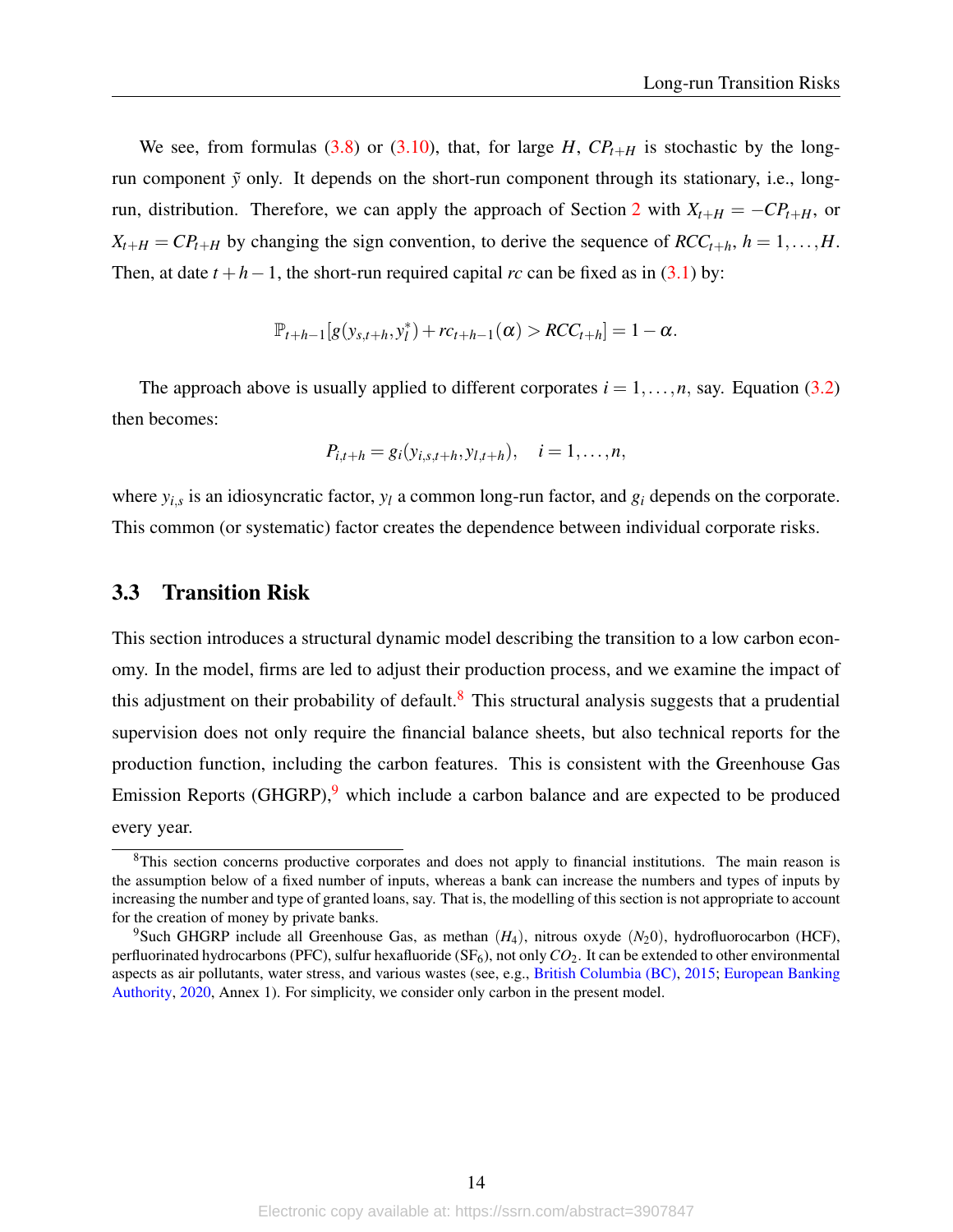#### 3.3.1 The standard production function

For expository purpose, we consider a firm with production function *g*. There are two inputs and one output:<sup>[10](#page-0-0)</sup>

$$
y = g(x_1, x_2), \tag{3.11}
$$

<span id="page-15-1"></span>where  $x_1$  and  $x_2$  are input quantities and y is the output quantity. Input prices are denoted by  $p = (p_1, p_2)$ , and  $\pi$  denotes the price of the output. Under standard assumptions, the producer is assumed to maximize her profit:

$$
\max_{x_1, x_2} \pi g(x_1, x_2) - p_1 x_1 - p_2 x_2, \text{ s.t. } g(x_1, x_2) = y,
$$
\n(3.12)

or, equivalently, to minimize her cost:

$$
\min_{x_1, x_2} p_1 x_1 + p_2 x_2, \text{ s.t. } g(x_1, x_2) = y.
$$

If the production function is differentiable, this leads to the first-order conditions:

<span id="page-15-0"></span>
$$
\frac{\partial g(x_1, x_2)}{\partial x_j} = p_j/\lambda, j = 1, 2,
$$
\n(3.13)

where  $\lambda$  is a Lagrange multiplier in the cost minimization problem. Let us denote  $\hat{x}_1, \hat{x}_2$  the solutions of  $(3.13)$ . The solutions of  $(3.12)$  are:

$$
\begin{cases}\n\hat{x}_1, \hat{x}_2 & \text{if } \pi g(\hat{x}_1, \hat{x}_2) - p_1 \hat{x}_1 - p_2 \hat{x}_2 > 0, \\
\text{no production, otherwise.} \n\end{cases}
$$
\n(3.14)

Example 1. *Strict complementary*

*If*  $g(x_1, x_2) = min(a_1x_1, a_2x_2)$ *, with*  $a_1 > 0$  *and*  $a_2 > 0$ *, then the optimum is:*  $\hat{x}_1 = y/a_1$ *and*  $\hat{x}_2 = y/a_2$ , if  $\pi - p_1/a_1 - p_2/a_2 > 0$ , and no production, otherwise. *Note that*  $c_j = 1/a_j$ ,  $j = 1,2$ , *are technical coefficients usually given in input-output tables: to produce one unit of output, we need*  $c_1$  *units of input 1 and*  $c_2$  *units of input 2.* 

 $10$ In practice the production process of the firm involves a large numbers of both inputs and outputs, leading to a large input-output table [see e.g. [Timmer](#page-39-3) [\(2012\)](#page-39-3) at the world level, [Wilting and van Oorschot](#page-39-4) [\(2017\)](#page-39-4) at a country level]. Defining precisely a standardized list of inputs/outputs is currently one main goal of the prudential supervision.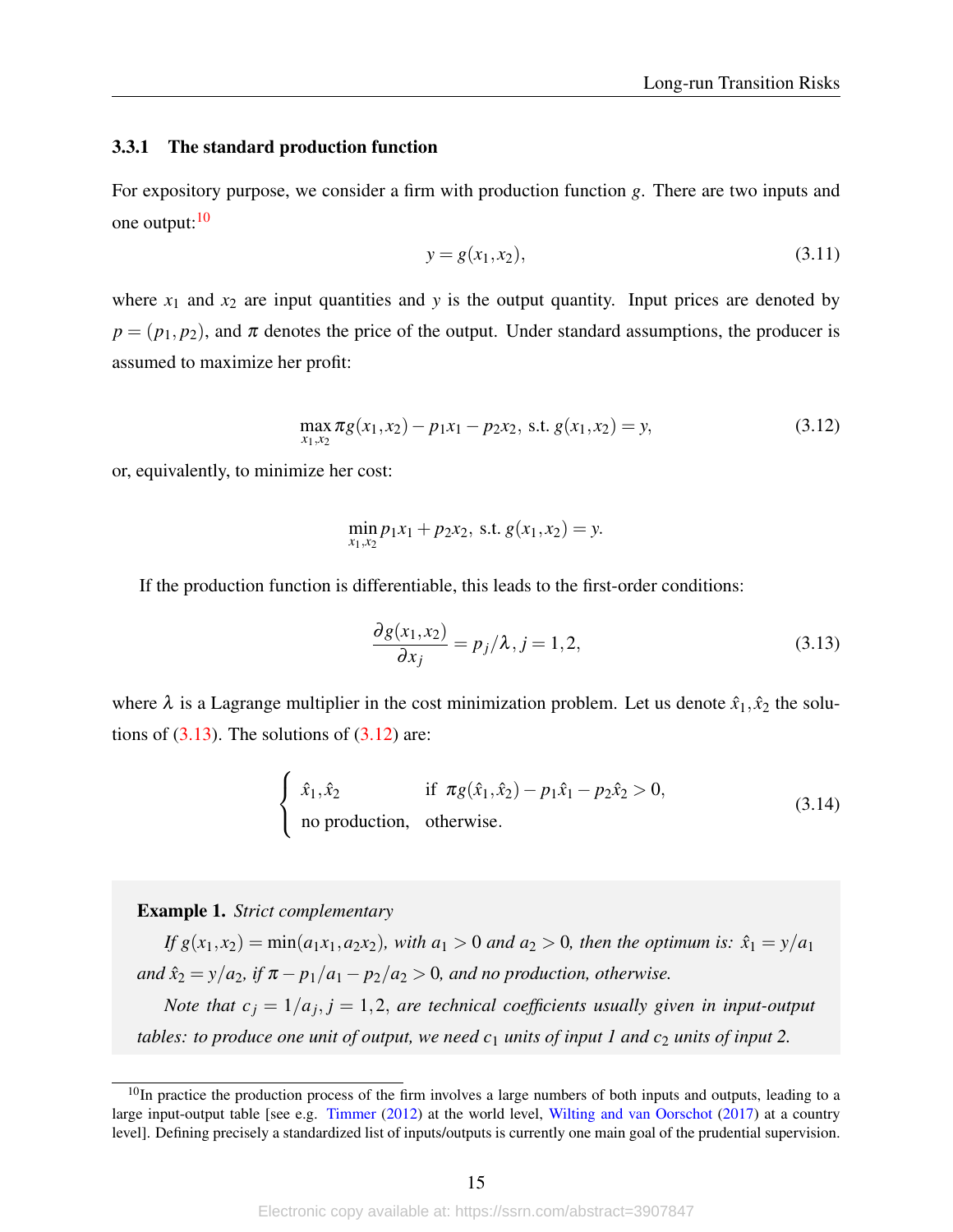#### Example 2. *Substituability*

*Substituable inputs can be represented by a Cobb-Douglas production function:*

$$
g(x_1, x_2) = Ax_1^{\alpha_1} x_2^{\alpha_2}, \quad \text{with } A > 0, \ \alpha_1 > 0, \ \alpha_2 > 0.
$$

*The optimum is:*

$$
\hat{x}_1 = \left(\frac{y}{A}\right) \overline{\alpha_1 + \alpha_2} \left(\frac{p_2}{p_1} \frac{\alpha_1}{\alpha_2}\right) \overline{\alpha_1 + \alpha_2},
$$
\n
$$
\sum_{n=1}^{\infty} \frac{1}{\alpha_1 + \alpha_2} \left(\frac{p_1}{p_1} \frac{\alpha_1}{\alpha_2}\right) \overline{\alpha_1 + \alpha_2},
$$

$$
\hat{x}_2 = \left(\frac{y}{A}\right) \overline{\alpha_1 + \alpha_2} \left(\frac{p_1}{p_2} \frac{\alpha_2}{\alpha_1}\right) \overline{\alpha_1 + \alpha_2}
$$

#### 3.3.2 Production function that includes "carbon"

Let us now explain how carbon can be included in the production function.<sup>[11](#page-0-0)</sup> Carbon can be taken into account as an input as well as an output—leading possibly to a "circular economy". We obtain a multiple input-output production function:

<span id="page-16-0"></span>
$$
\begin{cases}\ny = f_1(x_1, x_2; z_1), \\
z = f_2(x_1, x_2; z_1),\n\end{cases} \tag{3.15}
$$

.

where  $z_1$  (resp. *z*) is the quantity of carbon input (resp. carbon output). Let us denote by  $-\pi_c$ the price of carbon emissions (the negative sign accounts for negative externalities), and by *q* the price of carbon inputs. For instance, in a macroanalysis, *f*<sup>1</sup> could be a three-factor Cobb-Douglas function, with energy, capital, labor as factors (see [Keen et al.,](#page-38-7) [2019,](#page-38-7) for the Energy-Augmented Cobb Douglas Production Function, EACDPF).[12](#page-0-0)

<sup>&</sup>lt;sup>11</sup>This model can be extended to multivariate *z* and  $z_1$  (see below) to include other GHG, or wastes.

 $12$ In an analysis at corporate level, this EACDPF modelling has to be avoided. Indeed, if, at the origin, the carbon is a "public good" with price zero, this modelling with substitutability will lead to an infinite amount of energy to produce any *y*. As seen below, complementarity has to be introduced.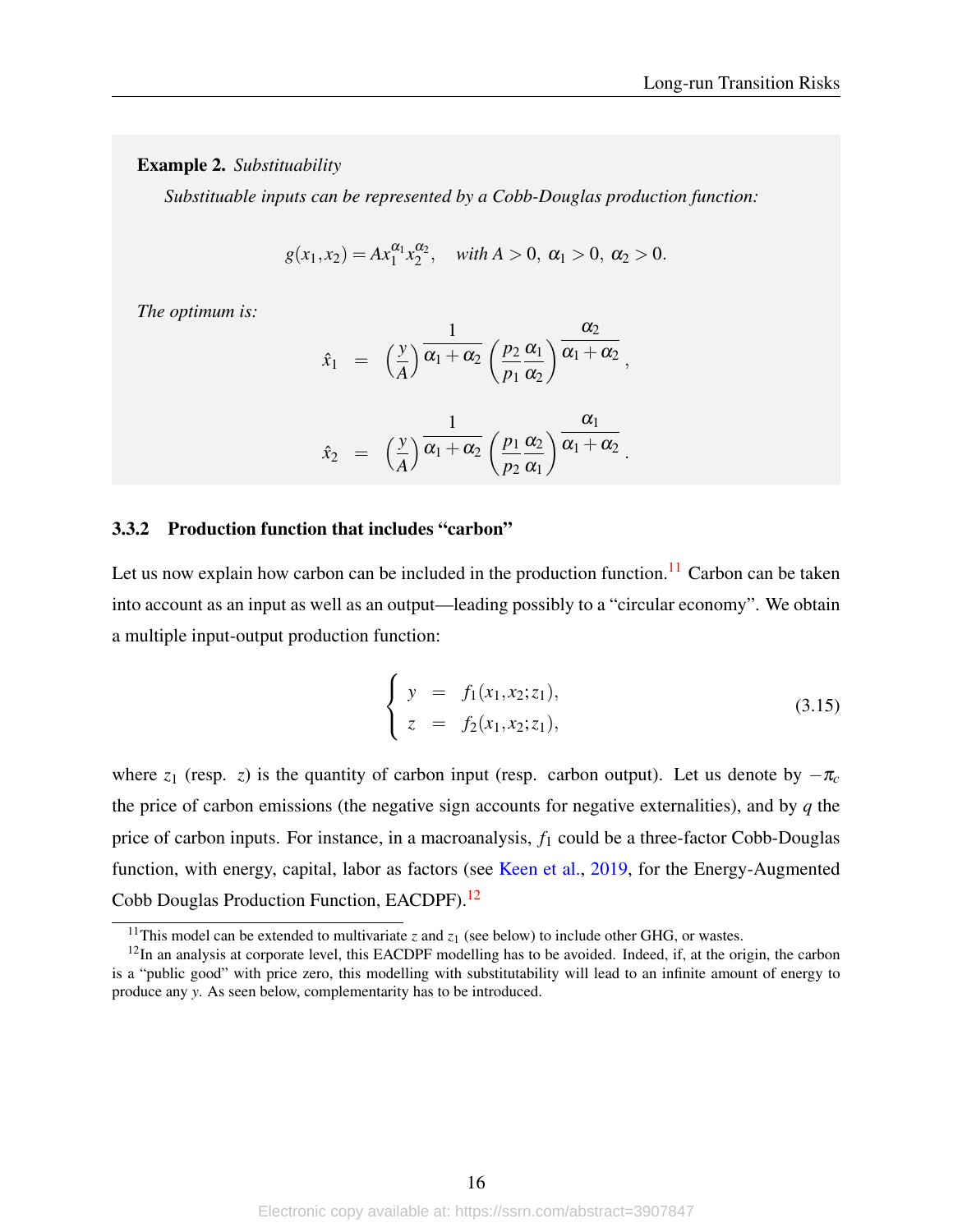Profit maximization becomes:

$$
\max_{x_1, x_2, z_1, z} \pi y - \pi_c z - p_1 x_1 - p_2 x_2 - q z_1,
$$
\n
$$
\text{s.t.} \begin{cases}\nf_1(x_1, x_2; z_1) = y \\
f_2(x_1, x_2; z_1) = z.\n\end{cases}
$$
\n
$$
\Leftrightarrow \max_{x_1, x_2, z_1} \pi f_1(x_1, x_2; z_1) - \pi_c f_2(x_1, x_2, z_1) - p_1 x_1 - p_2 x_2 - q z_1
$$
\n
$$
\text{s.t. } f_1(x_1, x_2; z_1) = y.
$$

This leads to another input allocation:  $\{\hat{x}_1(y, p, \pi; \pi_c, q), \hat{x}_2(y, p, \pi; \pi_c, q), \hat{z}_1(y, p, \pi; \pi_c, q)\}$ , and to a (potential) profit  $\hat{P}(y, p, \pi; \pi_c, q)$ . There is no production if  $\hat{P}(y, p, \pi; \pi_c, q)$  is negative.

#### <span id="page-17-2"></span>Example 3. *Carbon footprint*

*The regulation for low carbon has implicitly selected specific forms of production functions of the type:*

<span id="page-17-1"></span>
$$
\begin{cases}\ny = g(x_1, x_2) + \mu \min(z_1, \gamma_1 x_1 + \gamma_2 x_2), \\
z = f_2(x_1, x_2; z_1),\n\end{cases} \tag{3.16}
$$

<span id="page-17-0"></span>*where*  $\gamma_1 > 0$  *and*  $\gamma_2 > 0$ *. At the optimum, we have:*  $z_1 = \gamma_1 x_1 + \gamma_2 x_2$ *, and the profit becomes:* 

$$
\pi g(x_1, x_2) - \pi_c f_2(x_1, x_2; \gamma_1 x_1 + \gamma_2 x_2) + [(\mu \pi - q) \gamma_1 - p_1] x_1 + [(\mu \pi - q) \gamma_2 - p_2] x_2 \quad (3.17)
$$

*The intuition behind these formulas is the following: the initial inputs x have not been disaggregated enough to account for the carbon used to get them. This approach tries to account for the carbon quality of each input by associating to each of them a so-called carbon (foot)print:*  $\gamma_j$ ,  $\gamma_j > 0$ ,  $j = 1, 2$ .

*For instance, the footprint of "electricity" depends on its origin (nuclear plants, solar panels, or gas power plant). The footprint of the "labour" is not the same for a worker or a manager who regularly takes intercontinental flights. Profit formula* [\(3.17\)](#page-17-0) *shows how input prices are adjusted for their carbon component by the terms*  $(\mu \pi - q) \gamma_j$ *. Even if the cost of input j is increased from*  $p_j$  *to*  $p_j + \gamma_j q$ *, the use of this input can be profitable if*  $(\mu \pi - q) \gamma_j > p_j$ , even if  $\mu \pi > q$  only.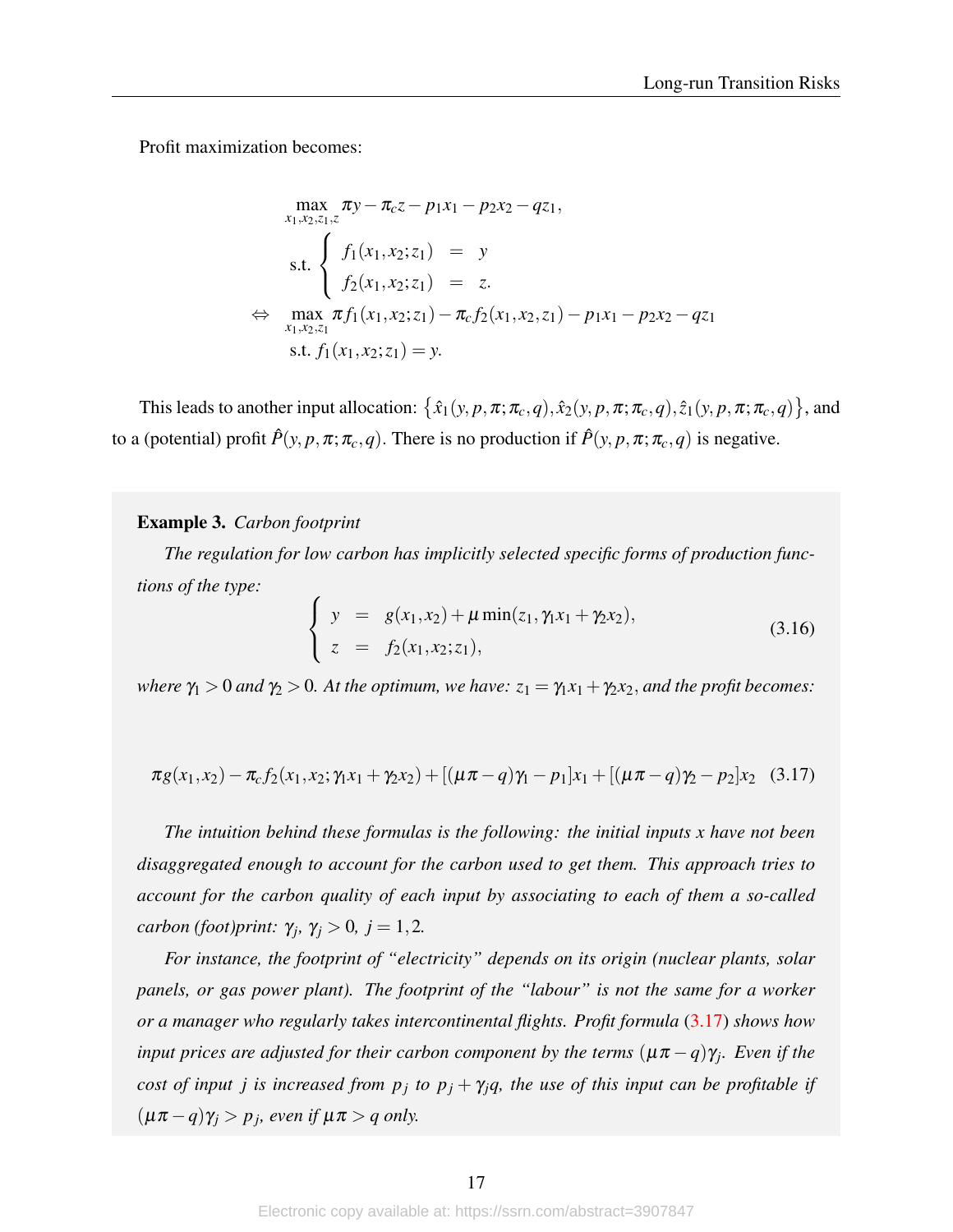Practical implementation of production functions of the type [\(3.16\)](#page-17-1) can be found, e.g., in [Eu](#page-37-5)[ropean Banking Authority](#page-37-5) [\(2020\)](#page-37-5); [Network for Greening the Financial System](#page-38-8) [\(2020\)](#page-38-8); [Boermans](#page-36-8) [and Galema](#page-36-8) [\(2017\)](#page-36-8).

A limitation of this approach is that it necessitates the knowledge of the production function itself, and of the exposure to carbon, either direct (called scope 1), or indirect (scope 2 and scope 3) (see, e.g., [European Union,](#page-37-8) [2019;](#page-37-8) [Novethic,](#page-38-9) [2020\)](#page-38-9).

#### 3.3.3 Change of technology

The previous derivation does not account for the possibility to change the technology to adjust for carbon valuation, that is to reshape the current productive structure. This possibility can be captured by making the technology parameter dependent. Let us replace  $(3.15)$  with:

$$
\begin{cases}\ny = f_1(x_1, x_2; z_1; \theta), \\
z = f_2(x_1, x_2; z_1; \theta).\n\end{cases}
$$
\n(3.18)

The optimization is then performed jointly with respect to  $x_1, x_2, z_1$  and  $\theta$ . This leads to an optimal technology  $\hat{\theta}(y,p,\pi;\pi_c,q)$  and an optimal profit  $\hat{P}(y,p,\pi,\pi_c,q)=\hat{P}\left[y,p,\pi,\pi_c,q;\hat{\theta}(y,p,\pi,\pi_c,q)\right]$  .

By considering Example [3](#page-17-2) of carbon footprint, we see that the parametrization of the technology can be done either through the function  $g$ , the footprint coefficients, the function  $f_2$ , or the parameter  $\mu$ . Typically, the firm can change the carbon quality of the inputs—making them more costly—but could also increase its added value by employing a more efficient production process. The firm can also decide to diminish or treat its carbon emissions: this is a costly change in production function *f*2, ceteris paribus, that can be compensated by decreases in direct carbon emissions *z*.

This production function, that includes technology changes, can be given a "portfolio" interpretation. At the optimum the producer has chosen the best combination of inputs  $x_1$ ,  $x_2$  and technology  $\theta$ , i.e., the best allocations associated with the (exogenous) prices and demand level *y*. In this respect the new prudential supervision has to follow not only the final profit of the firm, but also the changes in these allocations, including the changes in technology. This is in line with the recent prudential supervision for hedge funds, that follows not only the hedge funds returns, but also their portfolio allocations.

In what precedes, we assume that prices and demand are exogenous for the firms (prices evolve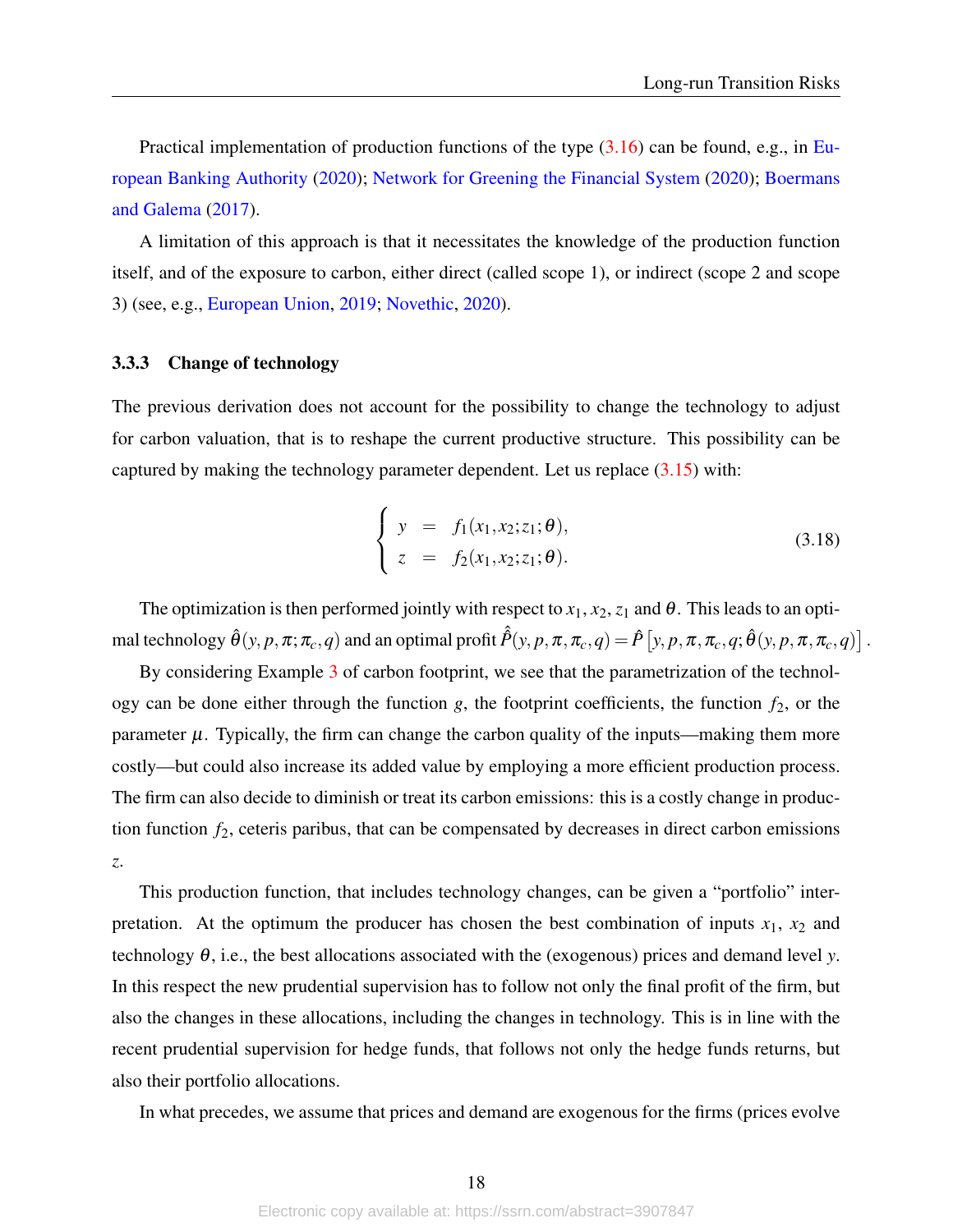due to exogenous taxes, or penalties, and the firm does not account for the future evolution of demand). The analysis could be extended to account for a modification of the selected technology due to a change of demand by consumers, that become more sensitive to environmental issues, say. We consider also each firm as an autonomous entity. Thus we do not take into account the chain value and their impact on potential cascades of default. This would necessitate the knowledge of an input-output network (see [Cahen-Fourot et al.,](#page-36-7) [2020,](#page-36-7) [2021,](#page-36-11) for an attempt in this direction). This is out of the scope of this paper.

#### 3.3.4 Progressive Change of Technology

The transition is induced by a dynamic change in prices,  $\pi_{ct}$  and  $q_t$ , which can for instance reflect the introduction of carbon taxes (see, e.g., [Nordhaus,](#page-38-10) [2014;](#page-38-10) [Gollier,](#page-37-9) [2018;](#page-37-9) [King et al.,](#page-38-11) [2019;](#page-38-11) [Bolton](#page-36-4) [et al.,](#page-36-4) [2020,](#page-36-4) for estimates of the social cost of carbon), or new rules for eligible collateral that would penalize brown assets (see, e.g., [Matikainen et al.,](#page-38-0) [2017;](#page-38-0) [Papoutsi et al.,](#page-38-1) [2020\)](#page-38-1). Accordingly, we now consider a progressive change in  $\pi_{ct}$  and  $q_t$  to adjust for the underpricing of the externalities, the other characteristics  $(y, p, \text{ and } \pi)$  being crystallized. This provides dynamic signals to producers about which inputs and technologies are carbon intensive, and induce the firms to move to low carbon technologies.<sup>[13](#page-0-0)</sup> These price changes are considered exogenous for the producer and for the financial supervisor. Then the technology  $\hat{\theta}_t$  will change progressively over time, as well as the underlying profit  $\hat{P}_t$ . With a strict definition of default, this will induce the end of the production (default), if there exists *h* such that  $\hat{P}_{t+h} < 0$ ,  $h = 1, ..., H$ . However, this definition of default can be too severe, since losses at some dates could be compensated by positive profits later on. A transition of technology means that, at date *t*, a standard firm becomes *de facto* a type of "start up" that has to innovate. The short-run profits of a start up are usually negative, and may become positive in the long run if the firm's transition is successful. To account for this effect, we can consider a long-run definition of default based on the cumulated profit  $CP_{t+H} = \sum_{h=1}^{H} CP_{t+h}$ . This cumulated profit can be positive, if the firm is successful in the long run, and it is negative, otherwise. There is default if  $CP_{t+H}$  is negative.

The profit  $\hat{P}_{t+h}$  is a nonlinear function of current and past carbon prices, due to the optimal

 $13$ The introduction of carbon prices may not be sufficient to steer the economic system towards a low carbon transition. Other actions have been proposed, such as the creation of a green bank specialized in green loans (e.g., the Green Investment Bank created in 2012 in UK), green quantitative easing [\(de Grauwe,](#page-37-4) [2019\)](#page-37-4), the introduction of differentiated reserves, depending on the destination sector of lending [\(Rozenberg et al.,](#page-39-5) [2013;](#page-39-5) [Campiglio,](#page-36-0) [2016\)](#page-36-0), or proactive fiscal policies.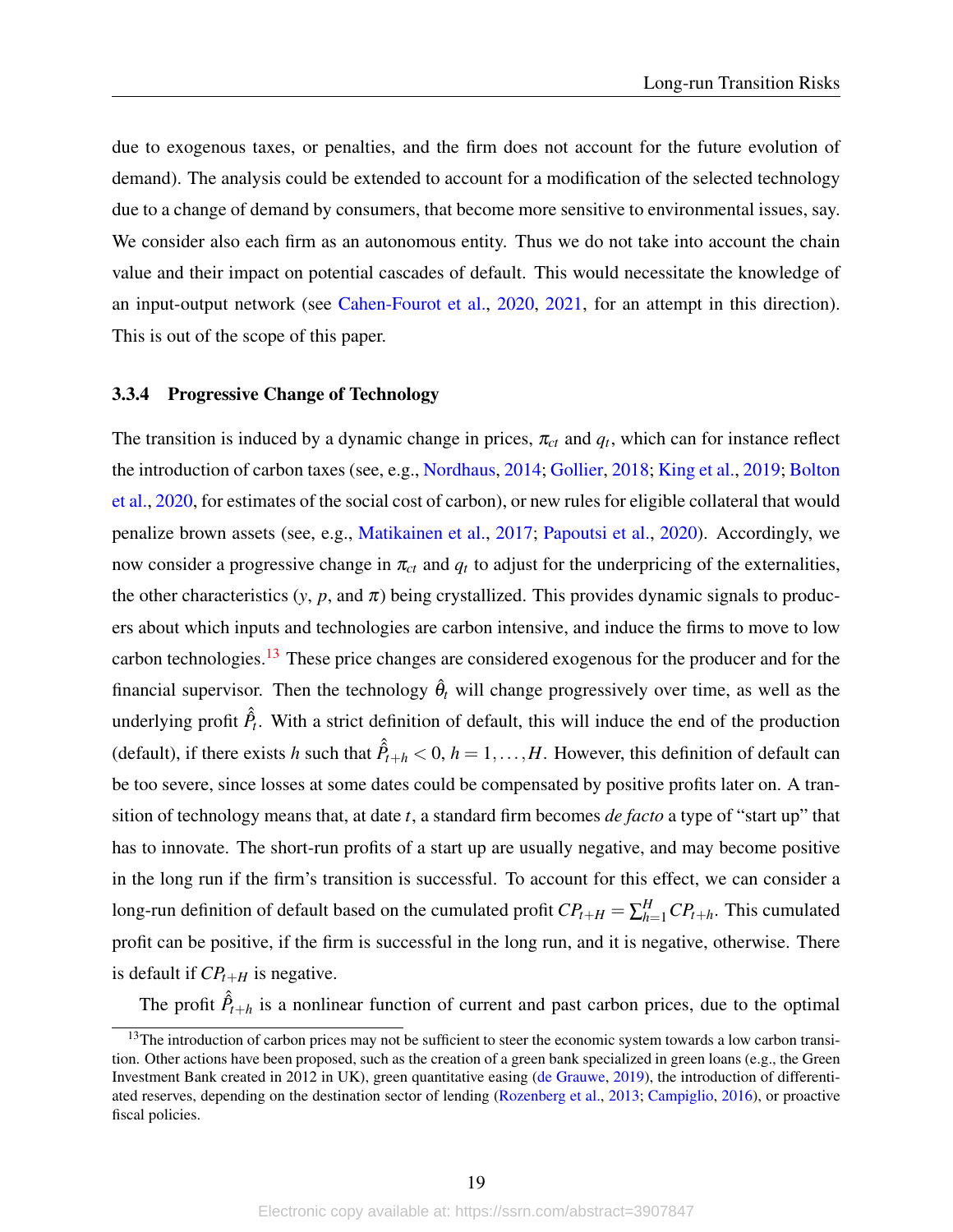choice of technology and input allocations.

Let us now consider progressive changes of prices  $\pi_{ct}$  and  $q_t$ , these prices staying close to crystallized prices,  $\pi_c^*$  and  $q^*$ , say. A Taylor expansion leads to:

<span id="page-20-0"></span>
$$
\hat{\hat{P}}_t = \hat{P}[y, p, \pi, \pi_{ct}, q_t; \hat{\theta}(y, p, \pi; \pi_{ct}, q_t)] \n\approx \hat{P}^* + \frac{\partial \hat{P}^*}{\partial \pi_c}(\pi_{ct} - \pi_c^*) + \frac{\partial \hat{P}^*}{\partial q}(q_t - q^*) + \frac{\partial \hat{P}^*}{\partial \theta}\left[\frac{\partial \hat{\theta}^*}{\partial \pi_c}(\pi_{ct} - \pi_c^*) + \frac{\partial \hat{\theta}^*}{\partial q}(q_t - q^*)\right], (3.19)
$$

where the upper  $*$  index means that the derivatives are taken at *y*, *p*,  $\pi$ ,  $\pi_c^*$ ,  $q^*$ . Therefore, lo-cally, we can apply [\(3.19\)](#page-20-0) for any date  $t + h$ , and also to the cumulated (optimal) profit  $CP_{t+H}$  =  $\sum_{h^z}^H$  $_{h=1}^H \hat{\hat{P}}_{t+h}$ . We get:

<span id="page-20-1"></span>
$$
CP_{t+H} = H\hat{P}^* + \left(\frac{\partial \hat{P}^*}{\partial \pi_c} + \frac{\partial \hat{P}^*}{\partial \theta} \frac{\partial \theta^*}{\partial \pi_c}\right) \sum_{h=1}^H (\pi_{c,t+h} - \pi_c^*)
$$
  
+ 
$$
\left(\frac{\partial \hat{P}^*}{\partial \pi_c} + \frac{\partial \hat{P}^*}{\partial \theta} \frac{\partial \theta^*}{\partial q}\right) \sum_{h=1}^H (q_{t+h} - q^*).
$$
(3.20)

We can use this expansion to translate the ESG risk due to the changes in prices into prudential risks, i.e., we can measure the long-run sustainability of this business model.

As mentioned earlier we will consider a progressive change of carbon prices, following [Carney](#page-36-12)  $(2016)$ 's recommendation:<sup>[14](#page-0-0)</sup> "a too rapid movement towards a low-carbon economy could materially damage financial stability, [. . . ] destabilize markets, crystallize losses". More precisely, to evaluate the long-run uncertainty on the cumulated profit, we introduce ULR dynamics for prices  $\pi_{ct}$  and  $q_t$ . The difference with Subsection [3.2](#page-12-0) is that these dynamics, close to a constant, have to be nonstationary in order to account for the transition between two economies.<sup>[15](#page-0-0)</sup> This can be done in different ways, for instance by considering stochastic logistic transition based on the time discretization of:

$$
d\tilde{y}(\tau) = k\tilde{y}(\tau)\{c - \tilde{y}(\tau)\}d\tau + \eta dW(\tau), \quad k > 0, c > 0, \eta > 0,
$$

<sup>&</sup>lt;sup>14</sup>See also [Authority of Prudential Control and Resolution \(ACPR\)](#page-36-13) [\(2021\)](#page-36-13), p.4: "Les modèles utilisés par les banques pour quantifier les risques ne sont pas adaptés pour intégrer des évolutions très lisses des variables macroéconomiques et financières sur longue période".

<sup>&</sup>lt;sup>15</sup>This nonstationarity is sometimes called "non equilibrium model" in the literature (see, e.g., [Bolton et al.,](#page-36-4) [2020,](#page-36-4) p.44).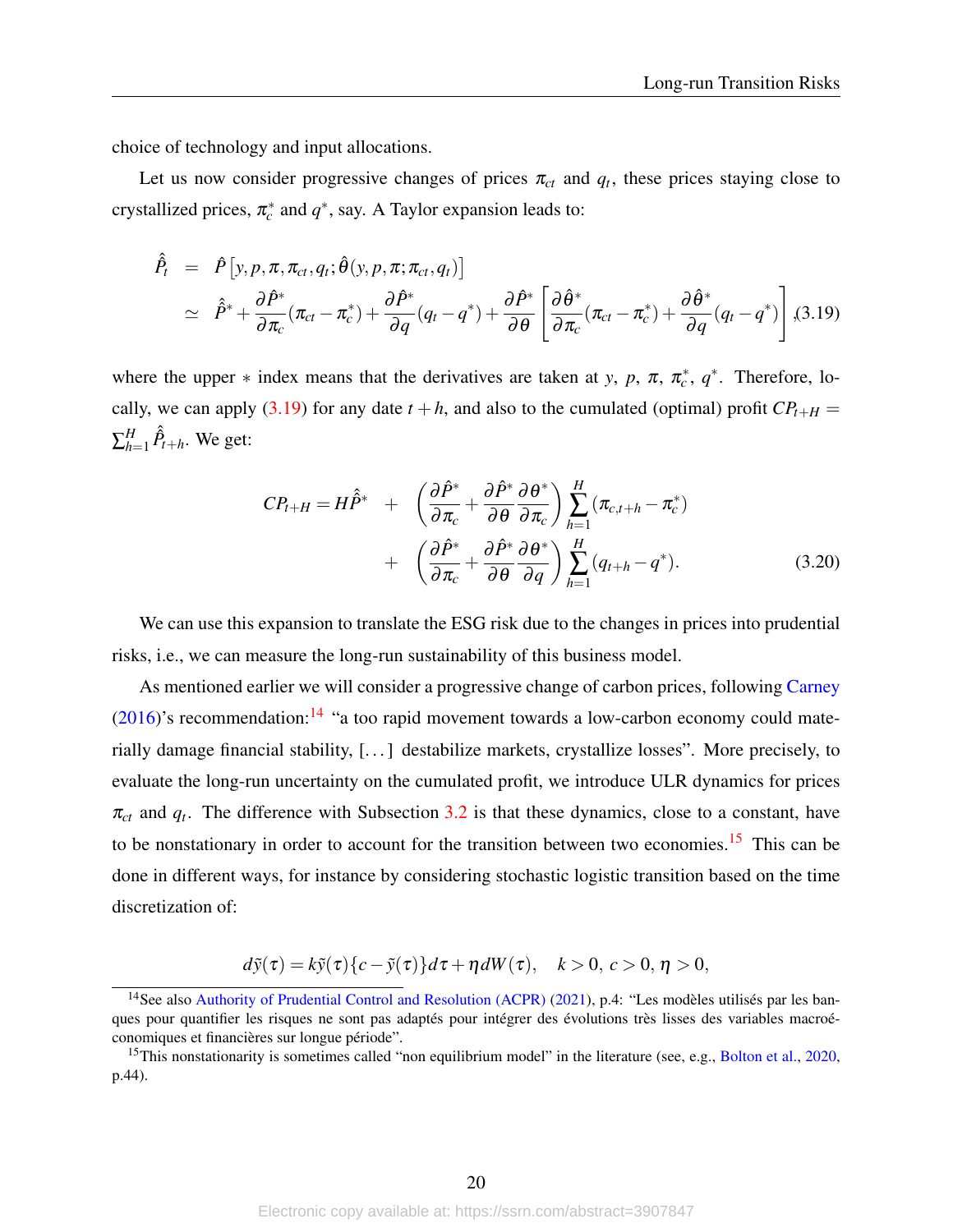or on a Gaussian autogressive process:

$$
y_t = \rho_H y_{t-1} + \sqrt{\rho_H^2 - 1} \varepsilon_t, \rho_H > 1,
$$

where  $\rho_H$  tends to 1<sup>+</sup> when *H* tends to infinity. This latter process can be deduced by a time deformation of an Ornstein-Uhlenbeck process without mean reversion.

It can be shown that if the prices follow a logistic transition from initial zero prices (the carbon was not priced at the initial date), price changes are small at the beginning and end of the transition, but reach a maximum in between. The speed of the transition has a direct impact on this maximum. This can be the moment of the largest required changes to which corporates will not adjust and then will default. This is a tipping point in which the change can be irreversible for the firm.

Let us consider the expansion  $(3.20)$ . We get:

$$
\frac{1}{H}CP_{t+H} = \hat{P}^* + B\frac{1}{H}\left[\sum_{h=1}^H(\pi_{c,t+h} - \pi_c^*), \sum_{h=1}^H(q_{t+h} - q^*)\right]',
$$
\n(3.21)

where  $B$  is the row vector of multipliers, that is:

$$
B=\left[\frac{\partial \hat{P}^*}{\partial \pi_c}+\frac{\partial \hat{P}^*}{\partial \theta}\frac{\partial \theta^*}{\partial \pi_c},\quad \frac{\partial \hat{P}^*}{\partial \pi_c}+\frac{\partial \hat{P}^*}{\partial \theta}\frac{\partial \theta^*}{\partial q}\right].
$$

If the sequence of prices is an ultra long-run process:

<span id="page-21-0"></span>
$$
\left(\pi_{c,t+h}, q_{t+h}\right)' = \tilde{Y}\left(h/H\right),\tag{3.22}
$$

where  $(\tilde{Y}(\tau))$  is a bivariate diffusion process, we get the approximation (for large *H*):

$$
\frac{1}{H}CP_{t+H} \simeq \hat{P}^* + B\left[\int_0^1 \tilde{Y}(u)du - \left(\begin{array}{c} \pi_c^* \\ q^* \end{array}\right)\right].
$$
\n(3.23)

Formula [\(3.23\)](#page-21-0) can be used to analyze the uncertainty on the cumulated profit at any intermediate date, then to propose a required capital profile, or to evaluate the probability of default (considering that a default takes place when  $CP_{t+H}$  is negative). For instance, the probability of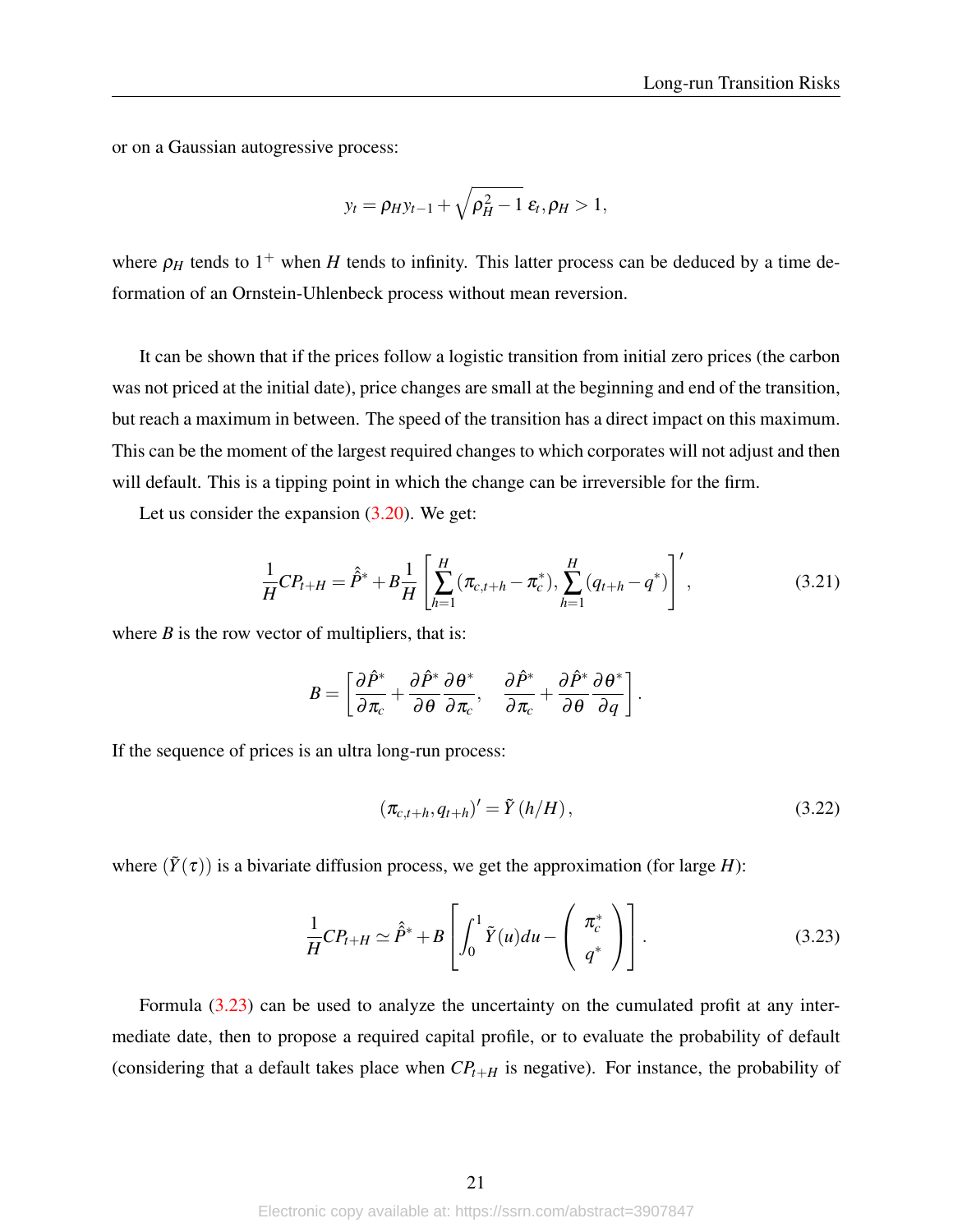default, at a date  $t + h$ , is:

$$
PD_{t+h} = \mathbb{P}_{t+h}[CP_{t+H} < 0] \\
\simeq \mathbb{P}_{t+h}\left[\hat{P}^* + B\left[\int_0^1 \tilde{Y}(u)du - \left(\begin{array}{c} \pi_c^* \\ q^* \end{array}\right)\right] < 0\right].
$$

If  $(t+h)/H \simeq h/H \simeq \gamma$  for large *H*, we get:

$$
PD_{t+h} \simeq \mathbb{P}\left[\hat{P}^* + B\left[\int_0^{\gamma} \tilde{Y}(u) du - \left(\begin{array}{c} \pi_{\gamma}^* \\ q^* \end{array}\right)\right] + B\int_{\gamma}^1 \tilde{Y}(u) du < 0 \middle|\underline{\tilde{Y}(\gamma)}\right],
$$

where  $\tilde{Y}(\gamma) = (-\pi_{c,t+h}, q_{t+h})'$  is the information on prices available at date  $t + h$ .

## <span id="page-22-0"></span>4 Implementation

Let us now illustrate how the approach can be implemented. We consider the framework of Sub-sections [3.2](#page-12-0) and [3.3,](#page-14-0) which mixes short- and long-run factors.

### 4.1 A Multistep Approach

The approach follows the steps below:

- 1. Define the number(s) of short- and long-run factors and the (nonlinear) function *g*, in [\(3.2\)](#page-12-2).
- 2. Define the horizon  $T = t + H$ .
- 3. Specify the distribution of the short-run component(s), and the dynamics of the long-run component(s).
- 4. Deduce, by simulation, or by applying a first-order expansion, the conditional distribution of  $CP_{t+H}$  at date  $t + H$ . In simple models (see Subsection [4.2\)](#page-23-0), this conditional distribution is known under closed form. Otherwise, it is obtained by simulation.
- 5. Fix the valuations  $X_{t-1}^*$  $t_{t+h,t+H}$  from this conditional distribution, for instance by a mean-variance scheme (see other possibilities in Subsection [2.2\)](#page-5-2).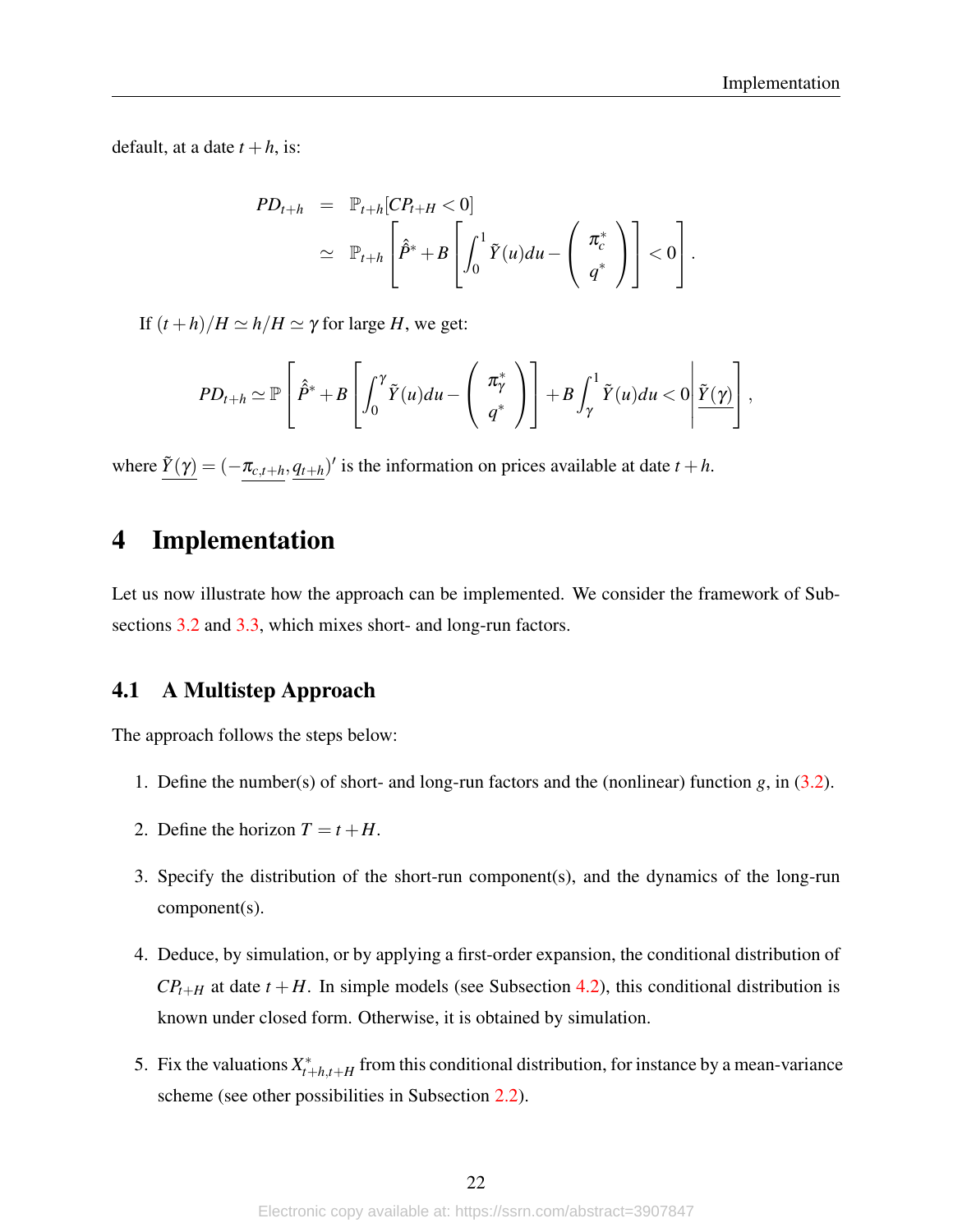- 6. Fix the control parameters  $\delta$ , *r* defining the exponential profile and the supervisory discount rate, respectively.
- 7. Compute the sequences RCC and RC by formula [\(2.6\)](#page-8-0).
- 8. Compute the short-run required capital *rc* using [\(3.1\)](#page-11-1).

### <span id="page-23-0"></span>4.2 Stochastic Volatility Model with ULR Volatility

Let us first consider a profit corresponding to an evolution with long-run stochastic volatility defined by:

<span id="page-23-2"></span>
$$
P_t = g(y_{s,t}, y_{l,t}) = a + by_{l,t} + \sqrt{y_{l,t}} y_{st},
$$

where  $y_{st}$  is a strong white noise,  $y_{l,t} = \tilde{y}(t/T)$  an ULR stochastic volatility. The modelling above includes a risk premium with an effect of the long-run volatility on the conditional mean. By applying [\(3.8\)](#page-13-1)-[\(3.10\)](#page-13-2) and noting that  $\mathbb{E}(y_{s,t}) = 0$ , we get:

$$
\frac{1}{H}CP_{t+H} \sim a + b \int_0^1 \tilde{y}(u) du.
$$
\n(4.1)

In the long run, the effect of  $\sqrt{y_{l,t}}y_{s,t}$  can be neglected, but the randomness associated with the long-run risk premium has to be taken into account.

Next we apply the mean-variance scheme to fix the intermediate valuations. Since  $y_{l,t}$  is a volatility, we posit a dynamics of  $y_{l,t}$  based on a continuous time CIR process [\(Cox et al.,](#page-36-14) [1985\)](#page-36-14).<sup>[16](#page-0-0)</sup> Specifically, we take  $y_{l,t} = \tilde{y}(t/H)$ , where the continuous-time dynamics of  $\tilde{y}(\tau)$  is defined by the diffusion equation:

<span id="page-23-1"></span>
$$
d\tilde{y}(\tau) = K\{\theta - \tilde{y}(\tau)\}d\tau + \eta \tilde{y}^{1/2}(\tau)d\tilde{W}(\tau),
$$
\n(4.2)

where  $K, \theta, \eta$  are parameters, with  $K > 0$ ,  $\theta > 0$ ,  $\eta > 0$ , and where the Feller condition holds  $(2K\theta > \eta^2)$ , and  $\tilde{W}$  is a Brownian motion.

Since the CIR process is a special case of affine process, the conditional log-Laplace transform of its future cumulated values is a linear affine function of its current value. Then by considering the second-order Taylor expansion of this log-Laplace transform, we deduce that the associated

<sup>&</sup>lt;sup>16</sup>An alternative would be to assume that  $\log \tilde{y}$  follows an Ornstein-Uhlenbeck process.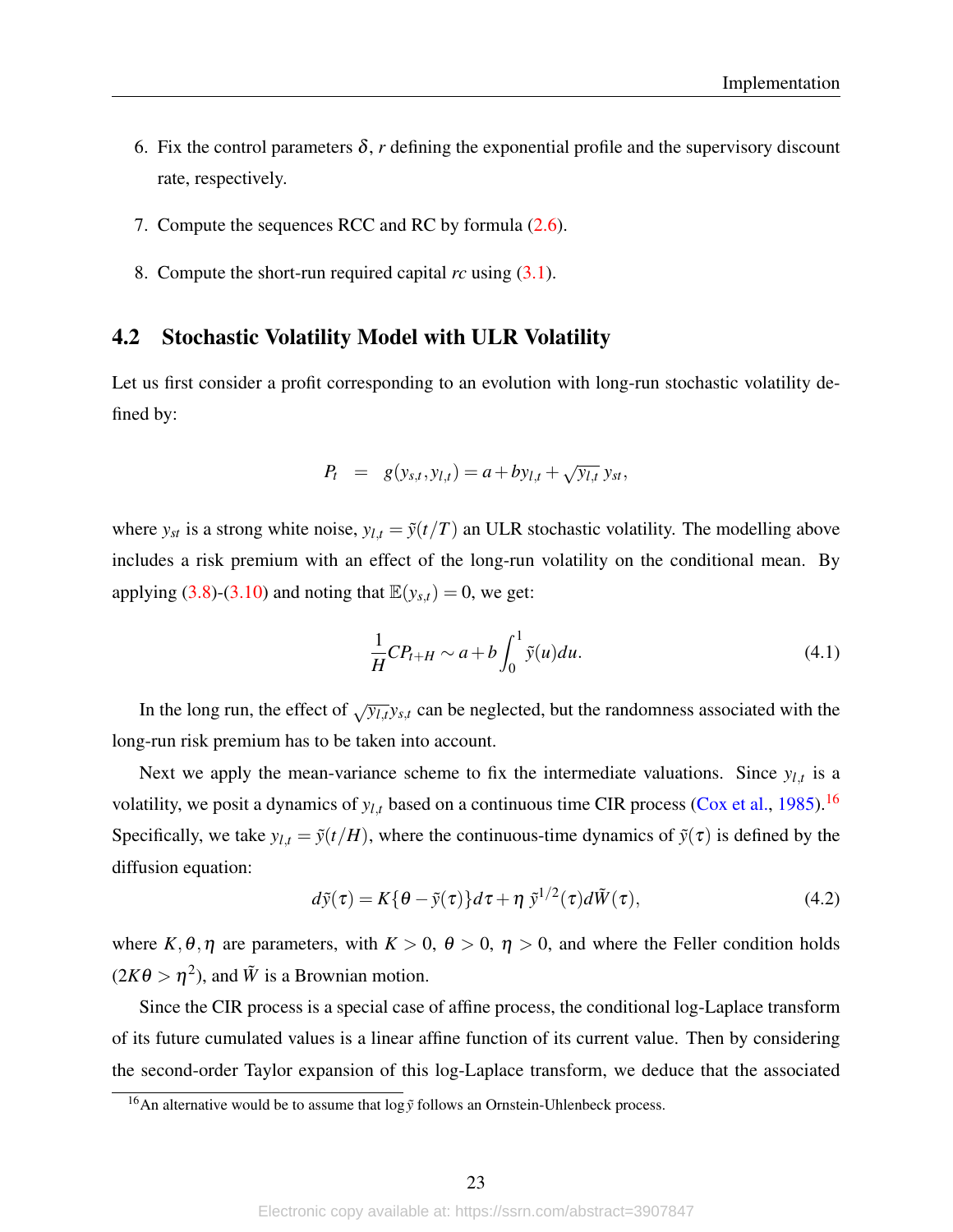conditional mean and variance are linear affine as well. Thus we have:

<span id="page-24-2"></span>
$$
\mathbb{E}\left[\int_{\gamma}^{1} \tilde{y}(u) du | \underline{\tilde{y}(\gamma)} \right] = m_1(1-\gamma) \, \tilde{y}(\gamma) + m_0(1-\gamma), \tag{4.3}
$$

$$
\mathbb{V}ar\left[\int_{\gamma}^{1} \tilde{y}(u)du | \underline{\tilde{y}(\gamma)}\right] = \sigma_1(1-\gamma) \tilde{y}(\gamma) + \sigma_0(1-\gamma), \qquad (4.4)
$$

where  $m_1$ ,  $m_0$ ,  $\sigma_1$ , and  $\sigma_0$  are functions of the time-to-maturity and of the parameters characterizing the dynamics [\(4.2\)](#page-23-1) of the CIR process.

When *H* is large:

$$
\frac{1}{H}CP_{t+H} = a+b\int_0^1 \tilde{y}(u)du
$$
  
= 
$$
\frac{H-h}{H}a+\frac{1}{H}CP_{t+h}+b\int_{h/H}^1 \tilde{y}(u)du.
$$

This implies, for the mean-variance scheme:<sup>[17](#page-0-0)</sup>

<span id="page-24-0"></span>
$$
X_{t+h,t+H}^{*} \simeq \mathbb{E}_{t+h} (CP_{t+H}) - \frac{A}{2} \mathbb{V}ar_{t+h} (CP_{t+H})
$$
  
\simeq (H-h)a + CP\_{t+h} +  
bH \left( m\_0 \left( 1 - \frac{h}{H} \right) - \frac{A}{2} bH \sigma\_0 \left( 1 - \frac{h}{H} \right) \right) +  
bH \left( m\_1 \left( 1 - \frac{h}{H} \right) - \frac{A}{2} bH \sigma\_1 \left( 1 - \frac{h}{H} \right) \right) y\_{l,t}. (4.5)

Hence,  $X_{t-}^*$  $t_{t+h,t+H}$  can be approximated by an affine combination of the current cumulated profit  $(CP_{t+h}$  as of date  $t+h$ ) and of the current value of the long-run component, with coefficients depending on the time-to-maturity.

Next, we can apply [\(2.6\)](#page-8-0), the recursive formula defining the RCC. For instance, with  $\delta = 1$  and  $r = 0$ , we get:

<span id="page-24-1"></span>
$$
RCC_{t+h} = X_{t+h,t+H}^{*}/(H-h)
$$
  
=  $\frac{H}{H-h} \frac{1}{h}CP_{t+h} + \frac{bH}{H-h} \left[ m_0 \left( 1 - \frac{h}{H} \right) - \frac{A}{2}bH\sigma_0 \left( 1 - \frac{h}{H} \right) \right]$   
+  $\frac{bH}{H-h} \left[ m_1 \left( 1 - \frac{h}{H} \right) - \frac{A}{2}bH\sigma_1 \left( 1 - \frac{h}{H} \right) \right] y_{l,t+h}.$  (4.6)

<sup>17</sup>The minus sign in front of *A* results from the fact that *X* is, here, a gain. See the discussion at the end of (ii) on page [9.](#page-9-0)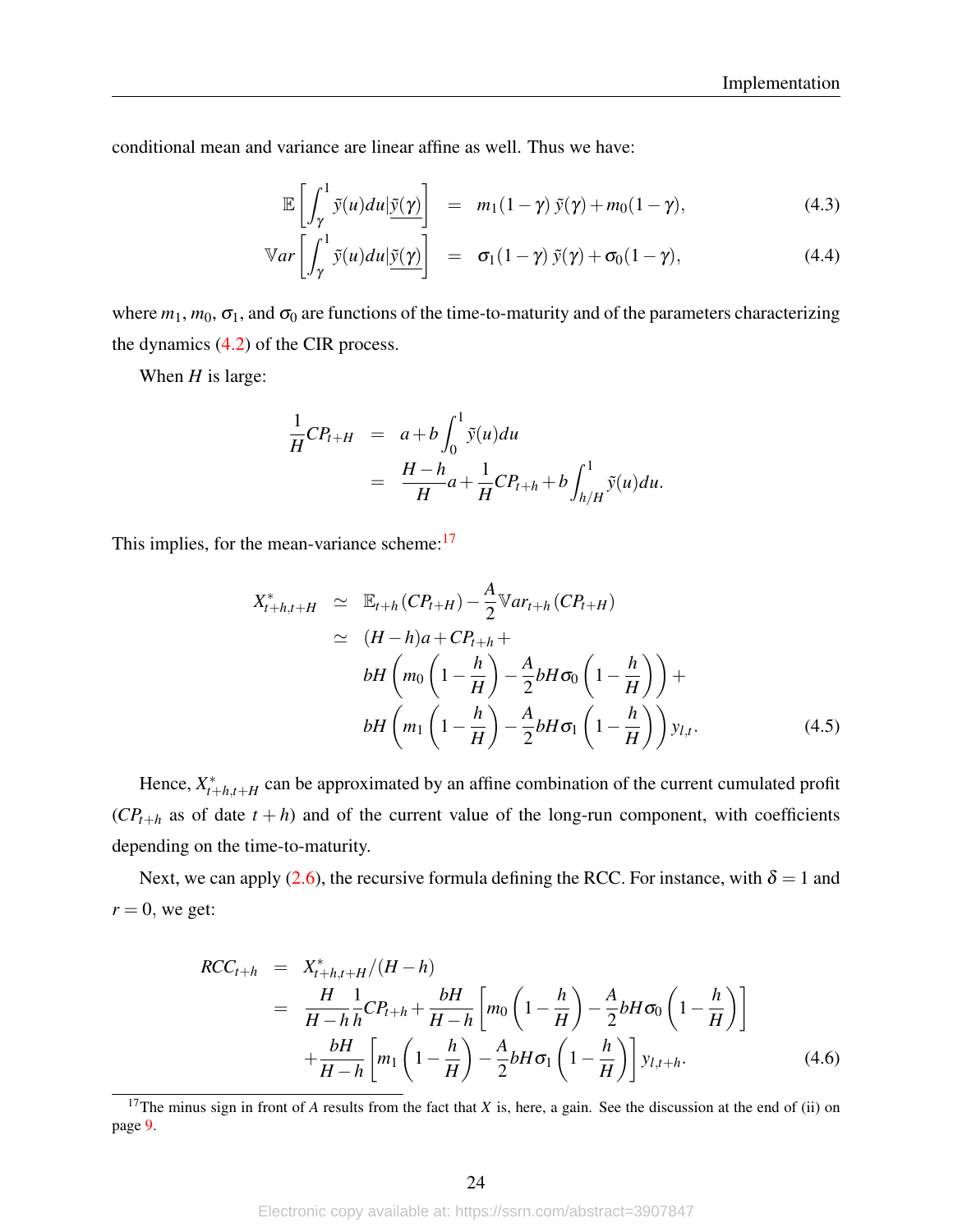For large  $h$ , and using the ULR property of component  $y_{l,t}$ , we obtain:

$$
RCC_{t+h-1} \sim RCC_{t+h},
$$
  
\n
$$
P_{t+h+1} \sim a + by_{l,t+h} + \sqrt{y_{l,t+h}} y_{s,t+h+1}.
$$

Following the approach proposed in [\(3.1\)](#page-11-1), the short-run required capital  $rc_{t+h}(\alpha)$  is approximately given by:

$$
\mathbb{P}_{t+h}\left[a+by_{l,t+h}+\sqrt{y_{l,t+h}}y_{s,t+h+1}+rc_{t+h}(\alpha)>RCC_{t+h}\right]=1-\alpha,
$$

or

$$
rc_{t+h}(\alpha) = RCC_{t+h} - a - by_{l,t+h} - q(\alpha)\sqrt{y_{l,t+h}},
$$
\n(4.7)

where  $q(\alpha)$  is the  $\alpha$ -quantile of the distribution of the short-run component.

This approach requires the knowledge of the distribution of the short-run component, of the parameters of the underlying CIR process, and an approximation of the ULR component. These estimation and filtering issues are out of the scope of the present paper.

Figure [4](#page-26-0) displays simulated paths based on the framework described in the present subsection. Specifically, we consider the process of profits  $P_t$  described by [\(4.1\)](#page-23-2), with  $a = -3$  and  $b = 1$ . Moreover, the specification of the CIR process [\(4.2\)](#page-23-1) is as follows:  $K = 0.05$ ,  $\eta = 0.45$ , and  $\theta = 4$ . Finally,  $y_{s,t} \sim i.i.d. \mathcal{N}(0, \sigma^2)$ , with  $\sigma = 0.2$ . The valuation  $X^*$  is based on a mean-variance scheme, and is approximated by [\(4.5\)](#page-24-0). We consider different values of *A*, reflecting different degrees of absolute risk aversion. Using  $\delta = 1$  and  $r = 0$ , the computation of the Required Capitals Calls is based on  $(4.6)$ .

We obtain lower RCs for larger values of *A*. The figure also illustrates the convergence of required capitals  $RC_{t+h}$  to the valuation  $X_{t+h,t+H}^*$  when *h* goes to *H*.

## <span id="page-25-0"></span>5 Concluding Remarks

The objective of this paper is to explore the prudential supervision for long-run risk by considering a sequence of required capital calls. We first consider pure long-run risks. Then we extend the approach to a joint computation of reserves for short- and long-run risks, and take the example of those risks underlying the transition to a low-carbon economy. The latter example highlights the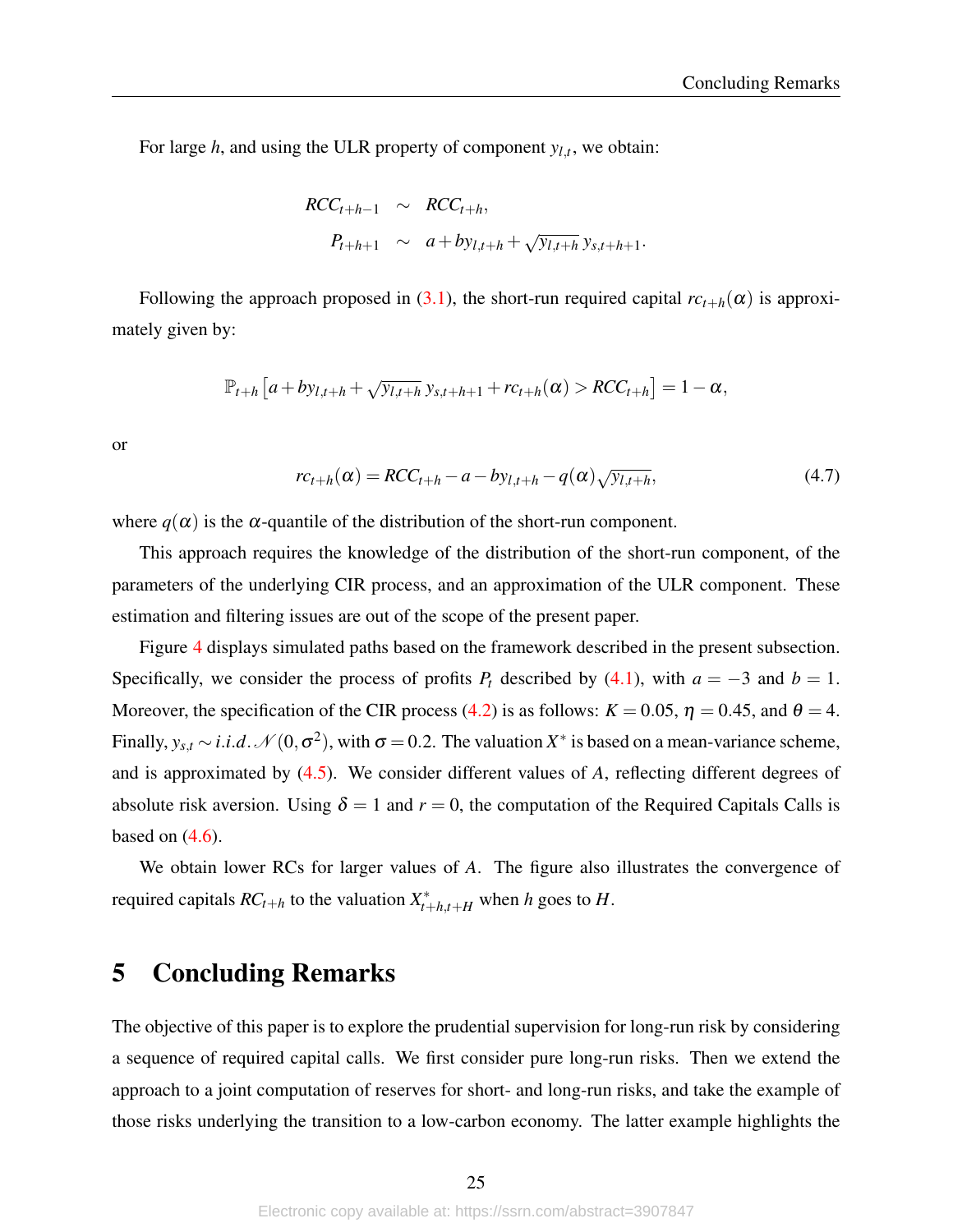<span id="page-26-0"></span>

*Notes*: We consider a process of profits  $P_t$  described by [\(4.1\)](#page-23-2) (with  $a = -3$  and  $b = 1$ ). The process followed by the long-run component  $y_{l,t}$  is based on [\(4.2\)](#page-23-1); specifically  $y_{l,t} = \tilde{y}(t/H)$ . The CIR process (4.2) is parameterized with  $K = 0.05$ ,  $\eta = 0.45$ , and  $\theta = 4$ . The short-run component  $y_{s,t}$  is a Gaussian white noise of standard deviation 0.2. The valuation  $X^*$  is based on a mean-variance scheme, and is approximated by  $(4.5)$ . The computation Required Capital Calls is based on [\(4.6\)](#page-24-1) (using  $r = 0$  and  $\delta = 1$ ). Parameter *A* is the risk aversion of the mean-variance scheme (equation [2.8\)](#page-9-1).

Figure 4: Simulated required capital *RCt*+*<sup>h</sup>*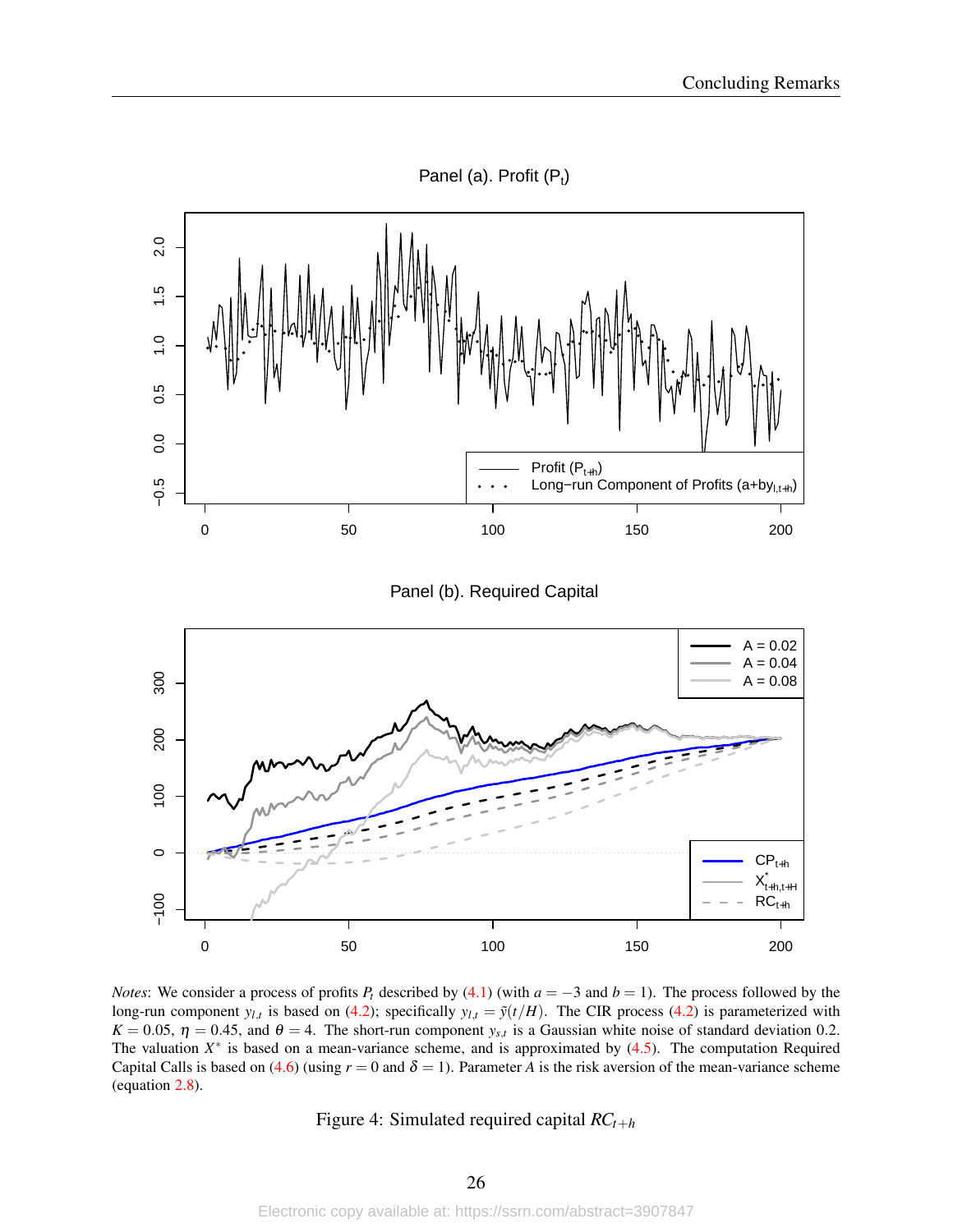importance of updating the knowledge of carbon inputs and outputs involved in the production pro-cess, which, itself, requires a complete and transparent accounting framework.<sup>[18](#page-0-0)</sup> This is currently under discussion in the context of the prudential supervision to a low carbon economy, for which a first report for December 2021 has been announced with relevant Guidelines scheduled for June 2025 [\(European Banking Authority,](#page-37-0) [2019,](#page-37-0) [2020\)](#page-37-5), and the recently-published results of the French pilot exercise 2020 [\(Authority of Prudential Control and Resolution \(ACPR\),](#page-36-13) [2021\)](#page-36-13).

The determination of a required capital profile for long-run risk is an evolving field, and the implementation of such a supervision suppose data, standardizations and taxonomies. For the transition to a low carbon economy, the standardizations concern the precise definitions of homogenous classes of goods (inputs and outputs), of the GHG, of the production functions, of the reporting frequency (with the objective of one year, not yet fulfilled), of the industrial sectors,  $\frac{19}{19}$  $\frac{19}{19}$  $\frac{19}{19}$  of the subset of sustainable sectors [\(Husson-Traore,](#page-38-12) [2019\)](#page-38-12), of the control of the reporting quality, and of the horizon of analysis.

Important questions of coherency between micro analysis of prudential supervision and dynamic macro models introduced for macro predictions have also to be solved. Let us give an example of such questions: "prices"  $\pi_c$  are an instrument of economic policy, that can be used at the individual level of the firm. During the transition, the costs of carbon issuing do not have to be the same for the different industrial sectors, since these sectors do not have the same vulnerability to—or effect on—climate changes. The supervision has to be "proportionated, tailored for different business models around the sector, recognizing that the zero failure is neither desirable, nor realistic" [\(Carney,](#page-36-1) [2015\)](#page-36-1). This is not compatible with the macro models, where "the carbon prices should be equalized in every sector and country" [\[Nordhaus](#page-38-4) [\(2019\)](#page-38-4), p.2002, see also [Weitzman](#page-39-6) [\(2014\)](#page-39-6)]. Indeed standard macro models are assuming a representative individual and do not really account for firm heterogeneity [see [Nordhaus](#page-38-10) [\(2014\)](#page-38-10) for a description of the DICE (Dynamic Integrated Model of Climate and the Economy) model, and [Keen](#page-38-13) [\(2019\)](#page-38-13) for a critical view].

Even if it is a prudential-supervision-oriented paper, the developed approach provides measures of long-run risks, such as environmental transition risks, that can be used for other purposes. They could serve as a basis to construct ratings for (environmental) long-run risks, and then labels for in-

<sup>&</sup>lt;sup>18</sup>This is the analogue of the reporting of Securities and Exchange Commission's (SEC) Form 13F.

 $19A$  dozen of nomenclatures are currently used. They are not exempt from conflicting views. They include the International Standard Industrial Classification of all Economic Activities (ISIC) from the United Nations, the Nomenclature des Activités Commerciales et Économiques (NACE) for the European Union, the Harmonized System (HS) by the World Customs Organization, the Global Industry Classification Standard (GICS) created by Standard and Poor's and Barra, the Industry Classification System (ICS) created by Dow Jones and FTSE.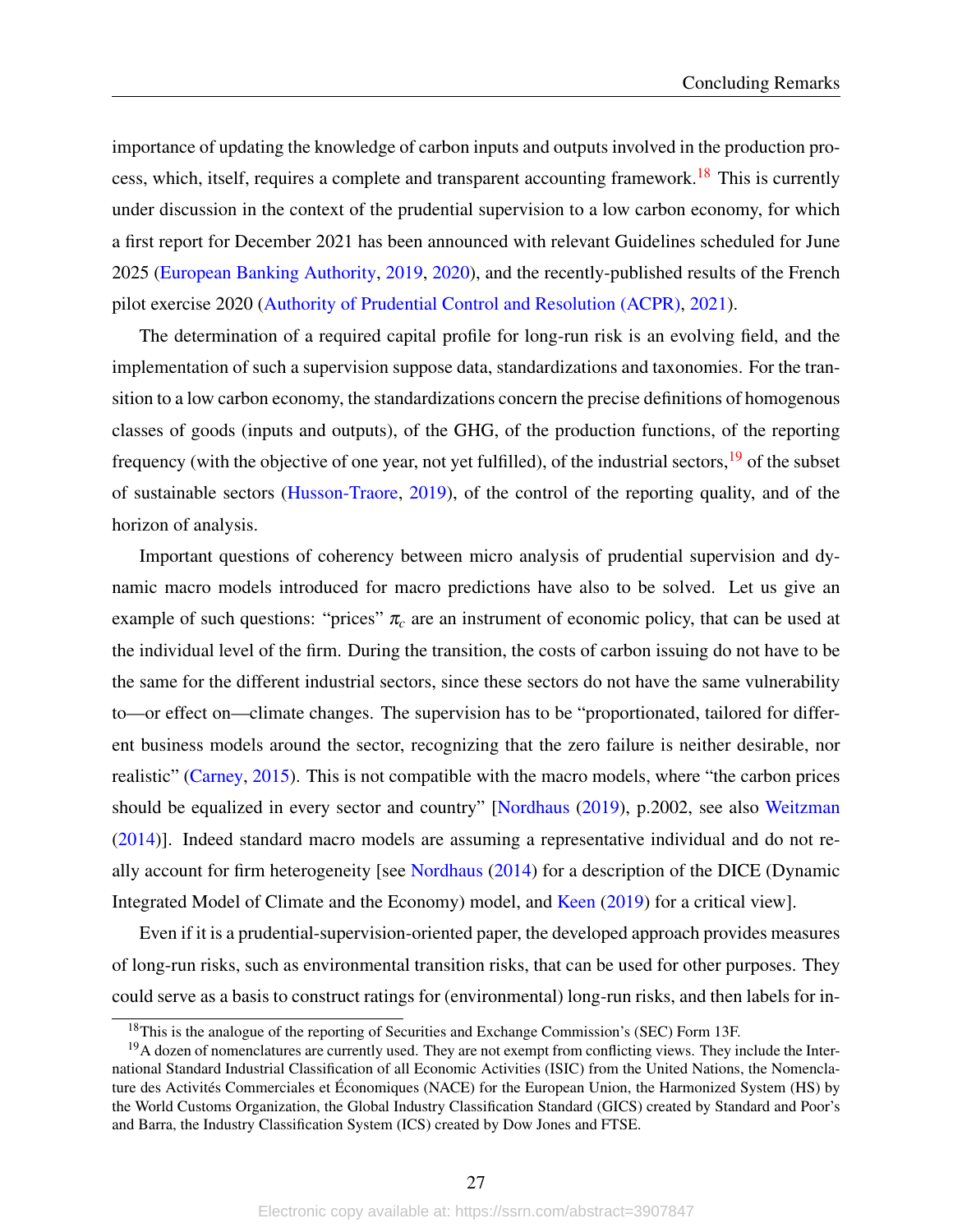vestment responsible (IR) funds, ESG funds, green bonds (see [HSBC,](#page-37-10) [2014;](#page-37-10) [Fender et al.,](#page-37-11) [2019\)](#page-37-11),<sup>[20](#page-0-0)</sup> sustainability linked bonds (SLB), or syndicated loans [\(Ehlers et al.,](#page-37-12) [2021\)](#page-37-12). These applications are beyond the scope of this paper.

The approach of required capital developed in our paper does not explain how different parameters such as the rate  $\delta$  of the exponential profile, the "contractual" rate  $r$ , or the sequence of valuations *X* ∗  $t_{t+h,t+H}^*$ , will be fixed. In the context of the transition to a low-carbon economy, the choice of these control parameters has an impact on credit costs, credit granting, and credit allocation between firms, as well as on the term structure of risk/return in low carbon investment. Hence, such economic-policy tools can modify the role of public regulators in credit issuance and financing (see, e.g., the postulate of money multiplier theory, [Mishkin,](#page-38-14) [2001\)](#page-38-14). This multidimensional tool is much more flexible than the standard scalar monetary policy instrument, namely the reference interest rate. Currently, an "optimal" choice of these parameters is not directly in the mandate of the prudential supervision, nor in that of the central banks.

<sup>&</sup>lt;sup>20</sup>The EU Ecolabel criteria are expected to be included in the European regulation in 2021.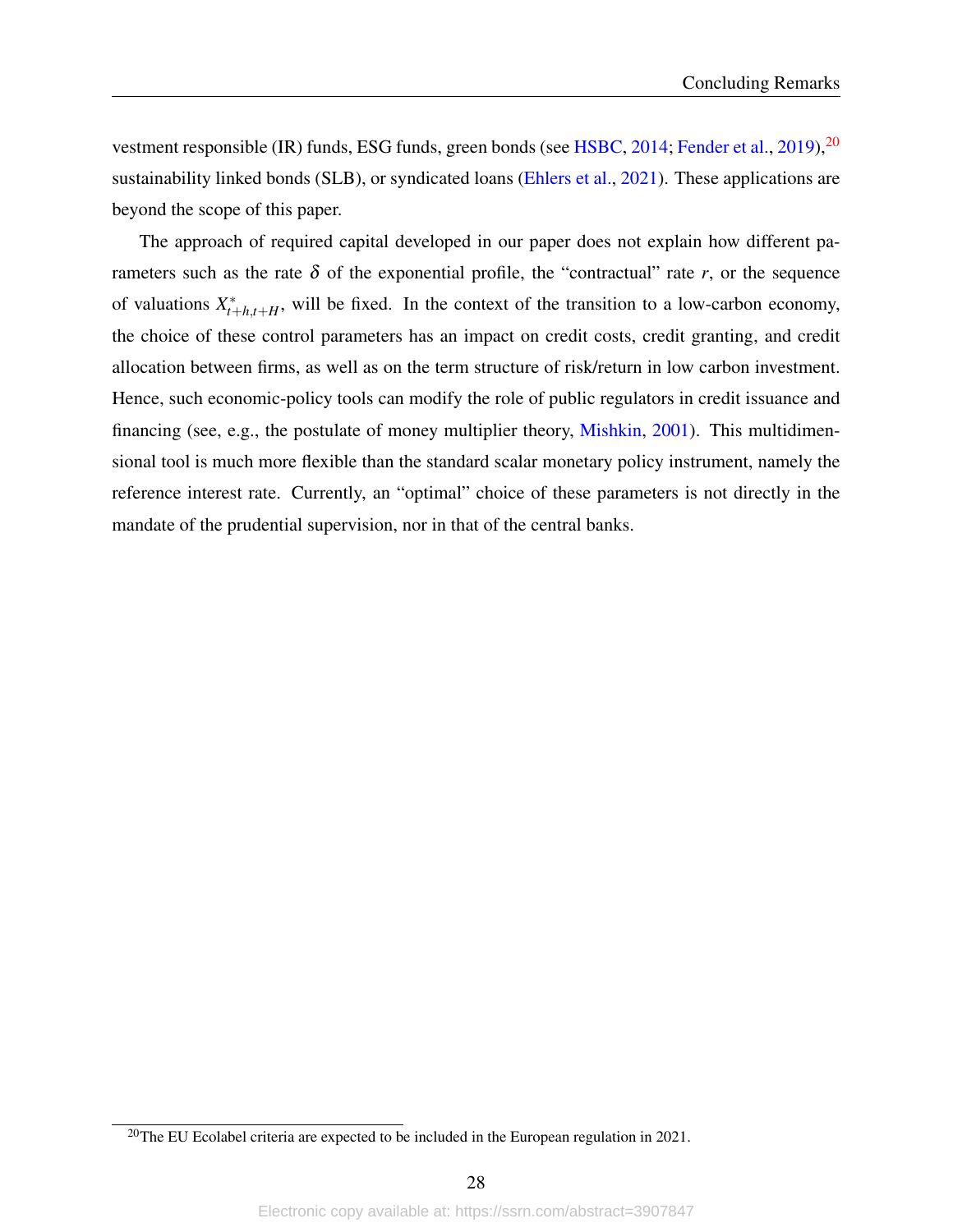# <span id="page-29-0"></span>A Required Capital and Value-at-Risk

<span id="page-29-1"></span>Let us briefly review the standard approach for required capital. We keep the same notations as in the main text. That is,  $X_{t+H}$  is a (positive) loss, and  $-X_{t+H}$  is a gain. The required capital at  $t+h$ is chosen to bound the conditional probability of loss at  $t + H$ . When RC is not remunerated, we have:

$$
\mathbb{P}_{t+h}[-X_{t+H} + RC_{t+h} < 0] = \alpha,\tag{a.1}
$$

where  $\alpha$  is the regulatory critical level and  $\mathbb{P}_{t+h}$  is the conditional probability given the information available at date  $t + h$ . Equation  $(a, 1)$  rewrites:

$$
\mathbb{P}_{t+h}[-X_{t+H} + RC_{t+h} > 0] = 1 - \alpha
$$
  
\n
$$
\Leftrightarrow \mathbb{P}_{t+h}[X_{t+H} < RC_{t+h}] = 1 - \alpha
$$
  
\n
$$
\Leftrightarrow RC_{t+h} = q_{t+h}(1 - \alpha),
$$
\n(a.2)

where  $q_{t+h}$  is the conditional quantile of  $X_{t+H}$  at date  $t+h$ , usually called Value-at-Risk (VaR).

This VaR measure of required capital depends on the following policy instruments: (i) the horizon *H*; (ii) the updating frequency; (iii) the information available at date  $t + h$ ; and (iv) the specification of the conditional distribution.

#### Example 4. *Arbitrage portfolio*

*Denote by p<sup>t</sup> the value of a stock with geometric returns such that:*

$$
y_{t+1} = \log p_{t+1} - \log p_t = \mu + \sigma u_t,
$$

where the u<sub>t</sub>'s are independent identically normally distributed. This simple dynamics un*derlies the Black-Scholes approach.*

*We have:*

$$
\log p_{t+H} - \log p_{t+h} = \mu(H-h) + \sigma \sqrt{H-h} U, \quad \text{where } U \sim N(0,1).
$$

*Consider a portfolio invested at date t in one unit of the stock and a short sell of p<sup>t</sup> in riskfree asset. This is an arbitrage portfolio with zero value at date t. With zero riskfree rate, we*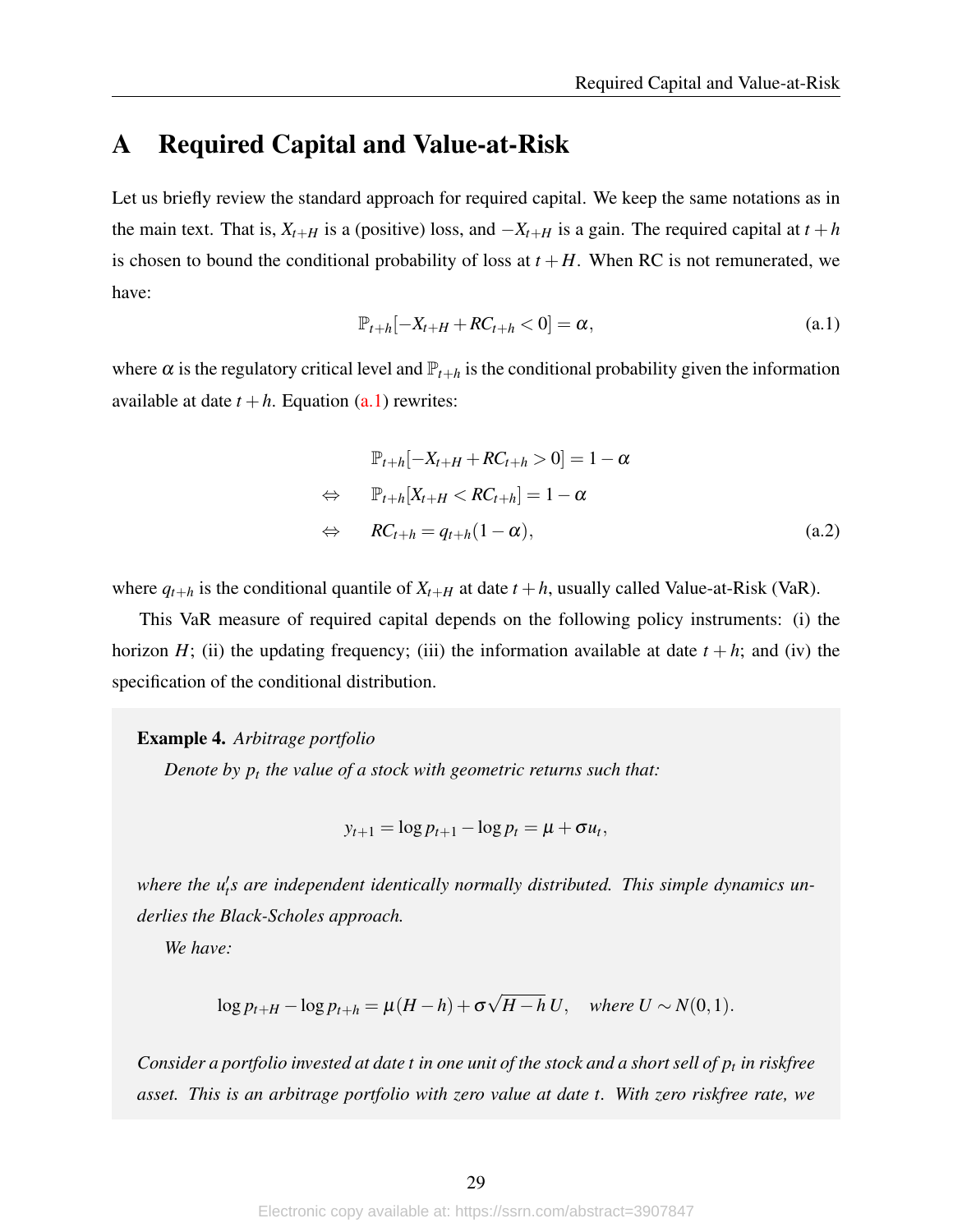*have, at date t* + *H*:  $X_{t+H} = p_t - p_{t+H}$ *. We deduce:* 

$$
\mathbb{P}_{t+h}(p_t - p_{t+H} < RC_{t+h})
$$
\n
$$
= \mathbb{P}_{t+h}(p_{t+H}/p_t > 1 - RC_{t+h}/p_t)
$$
\n
$$
= \mathbb{P}_{t+h}[\log(p_{t+H}/p_t) > \log(1 - RC_{t+h}/p_t)]
$$
\n*(note that RC\_{t+h} < p\_t, since the maximum loss is p\_t).*\n
$$
= \mathbb{P}_{t+h}\left[U > \{\log[(p_t - RC_{t+h})/p_{t+h}] - \mu(H-h)\}/\sigma\sqrt{H-h}\right].
$$

*For this to be equal to*  $1 - \alpha$ *, we need to have:* 

$$
RC_{t+h} = p_t - p_{t+h} \exp\left[\mu(H-h) + q(\alpha)\sigma\sqrt{H-h}\right],
$$
 (a.3)

*where*  $q(.)$  *is the quantile function of the standard normal distribution. In practice*  $\alpha$  *is small, and*  $q(\alpha)$  *is negative.* 

This example is not purely theoretical, especially when considering the balance sheet of a bank. Indeed, the updating of such balance sheet is largely due to the issuance of new credits. Newly issued credits change the balance sheet by introducing the same value of the initial balance in both asset and liability sides, implying a zero initial value of this portfolio change.

Let us now discuss some drawbacks of this standard approach when applied to long-run risk, that is, if  $H - h$  is large.

First, if *H* − *h* is large, we get:  $RC_{t+h} \simeq -p_{t+h} \exp[\mu(H-h)]$ , whenever  $\mu > 0$ . Thus, the pure risk  $\sigma$  is not taken into account in the definition of the required capital. In other words, in the model of random walk with drift for the return, the pure risk is implicitly assumed diversified in the long run. Moreover the value  $RC_{t+h}$  tends to  $-\infty$ , that means that the investor could profit of this diversification to invest  $-RC_{t+h}$  in risky asset.<sup>[21](#page-0-0)</sup>

Second, and symmetrically, if  $\mu$  is negative,  $RC_{t+h}$  tends to  $p_t$  when  $H-h$  tends to infinity. The standard VaR approach then requires a perfect hedge of the stock at any date to cover the short sell, and this  $RC$  is independent of the critical level  $\alpha$ .

Third, let us now consider how the potential RC (without taking into account the nonnegativity constraint) depends on time-to-maturity. Two cases have to be distinguished. For an adverse

 $21$ In fact the current supervision assumes a nonnegative required capital, and then this natural incentive to take more risk does not exist.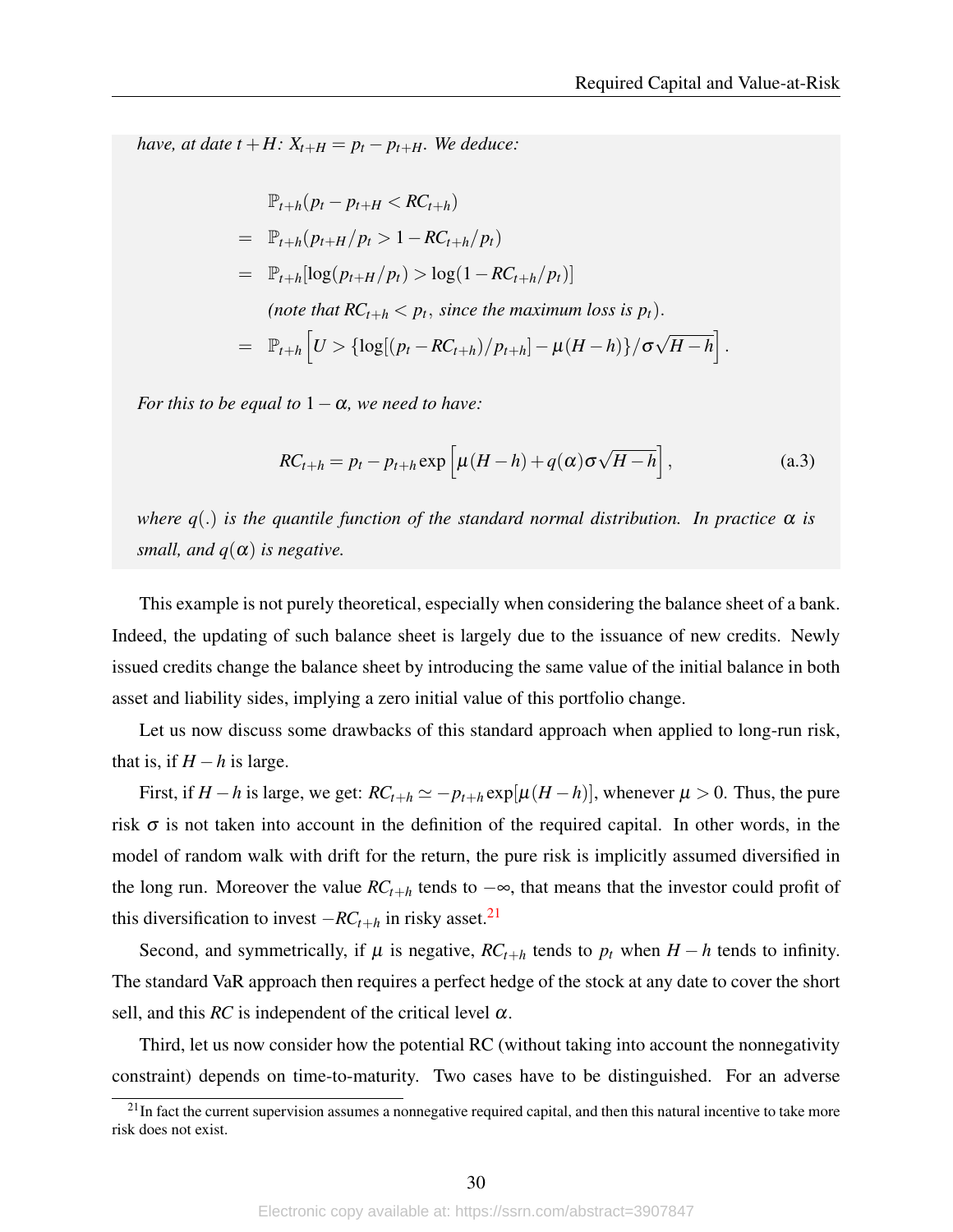evolution ( $\mu < 0$ ),  $RC_{t+h}$  is an increasing function of time-to-maturity. Thus there is no incentive to invest in long-run risk. Next, for a positive evolution ( $\mu > 0$ ),  $RC_{t+h}$  can be first increasing, then decreasing. Indeed in the short run  $(H - h \text{ small})$  the volatility dominates the tendency.

Fourth, this approach assumes the knowledge, or at least an approximation, of the conditional distribution of  $p_{t+H}$  (or of the returns). This is not realistic for the cases we are interested in, where the associated long-run risks are not traded on liquid organized markets.

All in all, "(whereas) existing modelling instruments allow for a good measurement of market risk, [. . . ] over relatively small time intervals, these (VaR) approaches may have severe deficiencies if they are routinely applied to longer time periods" [\(Embrechts et al.,](#page-37-13) [2005\)](#page-37-13).

## <span id="page-31-0"></span>B Long-run Approximation of Cumulated Profit

We want to show that  $\frac{1}{H}$ *H* ∑ *h*=1 *g*  $\sqrt{ }$ *ys*,*t*+*h*; ˜*y*  $t + h$  $\left(\frac{+h}{H}\right)$  converges in probability (when  $H \to \infty$ ) to

$$
\int_0^1 G_s(\tilde{y}_{\tau})d\tau, \quad \text{where } G_s(\tilde{y}) = \mathbb{E}_s[g(y_s, \tilde{y})],
$$

and  $\mathbb{E}_s$  denotes the expectation with respect to  $y_s$  given  $\tilde{y}$ .

### <span id="page-31-1"></span>B.1 Specific case

Let us first consider the case where

$$
g\left[y_{s,t+h};\tilde{y}\left(\frac{t+h}{H}\right)\right]=g_1\left(y_{s,t+h}\right)g_2\left(\frac{t+h}{H}\right).
$$

We have:

$$
\frac{1}{H}\sum_{h=1}^{H}g_1(y_{s,t+h})g_2\left(\frac{t+h}{H}\right)=\mathbb{E}(g_1)\frac{1}{H}\sum_{h=1}^{H}g_2\left(\frac{t+h}{H}\right)+\frac{1}{H}\sum_{h=1}^{H}\Big[g_1(y_{s,t+h})-\mathbb{E}(g_1)\Big]g_2\left(\frac{t+h}{H}\right).
$$

Thanks to the convergence of the Riemann sum to stochastic integrals, the first term converges in probability to  $\mathbb{E}(g_1) \int_0^1 g_2(\tilde{y}_\tau) d\tau = \int_0^1 G_s(\tilde{y}_\tau) d\tau$ . It remains to check that the second term converges to zero in probability.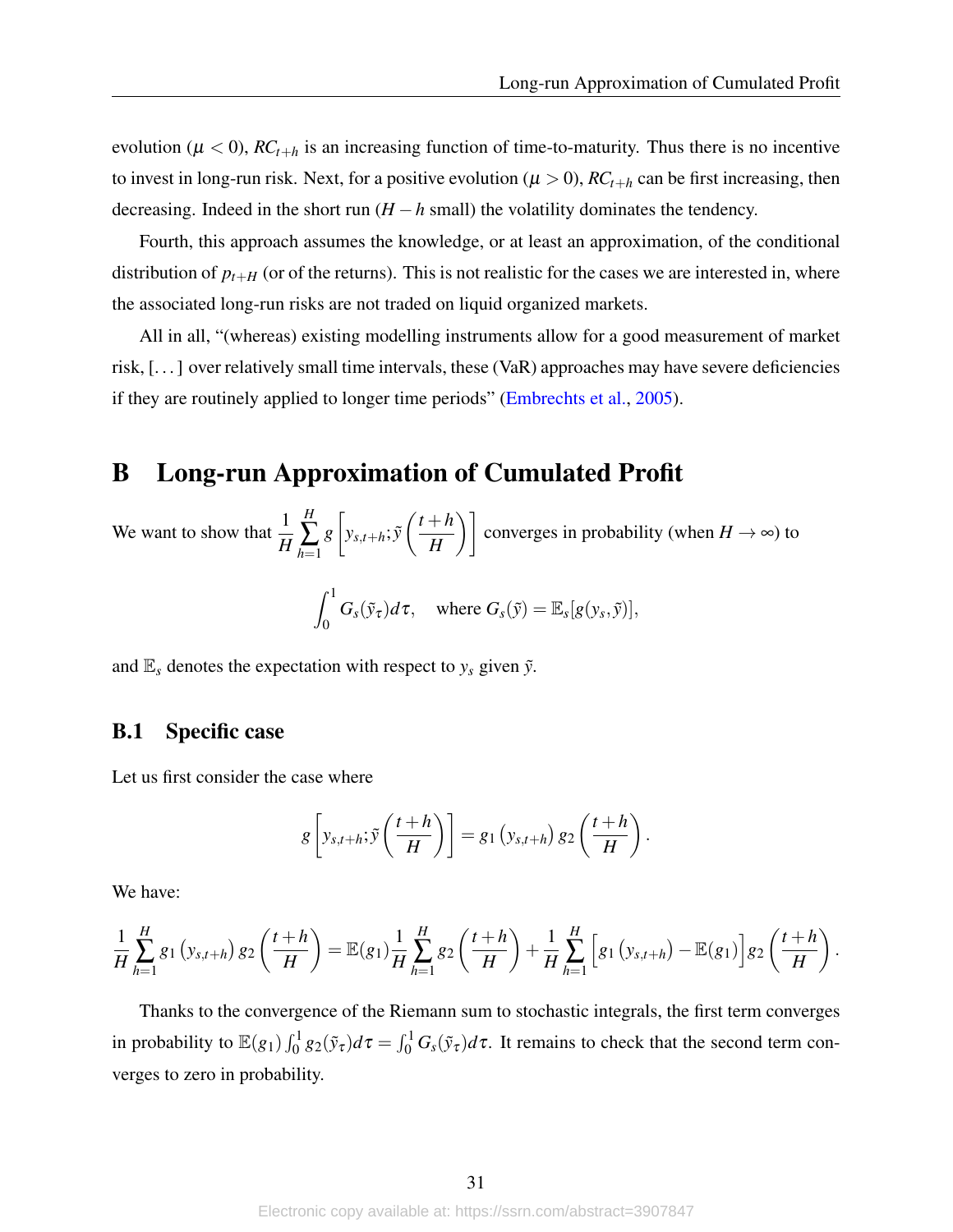Let us introduce the notation

$$
X_{H,h}=\Big[g_1\left(y_{s,h}\right)-\mathbb{E}(g_1)\Big]g_2\left(\frac{h}{H}\right).
$$

It is a zero-mean double stochastic array to which we can apply a suitable weak law of large numbers (LLN). Let us consider the weak LLN of [de Jong](#page-37-14) [\(1995,](#page-37-14) [1998\)](#page-37-15).<sup>[22](#page-0-0)</sup> We first check that  $X_{H,h}$ is a *L*1-mixingale array; more precisely, that

$$
\left\|\mathbb{E}\left[X_{H,h}\left|y_{s,t-m},\tilde{y}\left(\frac{h-m}{H}\right)\right|\right\|_{1} < c_{H,h}\psi(m),\right\|
$$

for some  $c_{H,h}$  and  $\psi(m) \to 0$ , when  $m \to \infty$ , where  $\|\cdot\|_1$  denotes the  $L_1$  norm.<sup>[23](#page-0-0)</sup> Thanks to the independence of processes  $y_s$  and  $\tilde{y}$ , the left-hand-side term is equal to

$$
\left\|\mathbb{E}\left[g_1\left(y_{s,h}\right)-\mathbb{E}(g_1)\left|y_{s,t-m}\right]\right\|_1 \times \left\|\mathbb{E}\left[g_2\left(\frac{h}{H}\right)\left| \widetilde{y}\left(\frac{h-m}{H}\right)\right]\right\|_1.
$$

Under mild regularity conditions, the second term of the product above is bounded by *c* (say). If the zero mean process  $g_1(y_{s,h}) - \mathbb{E}(g_1)$  is a  $L_1$ -mixingale, given the stationarity, the first term of the product is dominated by  $\psi_s(m)$ , where  $\psi_s(m) \to 0$ . Therefore, taking  $c_{H,h} = c$  and  $\psi(m) =$  $\psi_s(m)$ , we see that  $X_{H,h}$  is a  $L_1$ -mixingale array.

Let us now check that we can apply the weak LLN of de Jong (Theorem 4 in [de Jong,](#page-37-15) [1998\)](#page-37-15). The first condition is as follows: for some sequence  $B_H \ge 1$ , and  $B_H = o(H^{1/2})$ , we have

$$
\lim_{K\to\infty}\limsup_{H\to\infty}\frac{1}{H}\sum_{h=1}^H\left\|X_{H,h}\mathbb{1}_{\{X_{H,h}>KB_H\}}\right\|=0.
$$

This condition is satisfied by taking  $B_H = 1$ , by using the fact that the distribution of  $X_{H,h}$  does not depend on *h*, and that  $\mathbb{E}|X_{H,h}| < \infty$ .

The second condition is that, for all  $K > 0$ ,  $\lim_{H \to \infty}$  $\frac{1}{H} \sum_{h=1}^{H}$  $_{h=1}^{H}c_{H,h}\psi\left(KB_{H}^{-1}H^{1/2}\right)=0.$ Since  $c_{H,h} = c$  and  $B_H = 1$ , it is true as soon as  $\psi\left(KH^{1/2}\right) \rightarrow$  $\rightarrow H \rightarrow \infty$  0, that is, if  $\psi(m) = o(m^{-1/2})$ , i.e., if the process  $g_1(y_{s,h})$  (seen as a process in *h*), is a *L*<sub>1</sub>-mixingale of size smaller than  $-1/2$ .<sup>[24](#page-0-0)</sup>

<sup>&</sup>lt;sup>22</sup>Theorem 4 in [de Jong](#page-37-14) [\(1998\)](#page-37-15) extends Theorem 1 of de Jong [\(1995\)](#page-37-14) to the case of arrays.

<sup>&</sup>lt;sup>23</sup>See [de Jong](#page-37-14) [\(1995\)](#page-37-14) (Definition 1) for a definition of (non-array)  $L_1$ -mixingales.

<sup>&</sup>lt;sup>24</sup>A *L*<sub>1</sub>-mixingale is said to be of size  $-\beta$ ,  $\beta > 0$ , if the associated sequence  $\psi(m)$  is such that  $\psi(m) = O(m^{-\beta - \epsilon})$ for some  $\varepsilon > 0$ .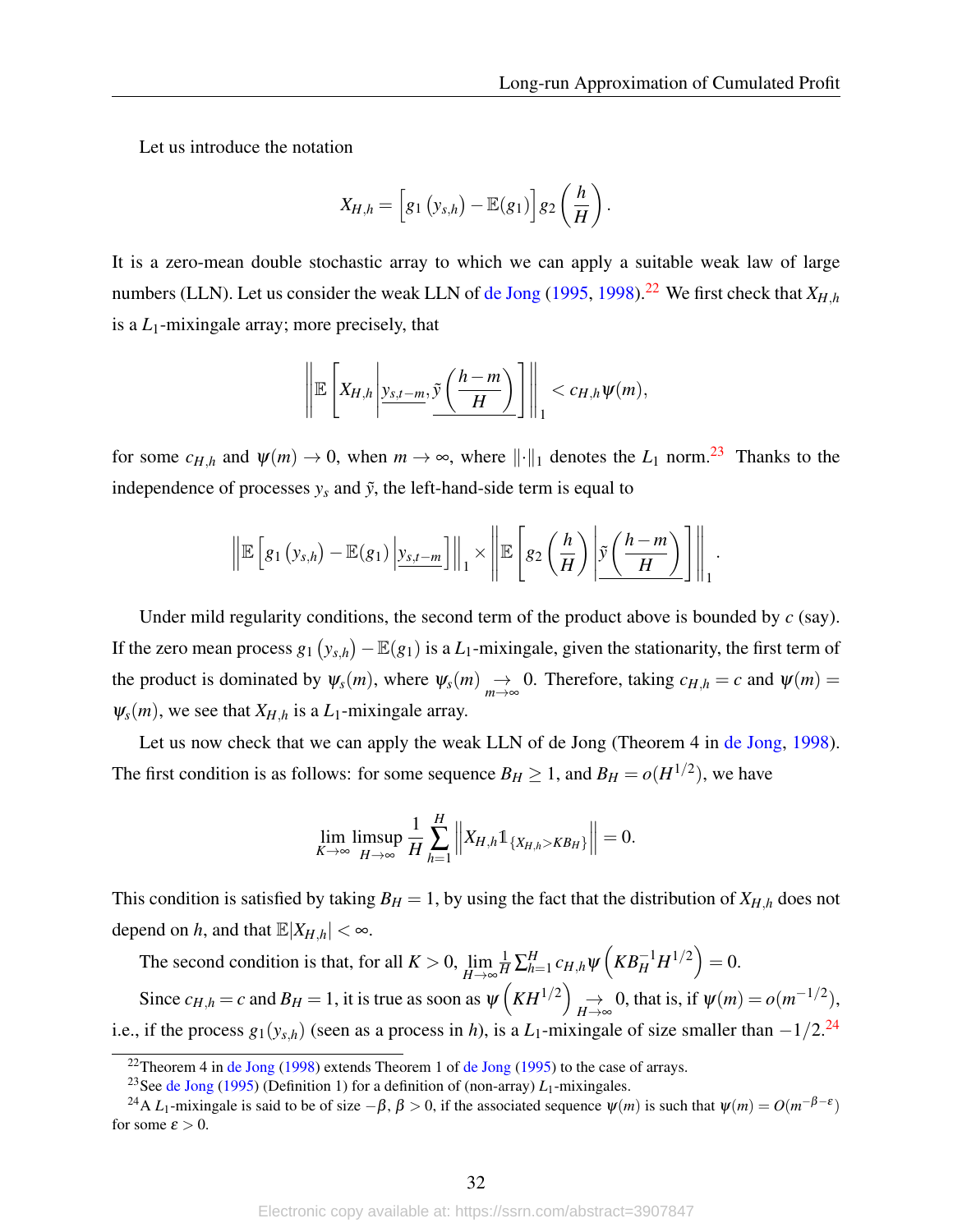This implies a condition on the dependence of process  $g_1(y_{s,h})$ . This condition is rather reasonable since, for instance, a stationary ARMA process based on an integrable martingale difference sequence is a  $L_1$ -mixingale of size  $-\infty$ .

Finally, by applying de Jong's theorem, we conclude that  $\frac{1}{H} \sum_{h=1}^{H} X_{H,h}$  converges to 0 in the  $L_1$ sense when  $H \rightarrow \infty$ , and, therefore, also in probability.

### B.2 General case

In the general case, we can decompose function  $g[y_{s,t+h}; \tilde{y}(\frac{t+h}{H})]$  $\left(\frac{+h}{H}\right)$ ] into an (infinite) sum of product functions  $g_1(y_{s,t+h}) g_2(\frac{t+h}{H})$  $\frac{+h}{H}$ ) or, alternatively, we can consider its first-order expansion (see equation [3.4\)](#page-13-3):

$$
g\left[y_{s,t+h};\tilde{y}\left(\frac{t+h}{H}\right)\right]\approx g\left[y_{s,t+h};y_{l}^{*}\right]+\frac{\partial g}{\partial y_{l}}\left[y_{s,t+h};y_{l}^{*}\right]\left[\tilde{y}\left(\frac{t+h}{H}\right)-y_{l}^{*}\right],
$$

and we are back to the framework of a product of functions, as considered in Subsection [B.1.](#page-31-1)

## C Nonlinear Prediction Formulas for the CIR Process

Since it is an affine process, the CIR process admits an exponential affine Laplace transform, that is:

$$
\Psi(v;t,h) = \log \mathbb{E}_t \left\{ \exp \left[ -v \int_t^{t+h} \tilde{y}(u) du \right] \right\}
$$
  
=  $C(v;h) - D(v;h) \tilde{y}_t$ .

Closed-form solutions for functions *C* and *D* can be found, e.g., in [Gouriéroux et al.](#page-37-16) [\(2021\)](#page-37-16), Corollary 1.

Since the Taylor expansion of a log-Laplace transform is:

$$
\log \mathbb{E}[\exp(-\nu Z)] \simeq -\nu \mathbb{E}(Z) + \frac{\nu^2}{2} \mathbb{V}arZ,
$$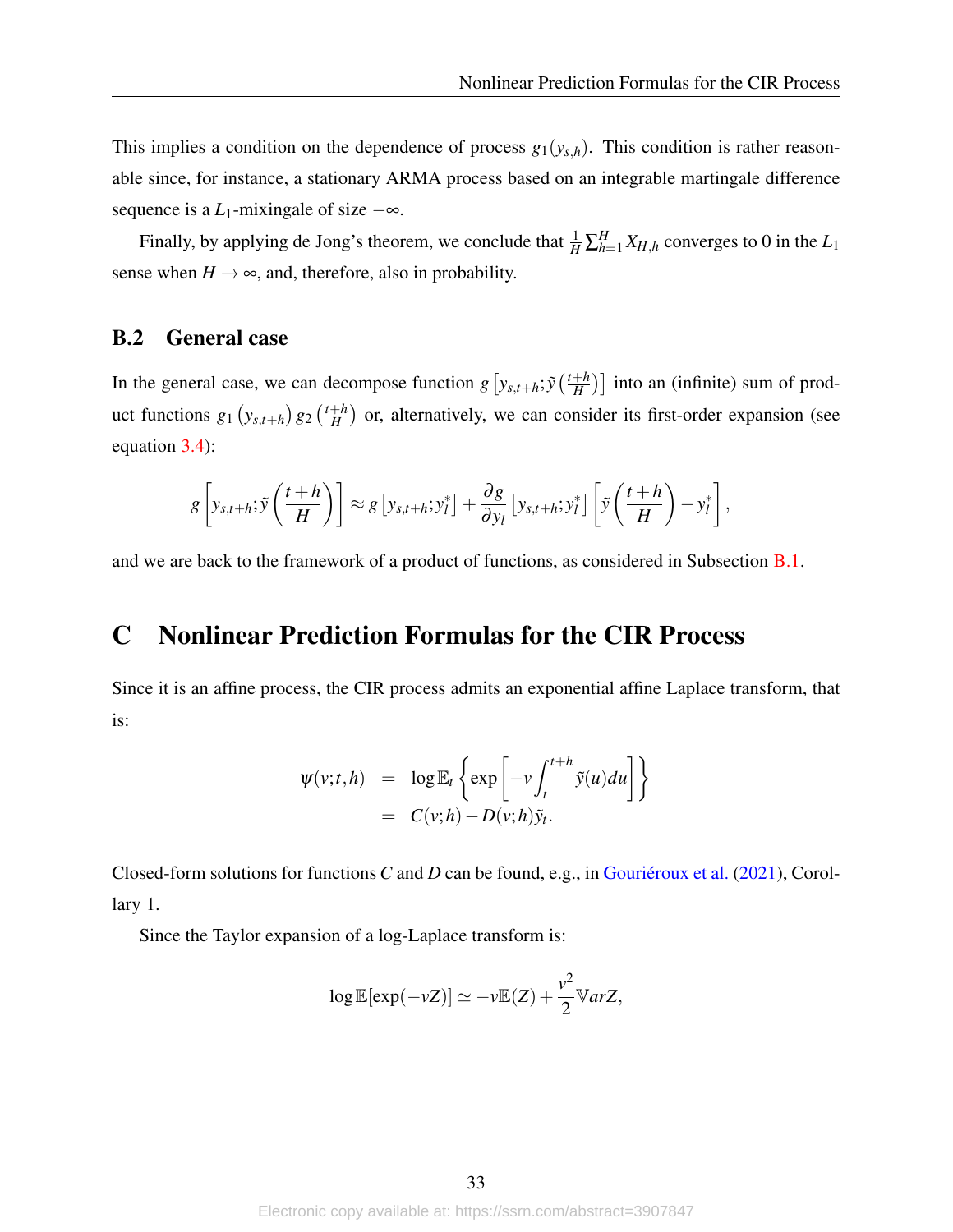we deduce, using the notations of  $(4.3)$  and  $(4.4)$ , that:

$$
m_0(h) = -\frac{\partial C(0;h)}{\partial v}, \quad m_1(h) = \frac{\partial D(0;h)}{\partial v},
$$
  

$$
\sigma_0(h) = \frac{\partial^2 C(0;h)}{\partial v^2}, \quad \sigma_1(h) = -\frac{\partial^2 D(0;h)}{\partial v^2}.
$$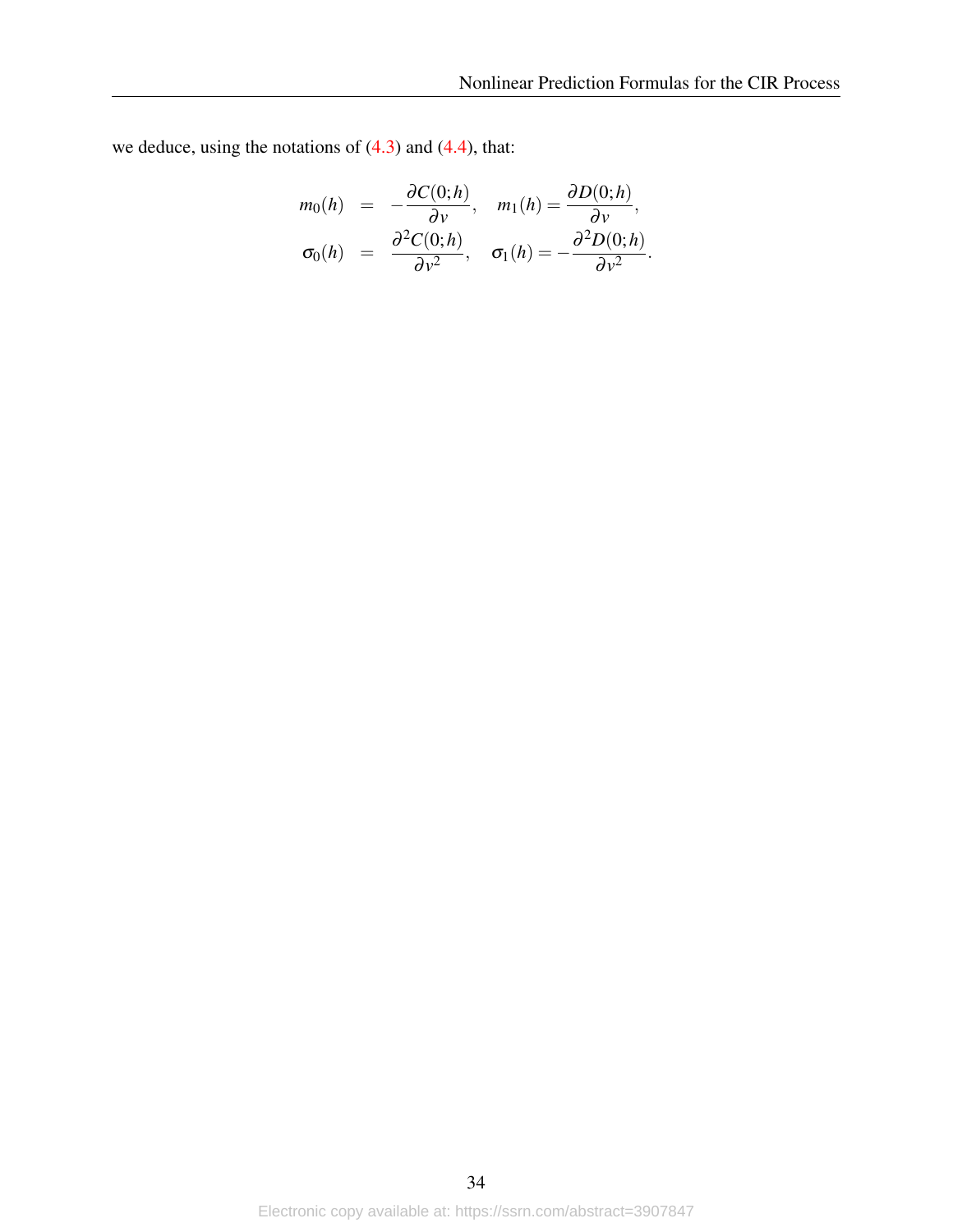#### Acronyms

- ACPR: Autorité de Contrôle Prudentiel et de Résolution
- BC: British Columbia
- BIS: Bank for International Settlements
- DICE: Dynamic Integrated Model of Climate and the Economy
- EACDPF: Energy-Augmented Cobb-Douglas Production Function
- EBA: European Banking Authority
- ES: Expected Shortfall
- EU: European Union
- ESG: Environmental, Social and Governance
- GHG: Greenhouse Gas.
- GHGRP: Greenhouse Gas Emission Report
- GICS: Global Industry Classification Standard
- HCF: Hydrofluorocarbon
- HLCCP: High Level Commission on Carbon Prices
- HS: Harmonized System
- HSBC: Hong-Kong Shanghai Banking Corporation
- IAM: Integrated Assessment Model
- ICBC: Industrial and Commercial Bank of China
- ICS: Industry Classification System
- ILS: Insurance Linked Security
- IPCC: Intergovernmental Panel on Climate Change
- IR: Investment Responsable (fund)
- ISIC: International Standard Industrial Classification
- NACE: Nomenclature des Activités Commerciales et Économiques
- NGFS: Network for Greening the Financial System
- OECD: Organisation for Economic Co-operation and Development
- PFC: Perfluorinated Hydrocarbons
- RCC: Required Capital Call
- SEC: Securities and Exchange Commission
- SLB: Sustainability Linked Bonds
- UIC: Uniform Integrable in Cesaro (sense)
- VaR: Value-at-Risk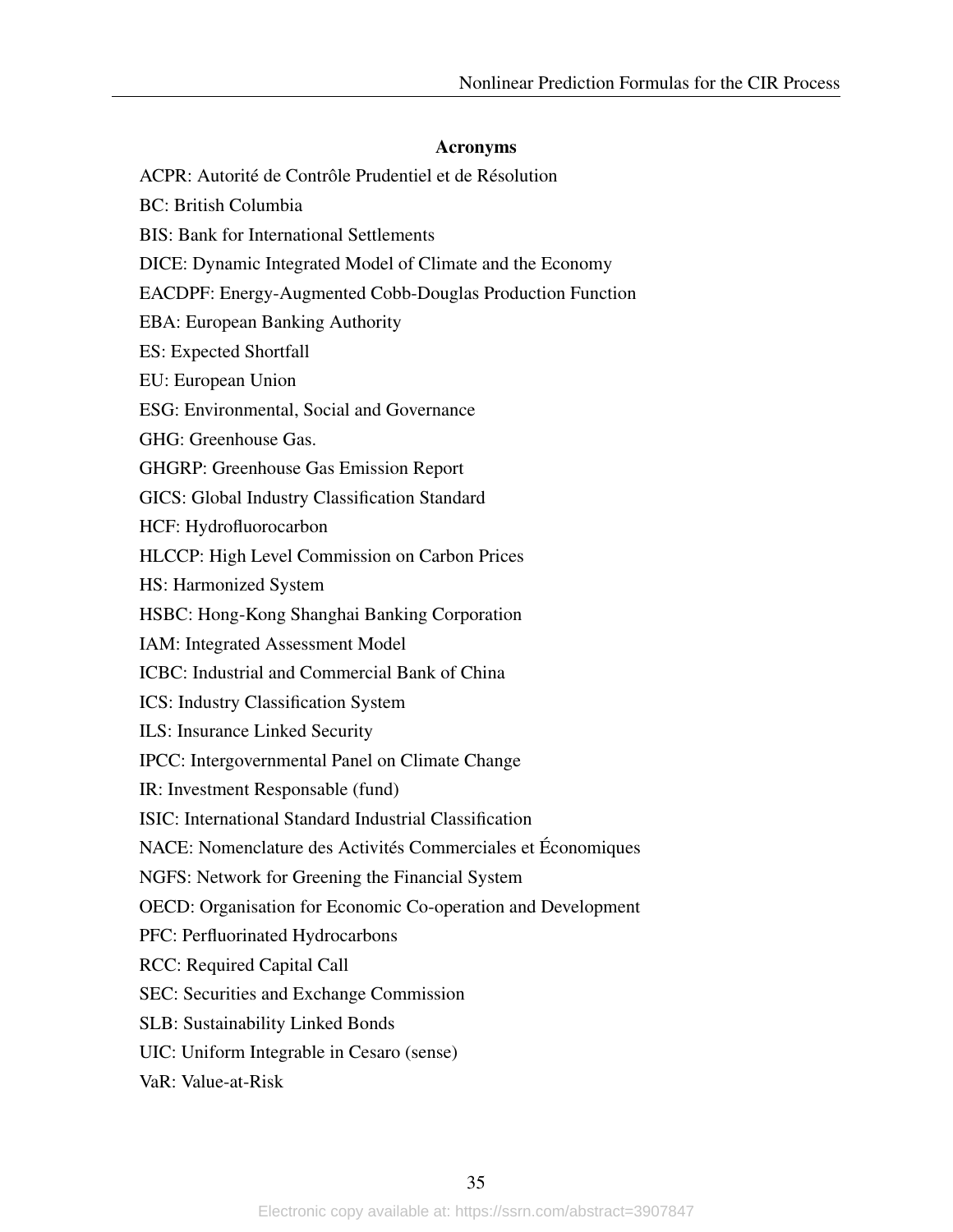## References

- <span id="page-36-6"></span>Artzner, P., Delbaen, F., Eber, J., and Heath, D. (1999). Coherent Measures of Risk. *Mathematical Finance*, 9(3):203–228.
- <span id="page-36-13"></span>Authority of Prudential Control and Resolution (ACPR) (2021). Une Première Évaluation des Risques Financiers Dus au Changement Climatique. Analyses et Synthèses 127, ACPR.
- <span id="page-36-2"></span>Batten, S., Sowerbutts, R., and Tanaka, M. (2016). Let's Talk About the Weather: The Impact of Climate Change on Central Banks. Bank of England working papers 603, Bank of England.
- <span id="page-36-9"></span>Battiston, S., Jakubik, P., Monasterolo, I., Riahi, K., and van Ruijven, B. (2019). Climate Risk Assessment of the Sovereign Bond Portfolio of European Insurers. EIOPA Financial Stability Report - Thematic Articles 15, EIOPA, Risks and Financial Stability Department.
- <span id="page-36-5"></span>Bezemer, D., Ryan-Collins, J., van Lerven, F., and Zhang, L. (2018). Credit Where It's Due: A Historical, Theoretical and Empirical Review of Credit Guidance Policies in the 20th Century. IIPP WP 2018-11, UCL Institute for Innovation and Public Purpose Working Paper Series.
- <span id="page-36-8"></span>Boermans, M. and Galema, R. (2017). Pension Funds Carbon Footprint and Investment Trade-Offs. DNB Working Papers 554, Netherlands Central Bank, Research Department.
- <span id="page-36-4"></span>Bolton, P., Despres, M., Silva, L. A. P. D., Samama, F., and Svartzman, R. (2020). The Green Swan-Central Banking and Financial Stability. BIS Papers, Bank for International Settlements.
- <span id="page-36-10"></span>British Columbia (BC) (2015). Greenhouse Gas Emission Reporting Regulation, Reg. 249/2015. Technical report.
- <span id="page-36-7"></span>Cahen-Fourot, L., Campiglio, E., Dawkins, E., Godin, A., and Kemp-Benedict, E. (2020). Looking for the Inverted Pyramid: An Application Using Input-Output Networks. *Ecological Economics*,  $169(C)$ .
- <span id="page-36-11"></span>Cahen-Fourot, L., Campiglio, E., Godin, A., Kemp-Benedict, E., and Trsek, S. (2021). Capital Stranding Cascades: The Impact of Decarbonisation on Productive Asset Utilisation. Ecological Economic Papers 37, WU Vienna University of Economics and Business.
- <span id="page-36-0"></span>Campiglio, E. (2016). Beyond Carbon Pricing: The Role of Banking and Monetary Policy in Financing the Transition to a Low-Carbon Economy. *Ecological Economics*, 121(C):220–230.
- <span id="page-36-3"></span>Campiglio, E., Dafermos, Y., Monnin, P., Ryan-Collins, J., Schotten, G., and Tanaka, M. (2018). Climate Change Challenges for Central Banks and Financial Regulators. *Nature Climate Change*, 8:462–468.
- <span id="page-36-1"></span>Carney, M. (2015). Breaking the Tragedy of the Horizon Climate Change and Financial Stability. Speech at Lloyd's London.
- <span id="page-36-14"></span><span id="page-36-12"></span>Carney, M. (2016). Resolving the Climate Paradox. Arthur Burns Memorial Lecture, Berlin.
- Cox, J. C., Ingersoll, Jonathan E, J., and Ross, S. A. (1985). A Theory of the Term Structure of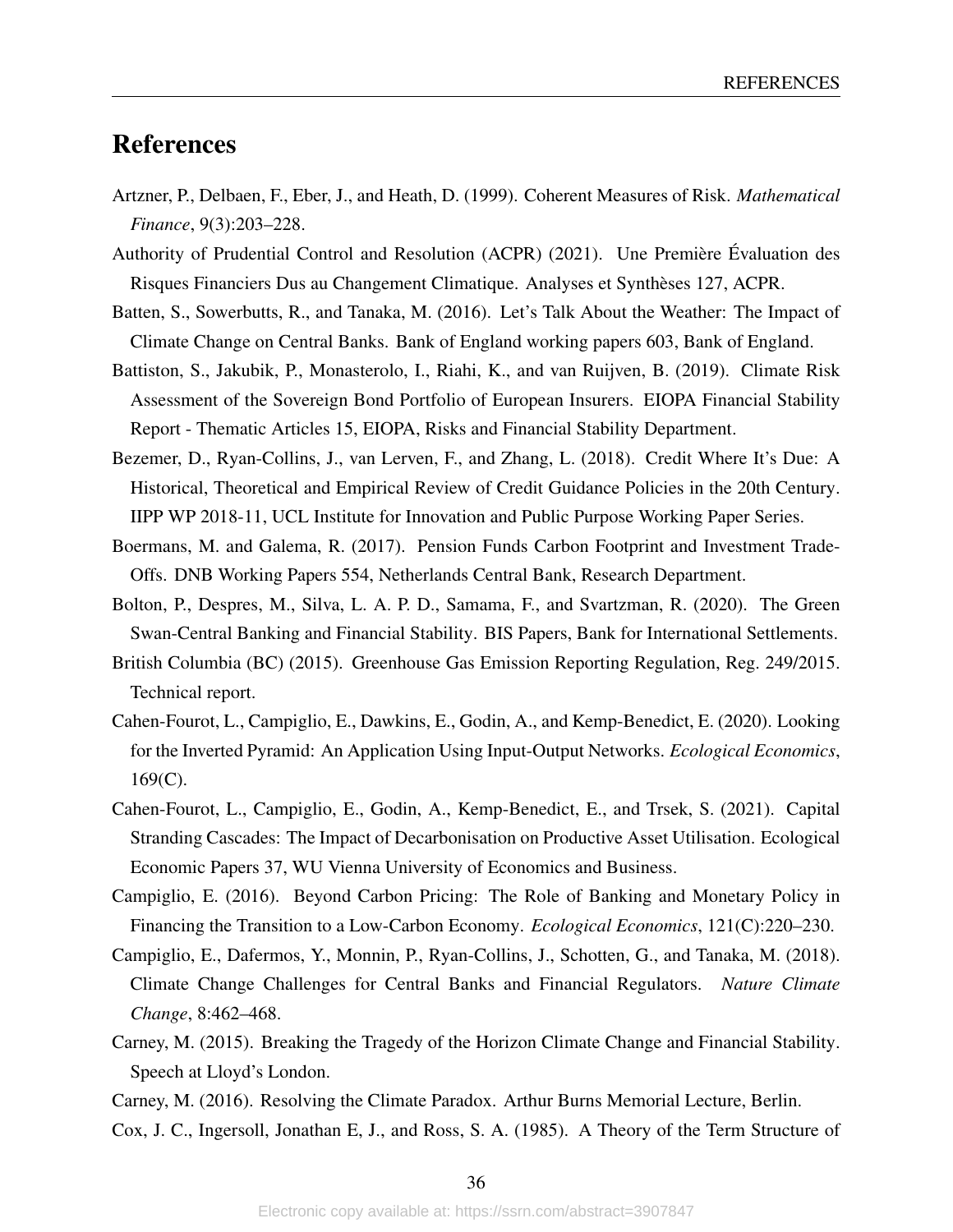Interest Rates. *Econometrica*, 53(2):385–407.

- <span id="page-37-4"></span>de Grauwe, P. (2019). Green Money without Inflation. *Vierteljahrshefte zur Wirtschaftsforschung / Quarterly Journal of Economic Research*, 88(2):51–54.
- <span id="page-37-14"></span>de Jong, R. M. (1995). Laws of Large Numbers for Dependent Heterogeneous Processes. *Econometric Theory*, 11(2):347–358.
- <span id="page-37-15"></span>de Jong, R. M. (1998). Weak Laws of Large Numbers for Dependent Random Variables. *Annals of Economics and Statistics*, 51:209–225.
- <span id="page-37-6"></span>Devulder, A. and Lisack, N. (2020). Carbon Tax in a Production Network: Propagation and Sectoral Incidence. Technical report.
- <span id="page-37-1"></span>Dietz, S., Bowen, A., Dixon, C., and Gradwell, P. (2016). Climate Value at Risk of Global Financial Assets. *Nature Climate Change*, 6:676–680.
- <span id="page-37-3"></span>Dikau, S. and Volz, U. (2021). Central Bank Mandates, Sustainability Objectives and the Promotion of Green Finance. *Ecological Economics*, 184(C):107022.
- <span id="page-37-12"></span>Ehlers, T., Packer, F., and de Greiff, K. (2021). The Pricing and Term Structure of Environmental Risk in Syndicated Loans. BIS Working Paper 946, Bank for International Settlements.
- <span id="page-37-13"></span>Embrechts, P., Kaufmann, R., and Patie, P. (2005). Strategic Long-Term Financial Risks: Single Risk Factors. *Computational Optimization and Applications*, 32:61–90.
- <span id="page-37-0"></span>European Banking Authority (2019). EBA Action Plan on Sustainable Finance. Technical Report December, European Banking Authority.
- <span id="page-37-5"></span>European Banking Authority (2020). On Management and Supervision of ESG Risk for Credit Institutions and Investment Firms. Technical Report DP 2020/03, European Banking Authority.
- <span id="page-37-8"></span>European Union (2019). Second Technical Report with Scope and Criteria Proposals EU Ecolabel for Financial Products. Technical Report December, European Union.
- <span id="page-37-11"></span>Fender, I., McMorrow, M., Sahakyan, V., and Zulaica, O. (2019). Green Bonds: the Reserve Management Perspective. *BIS Quarterly Review*.
- <span id="page-37-9"></span>Gollier, C. (2018). On the Efficient Growth Rate of Carbon Price Under a Carbon Budget. Technical report, Toulouse School of Economics.
- <span id="page-37-2"></span>Goodhart, C. (2010). The Changing Role of Central Banks. BIS Working Papers 326, Bank for International Settlements.
- <span id="page-37-7"></span>Gouriéroux, C. and Jasiak, J. (2020). Inference for Noisy Long-Run Component Process. CREST DP, CREST.
- <span id="page-37-16"></span>Gouriéroux, C., Monfort, A., and Renne, J.-P. (2021). A New Modelling of Ultra Long Run Risks. Technical report.
- <span id="page-37-10"></span>HSBC (2014). The HSBC Guide to Green Bonds, Climate Change and Fixed Income. Technical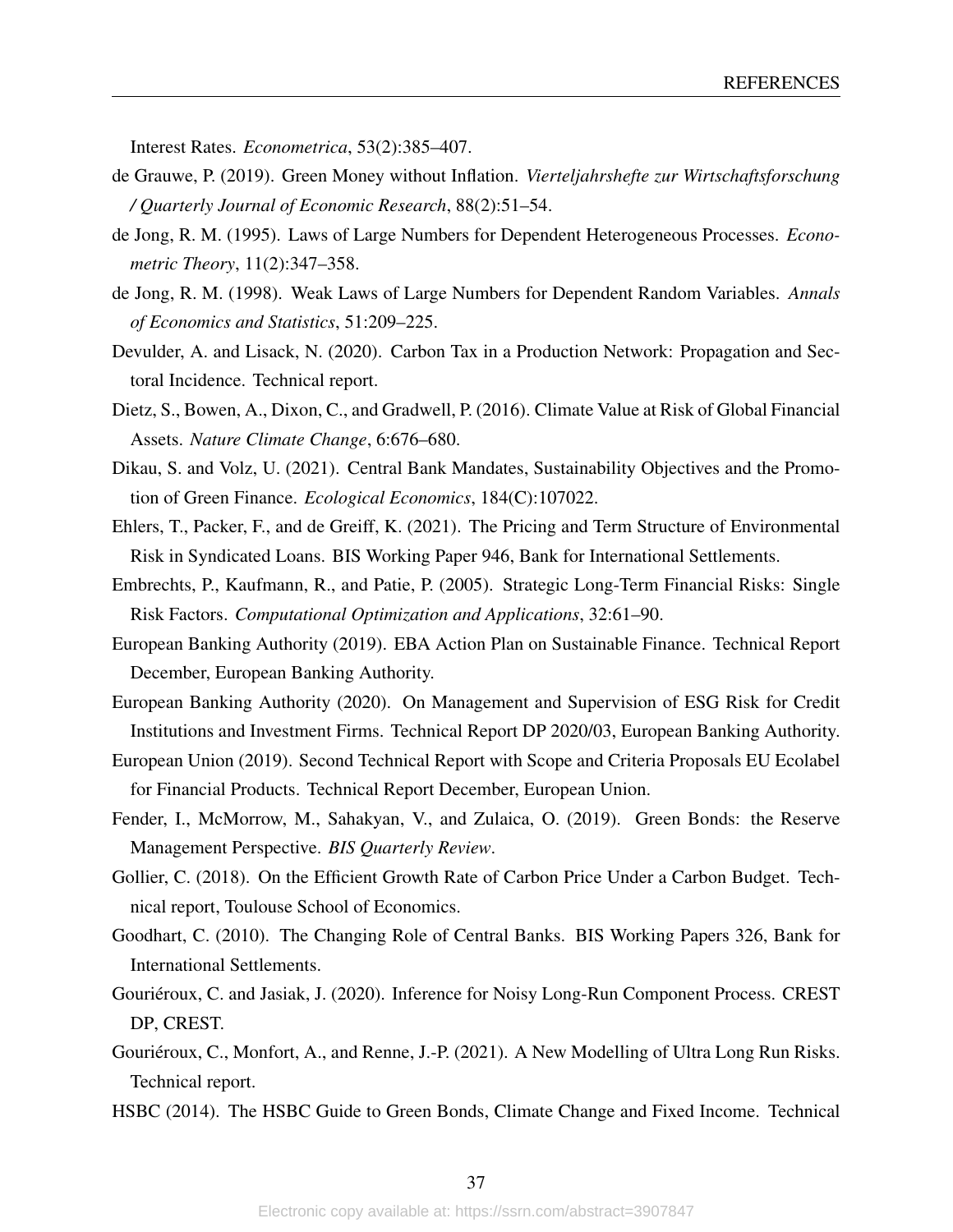report, HSBC.

- <span id="page-38-12"></span>Husson-Traore, A.-C. (2019). The Great Battle over the European Classification System for Sustainable Activities Has Begun. Technical report, Novethic.
- <span id="page-38-5"></span>Industrial and Commercial Bank of China (2016). Impact of Environmental Factors on Credit Risk of Commercial Banks. Technical report, ICBC.
- <span id="page-38-3"></span>IPCC (2014). *IPCC, 2014: Climate Change 2014: Synthesis Report. Contribution of Working Groups I, II and III to the Fifth Assessment Report of the Intergovernmental Panel on Climate Change*. Core Writing Team, R.K. Pachauri and L.A. Meyer (eds.), IPCC, Geneva, Switzerland.
- <span id="page-38-6"></span>Kahn, M. E., Mohaddes, K., Ng, R. N. C., Pesaran, M. H., Raissi, M., and Yang, J.-C. (2019). Long-Term Macroeconomic Effects of Climate Change: A Cross-Country Analysis. Cambridge Working Papers in Economics 1965, Faculty of Economics, University of Cambridge.
- <span id="page-38-13"></span>Keen, S. (2019). The Cost of Climate Change. A Nobel Economist's Model Dismantled. Technical report.
- <span id="page-38-7"></span>Keen, S., Ayres, R. U., and Standish, R. (2019). A Note on the Role of Energy in Production. *Ecological Economics*, 157(C):40–46.
- <span id="page-38-11"></span>King, M., Tarbush, B., and Teytelboym, A. (2019). Targeted carbon tax reforms. *European Economic Review*, 119(C):526–547.
- <span id="page-38-0"></span>Matikainen, S., Campiglio, E., and Zenghelis, D. (2017). The Climate Impact of Quantitative Easing. Technical report.
- <span id="page-38-14"></span>Mishkin, F. (2001). *The Economics of Money, Banking, and Financial Markets*. The Addison-Wesley series in economics. Addison Wesley, Boston, Mass., 6th edition.
- <span id="page-38-2"></span>Monasterolo, I., Roventini, A., and Foxon, T. J. (2019). Uncertainty of Climate Policies and Implications for Economics and Finance: An Evolutionary Economics Approach. *Ecological Economics*, 163(C):177–182.
- <span id="page-38-8"></span>Network for Greening the Financial System (2020). Guide for Supervisors : Integrating Climate-Related and Environmental Risks Into Prudential Supervision. Technical report.
- <span id="page-38-10"></span>Nordhaus, W. (2014). Estimates of the Social Cost of Carbon: Concepts and Results from the DICE-2013R Model and Alternative Approaches. *Journal of the Association of Environmental and Resource Economists*, 1(1):273–312.
- <span id="page-38-4"></span>Nordhaus, W. (2019). Climate Change: The Ultimate Challenge for Economics. *American Economic Review*, 109(6):1991–2014.
- <span id="page-38-9"></span><span id="page-38-1"></span>Novethic (2020). Overview of European Sustainable Finance Labels. Technical report.
- Papoutsi, M., Piazzesi, M., and Schneider, M. (2020). How Unconventional is Green Monetary Policy? Technical report.